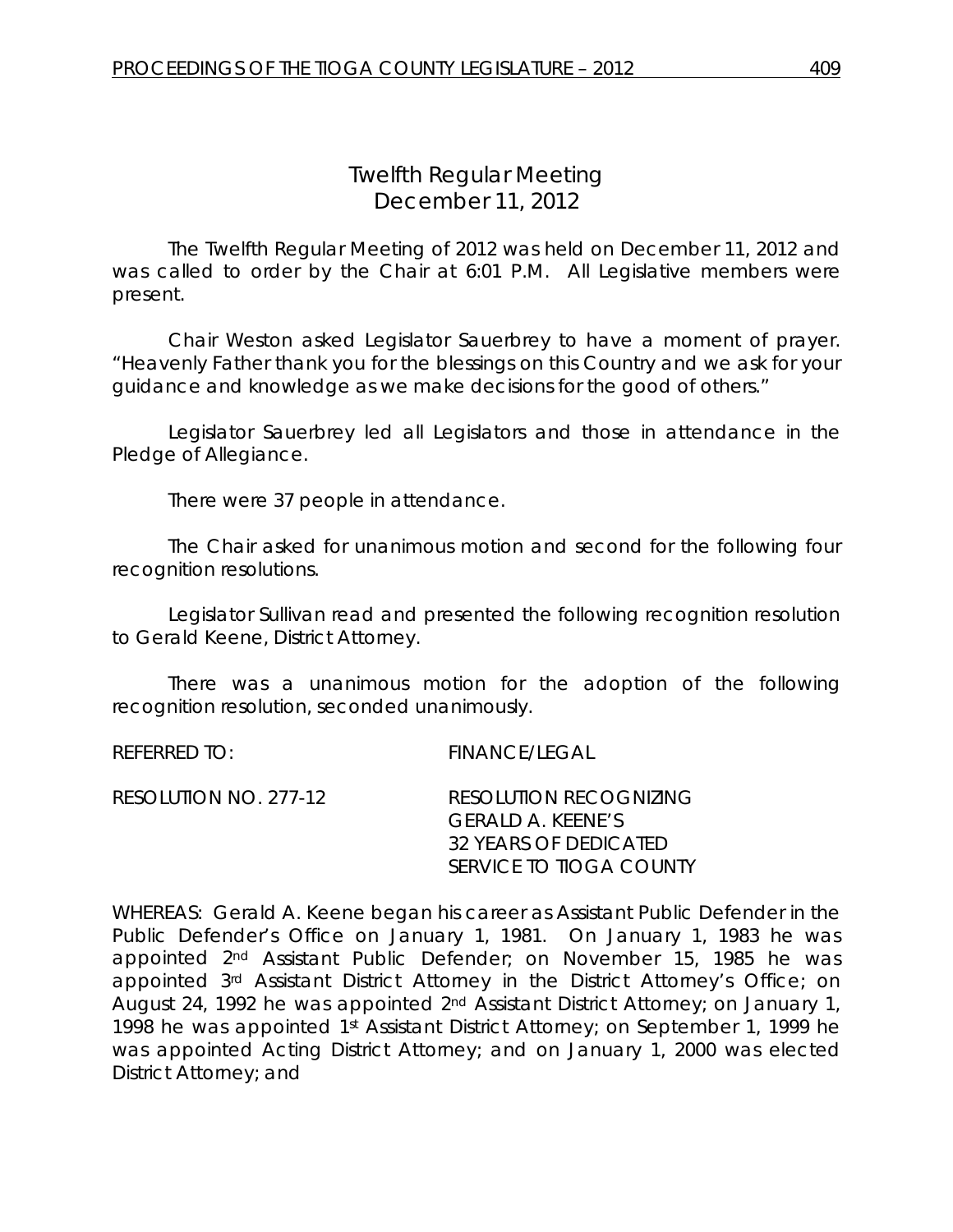WHEREAS: Jerry has been extremely dedicated and loyal in the performance of his duties and responsibilities during the past 32 years. He has earned the respect of his colleagues in other county agencies, and those citizens he professionally interacts with throughout Tioga County; and

WHEREAS: Jerry was very instrumental as District Attorney in some very high profile cases including the Cal Harris murder trial, Francis Strasser, Eunice Baker, Giuseppe Cataldo, Joseph Brown, just to name a few; and

WHEREAS: Jerry will be leaving County employment on December 31, 2012; therefore be it

RESOLVED: That the Tioga County Legislature, on its own behalf, as well as on behalf of the citizens of Tioga County, express sincere gratitude to Gerald A. Keene for his 32 years of dedicated and loyal service to the residents of Tioga County; and be it further

RESOLVED: That this resolution be spread upon the minutes of this meeting and a certified copy be presented to this outstanding employee, Gerald A. Keene.

### ROLL CALL VOTE

Unanimously Yes – Legislators Sauerbrey, Standinger, Sullivan, Case, Hollenbeck, Huttleston, Monell, Weston, and Roberts.

No – None.

Absent – None.

RESOLUTION ADOPTED UNANIMOUSLY.

Legislator Sullivan spoke. "After 32 years thank you so much and congratulations on your new assignment. Jerry is going to continue serving the public of Tioga County in his new position as Judge. Good luck to you."

District Attorney Gerald Keene spoke. "First of all I want to say that I am relieved because I thought you were asking me here to give back all the money that you had paid me over the years and I am glad that that is not the purpose of this. Seriously, I feel like I should be presenting a plaque to the Legislature instead of me getting a plaque from you because Tioga County has been a great employer for me over the years and I really do appreciate everything that the County has done for me, provided medical insurance that got me through my wife's bout with breast cancer, two children that all their medical bills were paid when they were born, and it has been great working for Tioga County. It has been great working with the different agencies in Tioga County and the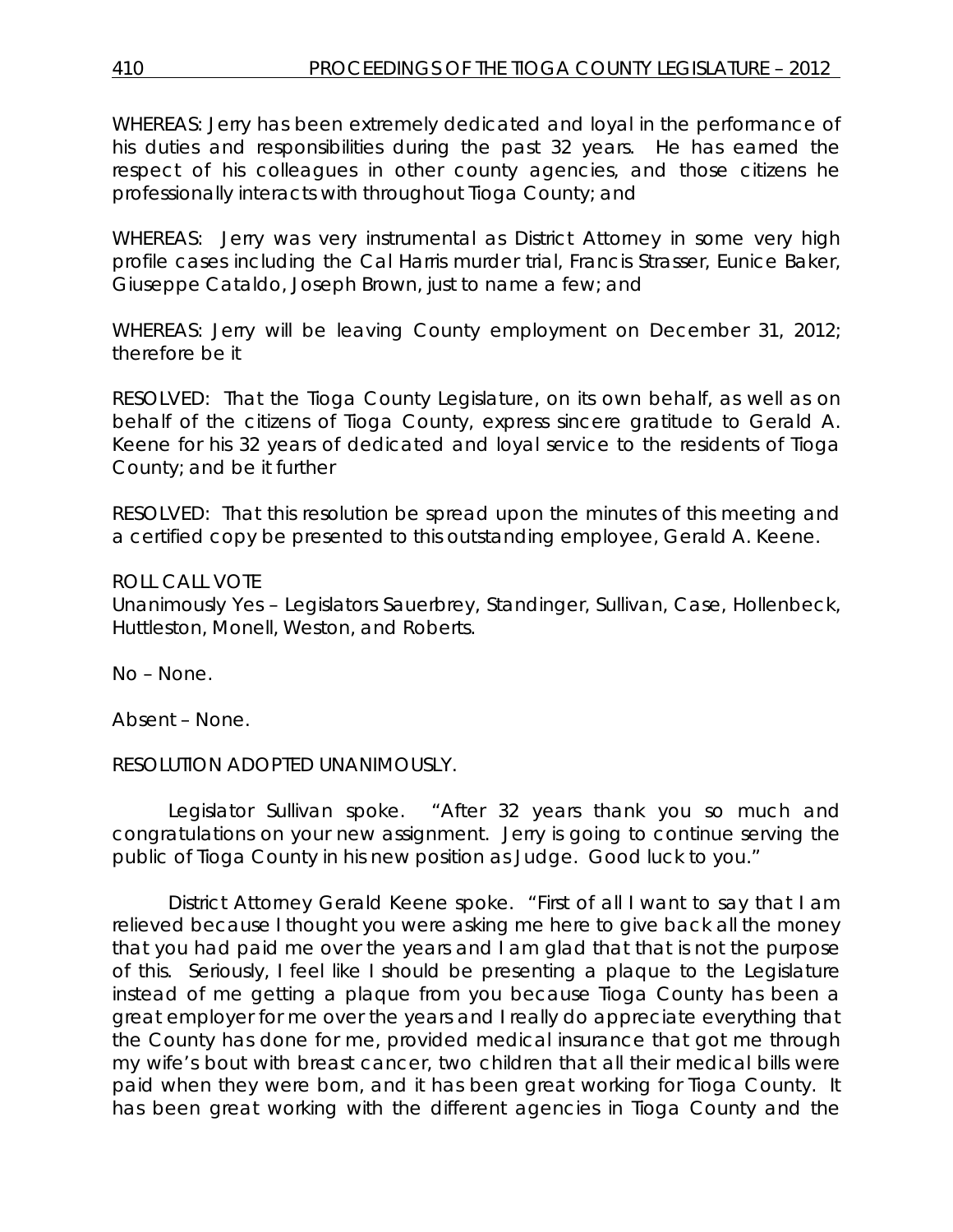nice thing about this retirement is that I really do not have to go anywhere, I am going to be right down the street and hopefully continuing to serve the County for at least the next 10 years. Thank you very much for this honor and thank you for the job that you have given me over the years. I do appreciate it."

Chair Weston noted the following recognition resolution for Jill Van Housen's 34 years of dedicated service to Tioga County.

There was a unanimous motion for the adoption of the following recognition resolution, seconded unanimously.

REFERRED TO: FINANCE/LEGAL

| RESOLUTION NO. 278-12 | RESOLUTION RECOGNIZING  |
|-----------------------|-------------------------|
|                       | JIH F. VAN HOUSEN'S     |
|                       | 34 YEARS OF DEDICATED   |
|                       | SERVICE TO TIOGA COUNTY |

WHEREAS: Jill E. Van Housen began her career as a Clerk Typist in the Department of Social Services on March 6, 1978. On September 15, 1986 she was appointed Account Clerk Typist to Employment & Training; on January 1, 1988 she was appointed Senior Account Clerk Typist to Employment & Training; on May 2, 1988 she was reinstated to Account Clerk Typist for Tioga Allied Services Assessment Program; on February 2, 1989 she was appointed Stenographer to the Department of Social Services; on July 9, 1990 she was appointed Administrative Secretary to the Department of Social Services; on August 10, 1992 she was appointed Secretary to the Senior Assistant County Attorney in the Law Department; and on December 8, 1997 she was appointed Secretary to the District Attorney; and

WHEREAS: Jill has been extremely dedicated and loyal in the performance of her duties and responsibilities during the past 34 years. She has earned the respect of the District Attorney, co-workers, colleagues in other county agencies, and those citizens she professionally interacts with throughout Tioga County; and

WHEREAS: Jill E. Van Housen will retire on December 26, 2012; therefore be it

RESOLVED: That the Tioga County Legislature, on its own behalf, as well as on behalf of the citizens of Tioga County, express sincere gratitude to Jill E. Van Housen for her 34 years of dedicated and loyal service to the residents of Tioga County; and be it further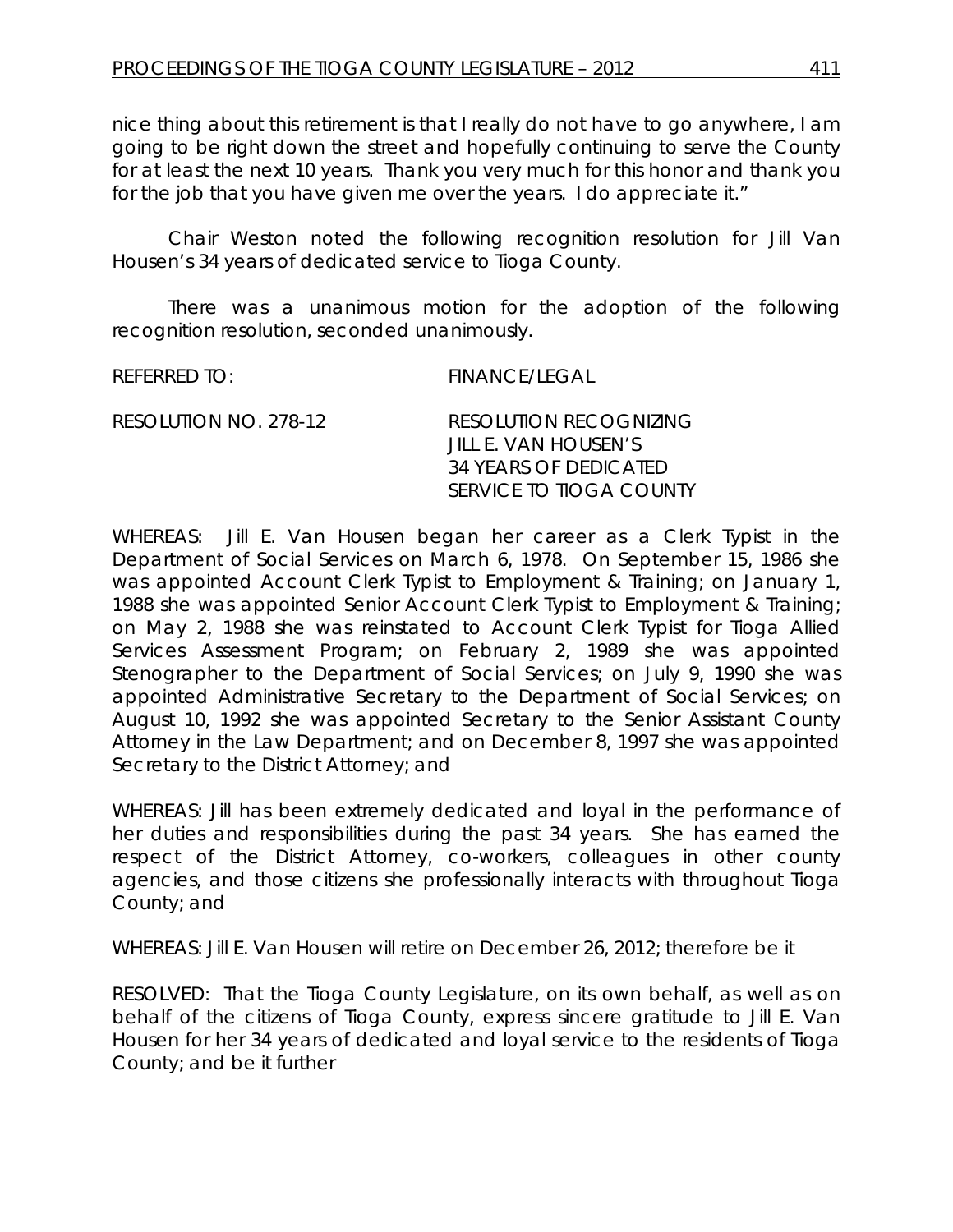RESOLVED: That this resolution be spread upon the minutes of this meeting and a certified copy be presented to this outstanding employee, Jill E. Van Housen.

ROLL CALL VOTE

Unanimously Yes – Legislators Sauerbrey, Standinger, Sullivan, Case, Hollenbeck, Huttleston, Monell, Weston, and Roberts.

No – None.

Absent – None.

RESOLUTION ADOPTED UNANIMOUSLY.

Legislator Huttleston read and presented the following recognition resolution to Kathleen Klossner.

There was a unanimous motion for the adoption of the following recognition resolution, seconded unanimously.

REFERRED TO HEALTH & HUMAN SERVICES COMMITTEE

RESOLUTION NO. 279-12 *RECOGNITION OF KATHLEEN A. KLOSSNER'S 22 YEARS OF DEDICATED SERVICE TO THE TIOGA COUNTY HEALTH DEPARTMENT*

WHEREAS: Kathleen A. Klossner was appointed to the position of Home Health Aide on May 7, 1990 in the Tioga County Health Department; the position she still holds; and

WHEREAS: Kathleen A. Klossner has been extremely dedicated, loyal and professional in the performance of her duties and responsibilities during the past 22 years to the Public Health Department. She has earned the respect of her colleagues and peers throughout Tioga County; and

WHEREAS: Ms. Klossner will retire on December 31, 2012; therefore be it

RESOLVED: That the Tioga County Legislature, on its own behalf, as well as on behalf of the citizens of Tioga County, express sincere gratitude to Kathleen A. Klossner for her over 22 years of dedicated and loyal service to the residents of Tioga County; and be it further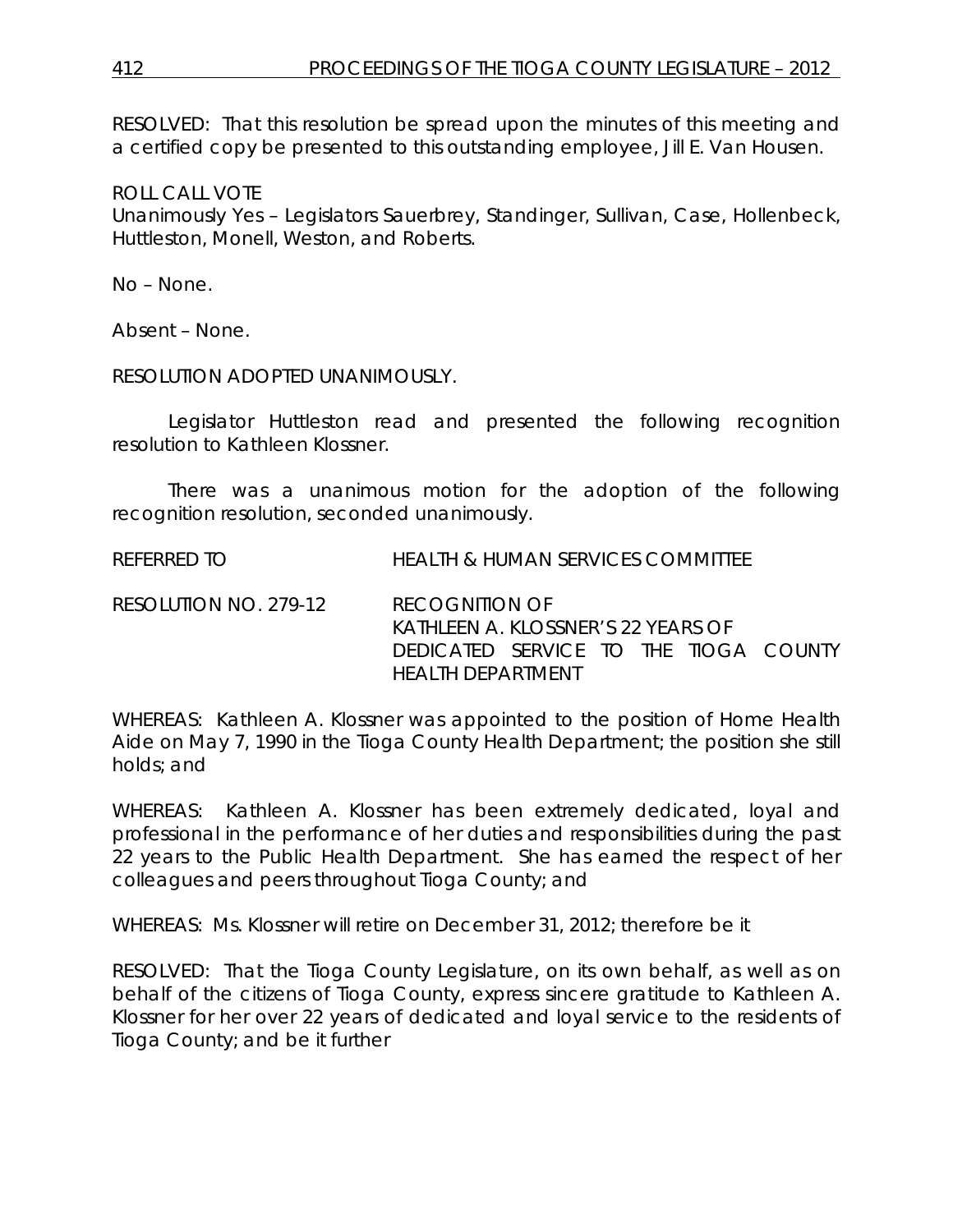RESOLVED: That this resolution be spread upon the minutes of this meeting and a certified copy be presented to this outstanding employee, Kathleen A. Klossner.

#### ROLL CALL VOTE

Unanimously Yes – Legislators Sauerbrey, Standinger, Sullivan, Case, Hollenbeck, Huttleston, Monell, Weston, and Roberts.

No – None.

Absent – None.

#### RESOLUTION ADOPTED UNANIMOUSLY.

Legislator Huttleston spoke. "You are the winner because you are retiring, but the people you served for all those years are probably the losers, and probably are going to miss you. I really appreciate all you have done."

Kathleen Klossner spoke. "Thank you. It is great to have a job that you really love what you are doing. It was a pleasure to come to work every day. Thank you."

Sandy Hoose of the Public Health Department spoke. "I have had the pleasure of being Kathy's Supervisor for about five years now and I can honestly say that she does love her job, the way she treats her patients and how she cares for the people in Tioga County with compassion and hard work. She is always there to help when we need her and she is always willing to volunteer to do extra. She even earned her LPN degree while working as a Home Health Aide full time and decided to stay with us even though she could have gone elsewhere. We were really pleased about that.

"We have only heard positive things from her clients. They love her. They truly do. We are grateful that we had her for so long with the Health Department, but also we wish her much luck. Thank you."

Johannes Peeters, Public Health Director, spoke. "I just want to talk a little bit about what a Home Health Aide does. For those people that do not know, they go into people's houses, some of them are not the best in the world. They have to take people out of bed and get those things done, and that is not a very easy job. In managed care you will found out that Health Aides are going to be more of a thing that is going to be required because of the savings that it does for health insurance. They do a lot of hard work. If you do not know the types of work they do, it is very difficult. I mean they get to clean people's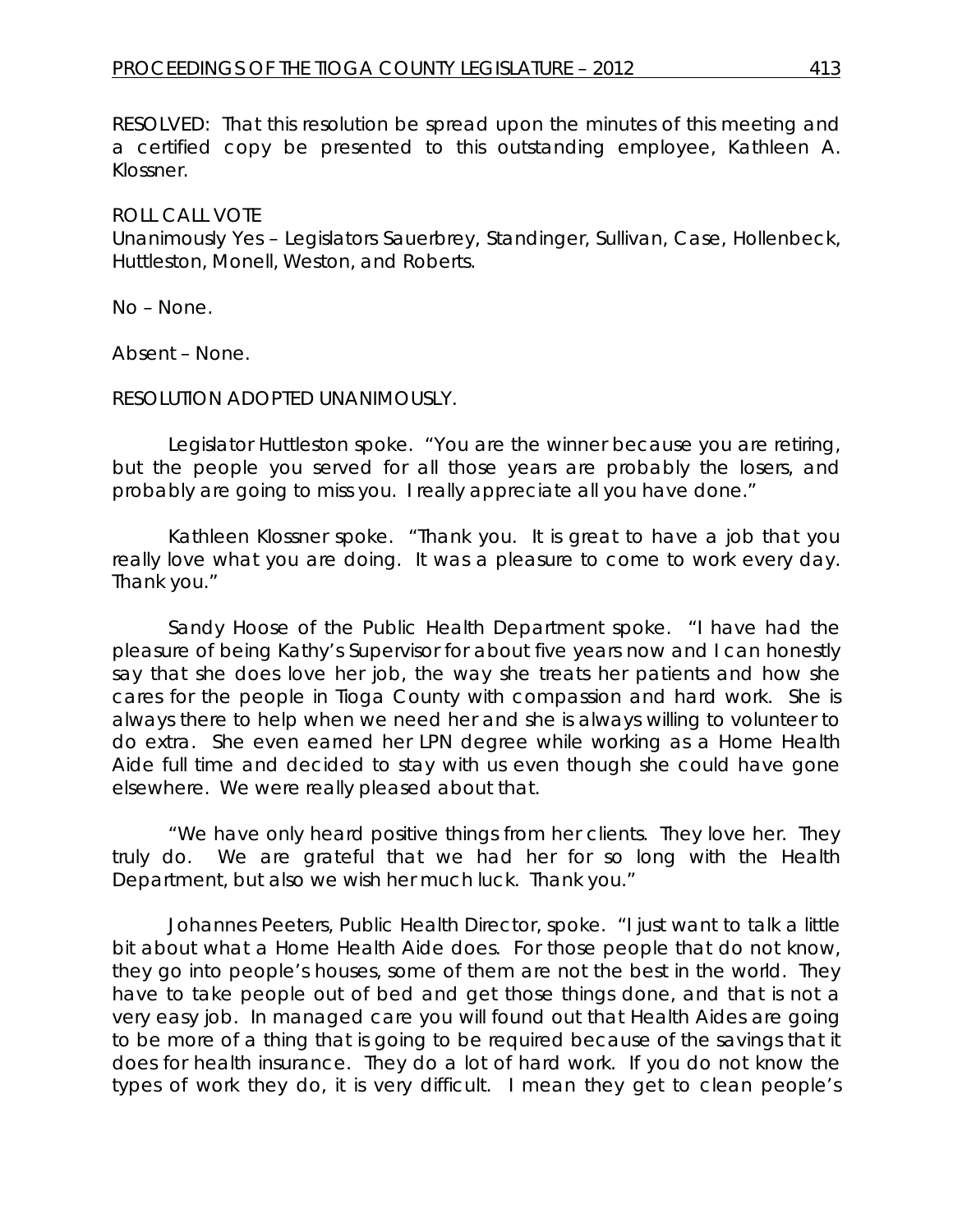houses and some of the houses you would not even want to go into and yet they still go in there and do their task.

"In past life I have had a Home Health Aide that even got beat up while they were in a home. It is a demanding job. It takes a special person to do that and I want to thank Kathy because she is one of those very special persons to do that and for 22 years. That is a long time to be doing that. Most people in that job burnout long before that occurs. I want to thank her for all of that. I wish her all the best in her retirement. She has been a great gal to be working for us for all those years. Thank you."

Legislator Huttleston read and presented the following recognition resolution to Patricia Brown of the Mental Hygiene Department.

There was a unanimous motion for the adoption of the following recognition resolution, seconded unanimously.

REFERRED TO: HEALTH & HUMAN SERVICES COMMITTEE

RESOLUTION NO. 280-12 *RESOLUTION RECOGNIZING PATRICIA A. BROWN'S 25 YEARS OF DEDICATED SERVICE TO TIOGA COUNTY*

WHEREAS: Patricia A. Brown began her career as a county employee when she was appointed to the position of Account Clerk Typist on September 23, 1987 at the Tioga County Mental Hygiene Department. On July 17, 1989, she was appointed to Office Manager; on July 16, 1990 she was promoted to the position of Principal Account Clerk; and on January 1, 1994 she was promoted to Administrative Accounting Supervisor; and

WHEREAS: Patricia A. Brown has been extremely dedicated and loyal in the performance of her duties and responsibilities during the past 25 years. She has earned the respect of her Director, co-workers, colleagues in other county agencies, and those citizens she professionally interacts with throughout Tioga County; and

WHEREAS: Patricia A. Brown will retire on December 29, 2012; therefore be it

RESOLVED: That the Tioga County Legislature, on its own behalf, as well as on behalf of the citizens of Tioga County, express sincere gratitude to Patricia Brown for her 25 years of dedicated and loyal service to the residents of Tioga County; and be it further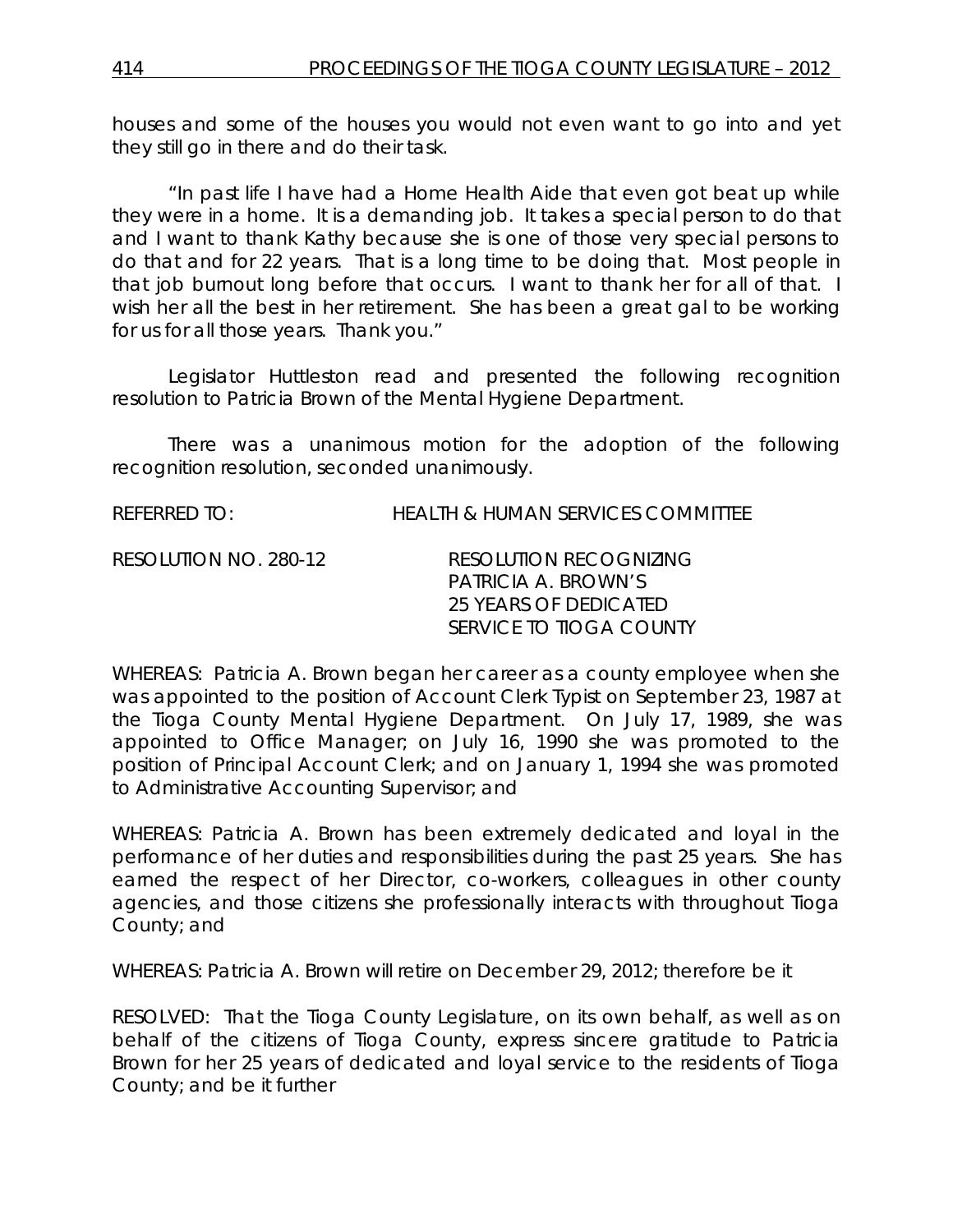RESOLVED: That this resolution be spread upon the minutes of this meeting and a certified copy be presented to this outstanding employee, Patricia A. Brown.

#### ROLL CALL VOTE

Unanimously Yes – Legislators Sauerbrey, Standinger, Sullivan, Case, Hollenbeck, Huttleston, Monell, Weston, and Roberts.

No – None.

Absent – None.

#### RESOLUTION ADOPTED UNANIMOUSLY.

Legislator Huttleston spoke. "Congratulations and I guess Lori the way she was moving up the ladder, if she stayed there you might not of had the job you have. She would have went right into that job running the whole show. We really appreciate people and we hate to see people like you leave, but we also wish you a lot of luck and a lot of success. Thank you."

Lori Monk, Director of Community Services spoke. "I am very sad to be saying goodbye to Pat, but very happy that she will be enjoying her retirement. Thank you Pat for your 25 years of dedication to the Department where you have shared your wisdom and served with honor and integrity. The Department will be emptier without you, but we will always be grateful for your honest opinions, work ethic like no other, and a commitment that will continue to be recognized in the Department. I would like to wish you the very best in starting a new chapter in your life."

Chris Korba, Director of Administrative Services for Mental Hygiene spoke. "As Pat's Supervisor for the last two and a half years it has just been an absolute pleasure to have her work for me. She has made my job so much easier. She is honest, dedicated. Her integrity is second to none. May God Bless you in your retirement."

Pat Brown spoke. "I really appreciate it. I have had the pleasure of working with a lot of great people and have been very fortunate working with these wonderful billing people that help do my job. I appreciate everything and may God Bless you."

Sandy Hoose from the Employee Recognition Committee presented Employee of the 4<sup>th</sup> Quarter 2012 to Barbara McCormick of the Public Health Department.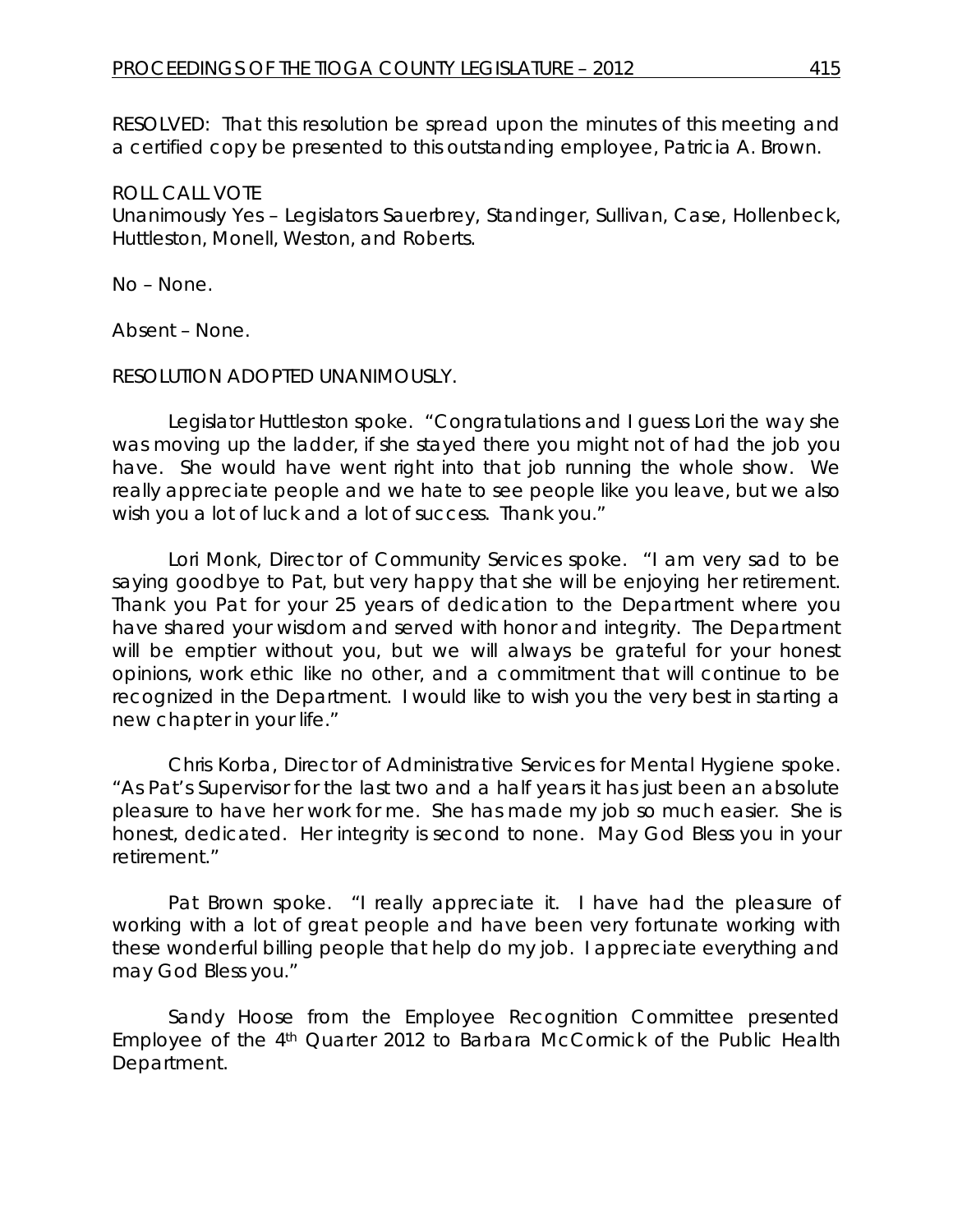"On behalf of the Employee Recognition Committee we would like to thank the Legislators for their continued support as we recognize those who serve our County so well. I would like to recognize Barb McCormick as the Employee of the 4<sup>th</sup> Quarter 2012.

"Barb's Supervisor Denis could not be here. Barb started with the County in 1988 as an Account Clerk Typist and has been promoted several times all the way to her current position as Confidential Assistant to Denis McCann. One constant through all these positions is that Barb has processed payroll for the Health Department. We love her dearly for that.

"Other responsibilities include preparing grants and state aid reimbursement claims, supervision of staff, purchase orders, liaison with Buildings and Grounds for daily building issues. She reconciles and prepares monthly fiscal reports and access badge system operator, and the right hand of her Supervisor. In addition, Barb regularly assists many in their daily tasks. She is the go to person for many even outside the Health Department. Barb does not wait to be asked to help someone as she typically sees a need and she offers help first. Barb is respected by all her colleagues and supervisors for her thoroughness, compliance, productivity, initiative, accuracy, loyalty, and overall team work approach. She represents Tioga County in a positive manner every day."

Johannes Peeters, Public Health Director, spoke. "Barb has been here ever since I have been here and I will not go through all the standard stuff about she is a hard worker, she completes all her assignments, always on time, she is a team player, I want to go a little bit about what is in her job description. I would say if I did not know her and she had changed her career a little bit and had gone to college instead of raising a family, I would have assumed that we would have all been working for her at one point. She is smart, she is clever, she is bright.

"She devoted her life to her family and to her job. While Denis is going about doing his day-to-day stuff, running here and there, there is somebody in the background that is doing all the hard work on that and that is Barb. She is doing all the hard work while her Supervisor is out doing different things. He has to do his job, but I am just saying she is the lady behind all the work doing the stuff. I want to give her credit where credit is due. She does a great job and she has been a pleasure to work with for all these years. I will have to also let you know this is her second time as Employee of the Quarter. I wish her all the best."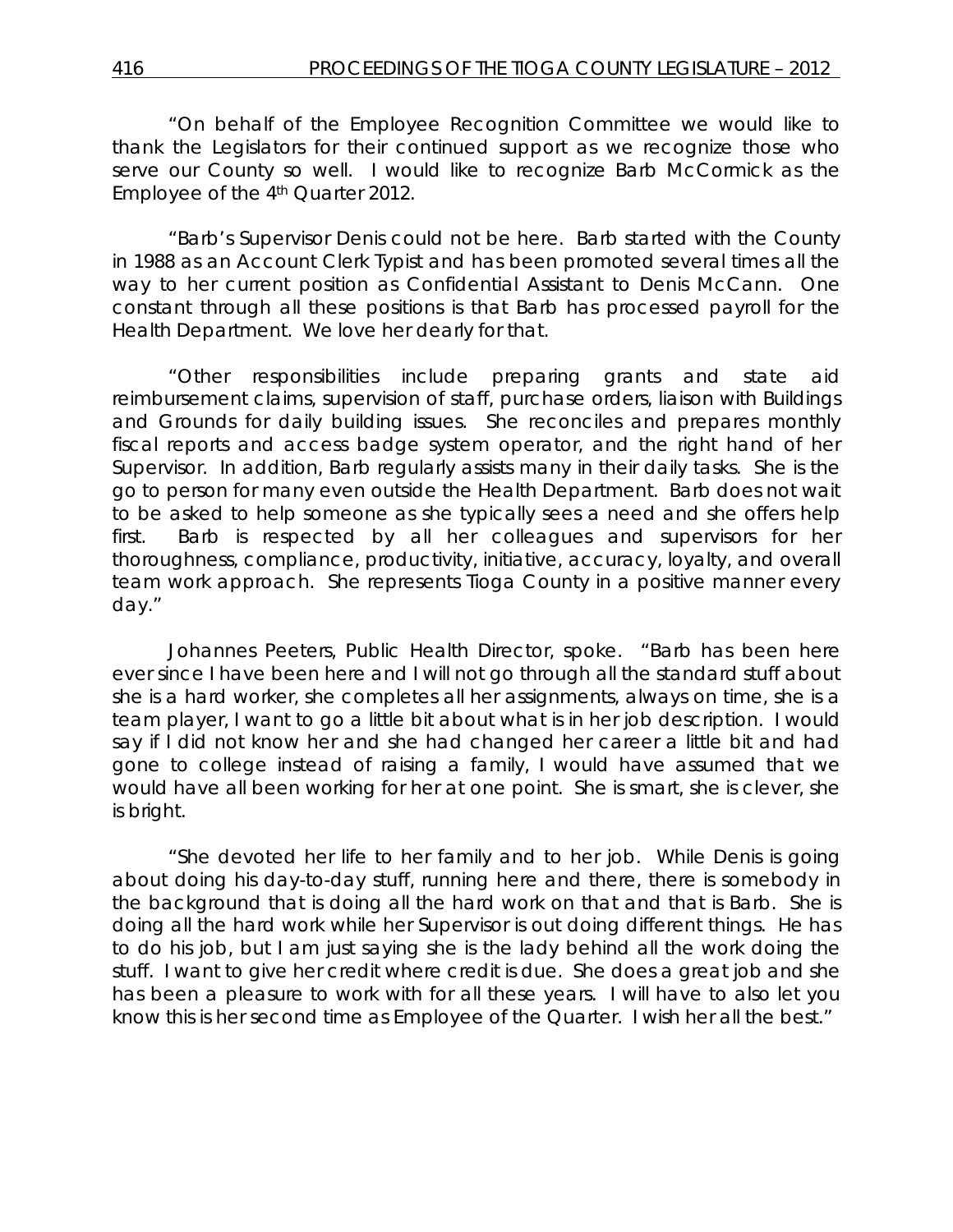Legislator Huttleston spoke. "I congratulate you. She is just one of the many good employees we have. Everybody tells me she is not only a good employee, but she is a lot of fun to be around. I appreciate what you do. I appreciate the whole Department and everybody else. Thank you."

Barb McCormick spoke. "I just want to say thank you. I enjoy working for the County and I work with a great group of people so it makes it all that easier to work with. Thank you."

There was no privilege of the floor.

The list of audited bills was submitted and is summarized as follows:

| Code  | <b>Description</b>                    | Equipment | Expense    |
|-------|---------------------------------------|-----------|------------|
| A1010 | Legislative Board                     |           | 800.90     |
| A1165 | <b>District Attorney</b>              |           | 1,428.46   |
| A1170 | <b>Public Defender</b>                |           | 4,334.34   |
| A1172 | <b>Assigned Counsel</b>               |           | 25,341.24  |
| A1185 | <b>Medical Examiners/Coroners</b>     |           | 4,781.38   |
| A1325 | Treasurer                             |           | 12,794.05  |
| A1355 | <b>Assessments</b>                    |           | 6,623.22   |
| A1410 | <b>County Clerk</b>                   |           | 242.54     |
| A1411 | Department of Motor Vehicles          |           | 78.19      |
| A1420 | Law                                   |           | 6,181.73   |
| A1430 | Personnel                             |           | 3,631.20   |
| A1450 | Elections                             |           | 42,914.25  |
| A1460 | <b>Records Management</b>             |           | 3,183.78   |
| A1490 | <b>Public Works Administration</b>    |           | 5.75       |
| A1620 | <b>Buildings</b>                      | 20.99     | 52,076.46  |
| A1621 | <b>Buildings</b>                      |           | 11,089.12  |
| A1680 | Information Technology                |           | 37,773.55  |
| A2490 | <b>Community College Tuition</b>      |           | 942,794.63 |
| A2960 | <b>Education Handicapped Children</b> |           | 86,979.29  |
| A3020 | Public Safety Comm E911 System        |           | 7,806.61   |
| A3110 | Sheriff                               | 6,367.50  | 27,776.64  |
| A3119 | LE09-1035-E00                         | 2,779.03  |            |
| A3140 | Probation                             |           | 839.59     |
| A3146 | Sex Offender Program                  |           | 18,480.00  |
| A3150 | Jail                                  |           | 60,680.76  |
| A3315 | Special Traffic Programs              |           | 2,442.80   |
| A3410 | Fire                                  |           | 9,358.16   |
| A3640 | <b>Emergency Mgmt Office</b>          |           | 1,040.18   |
| A3641 | <b>Emergency Mgmt Grant Program</b>   |           | 1,029.50   |
| A3957 | <b>Hazard Mitigation Plan</b>         |           | 2,126.25   |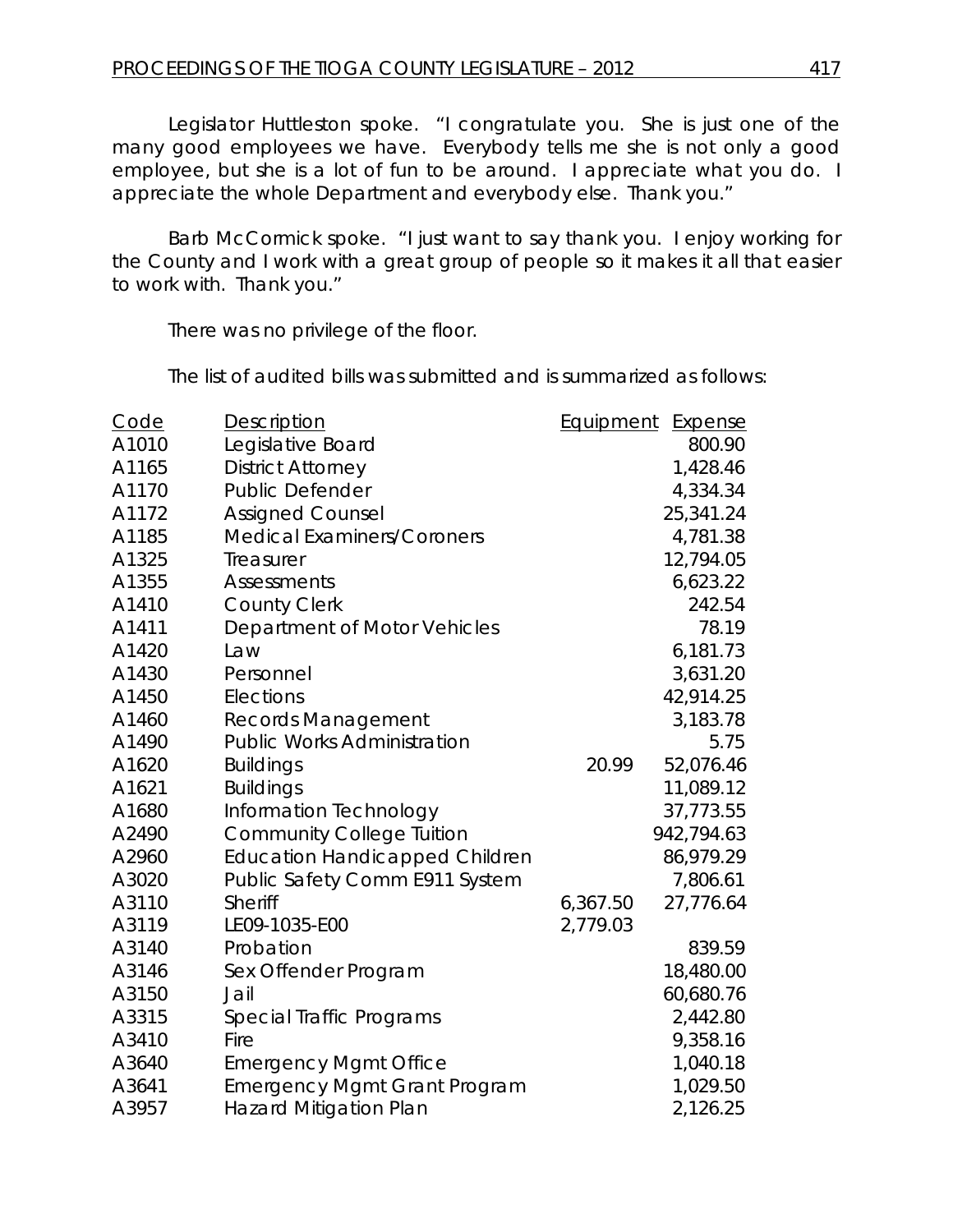| A4010                           | <b>Public Health Nursing</b>             | 44,335.37      |
|---------------------------------|------------------------------------------|----------------|
| A4011                           | <b>Public Health Administration</b>      | 3,725.81       |
| A4012                           | <b>Public Health Education</b>           | 111.89         |
| A4042                           | <b>Rabies Control</b>                    | 4,195.90       |
| A4044                           | Early Intervention                       | 27,536.63      |
| A4053                           | Preventive/Primary Health Services       | 334.83         |
| A4054                           | <b>Preventive Dental Services</b>        | 4,062.21       |
| A4062                           | Lead Poisoning Program                   | 254.00         |
| A4064                           | <b>Managed Care-Dental Services</b>      | 8,485.42       |
| A4070                           | <b>Disease Control</b>                   | 3,068.17       |
| A4090                           | <b>Environmental Health</b>              | 1,209.51       |
| A4210                           | <b>Alcohol and Drug Services</b>         | 3,258.70       |
| A4211                           | Council on Alcoholism                    | 21,980.60      |
| A4309                           | Mental Hygiene Co Admin                  | 8,482.20       |
| A4311                           | <b>Mental Health Clinic</b>              | 56,975.11      |
| A4320                           | <b>Crisis Intervention Services</b>      | 33,116.34      |
| A4321                           | Intensive Case Management                | 1,963.85       |
| A4390                           | <b>Criminal Psychiatric Expenditures</b> | 6,075.18       |
| A6010                           | <b>Social Services Administration</b>    | 63,853.50      |
| A6422                           | <b>Economic Development</b>              | 274.17         |
| A6510                           | Veterans' Service                        | 124.25         |
| A6610                           | Sealer Weights and Measures              | 235.82         |
| A7180                           | Snowmobile Grant Program                 | 6,018.07       |
| A7310                           | Youth Programs                           | 37.78          |
| A7310.41                        | Youth Programs, Refundable               | 2,932.47       |
| A8020                           | Planning                                 | 48.24          |
| A8760                           | <b>NYS DOS LTCRS Grant</b>               | 2,417.39       |
| A9060                           | <b>Health Insurance</b>                  | 3,692.32       |
| <b>SOLID WASTE FUND</b>         |                                          | 92,165.50      |
| <b>SPECIAL GRANT FUND</b>       |                                          | 6,882.02       |
|                                 | <b>LIABILITY INSURANCE FUND</b>          | 716.00         |
| <b>COUNTY ROAD FUND</b>         |                                          | 58,155.73      |
| <b>CAPITAL FUND</b>             |                                          | 951,050.56     |
| <b>CONSOLIDATED HEALTH FUND</b> |                                          | 576,736.21     |
|                                 | <b>SELF INSURANCE FUND</b>               | 5,118.00       |
| <b>GRAND TOTAL</b>              |                                          | \$3,383,431.84 |

Legislator Monell made a motion to approve the minutes of November 13, 20, and 21, 2012, seconded by Legislator Roberts, and carried.

Committee meeting reports are on file in the Legislative Clerk's Office and may be procured there by any interested person.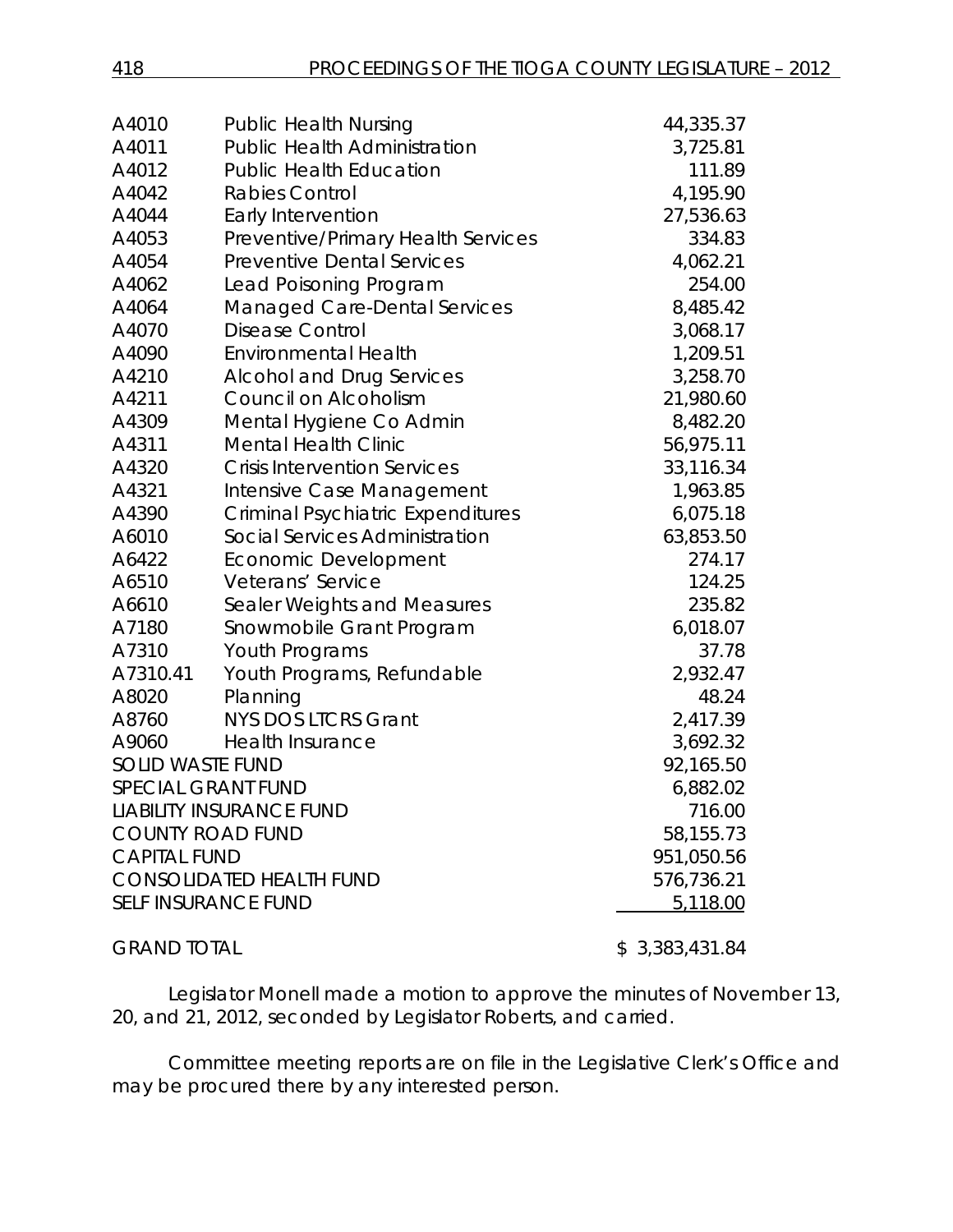Legislator Sullivan moved for the adoption of the following resolution, seconded by Legislator Standinger.

| REFERRED TO:          | LEGISLATIVE WORKSESSION               |
|-----------------------|---------------------------------------|
| RESOLUTION NO. 281-12 | FIX TIME OF<br>ORGANIZATIONAL MEETING |

RESOLVED: That the Organizational Meeting of this Legislature be held at 9:00 A.M., Wednesday, January 2, 2013.

#### ROLL CALL VOTE

Yes – Legislators Sauerbrey, Standinger, Sullivan, Case, Hollenbeck, Huttleston, Monell, Weston, and Roberts.

No – None.

Absent – None.

RESOLUTION ADOPTED.

Legislator Sullivan moved for the adoption of the following resolution, seconded by Legislator Standinger.

REFERRED TO: FINANCE COMMITTEE

RESOLUTION NO. 282-12 *ADOPT STATE EQUALIZATION REPORTS*

RESOLVED: That the State Equalization Reports for County Tax be and the same hereby are approved, and that the County tax rates be the rates used in computing taxes in the several Towns.

ROLL CALL VOTE Yes – Legislators Sauerbrey, Standinger, Sullivan, Case, Hollenbeck, Huttleston, Monell, Weston, and Roberts.

No – None.

Absent – None.

RESOLUTION ADOPTED.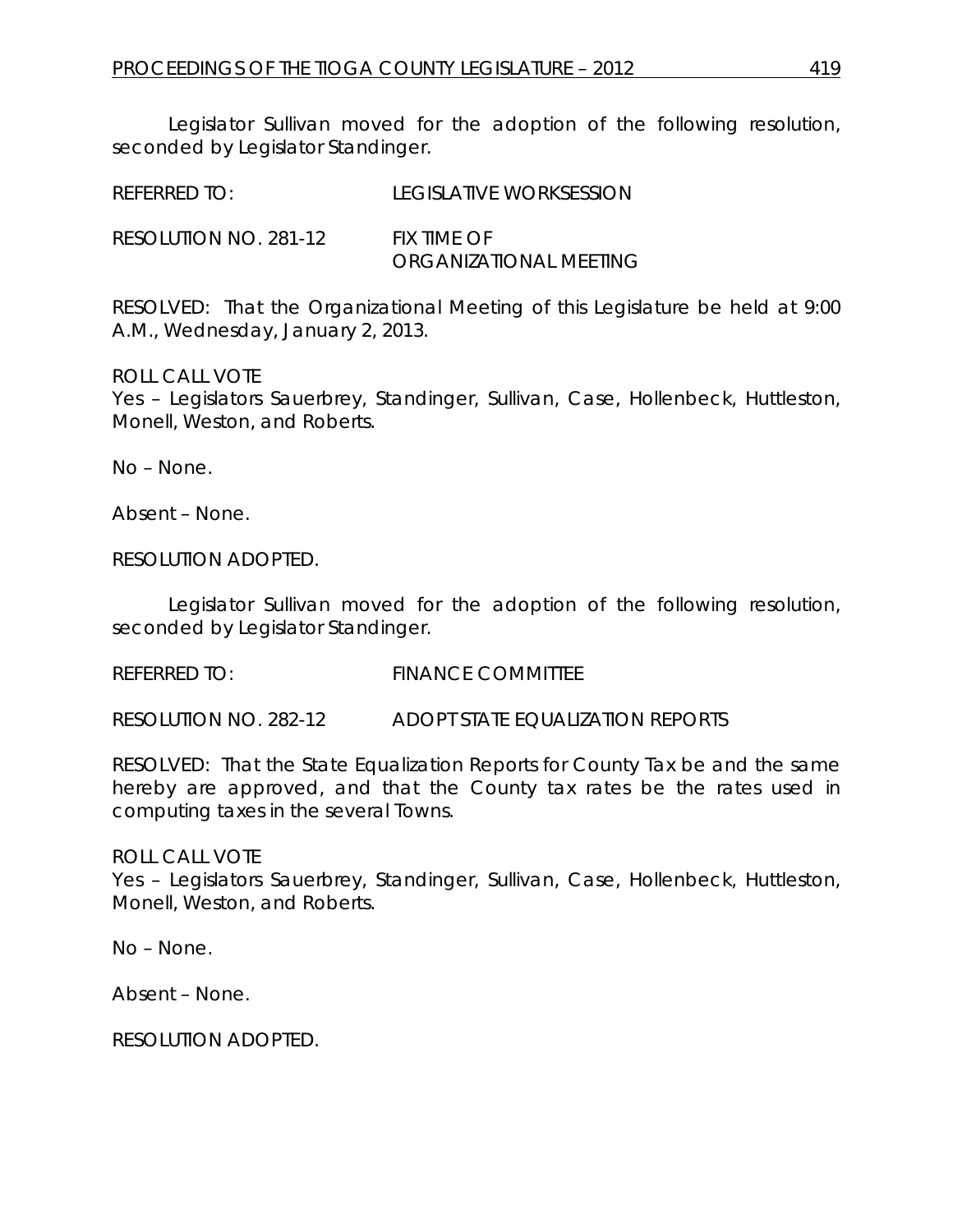Legislator Sullivan moved for the adoption of the following resolution, seconded by Legislator Standinger.

REFERRED TO: FINANCE COMMITTEE

RESOLUTION NO. 283-12 *YEAR END TRANSFERS*

RESOLVED: That unencumbered balances of appropriation accounts, unanticipated revenue fund balances in the amount equal to the sum of overdrawn appropriation accounts in all funds be, and hereby are appropriated to overdrawn accounts; and be it further

RESOLVED: That the County Treasurer is hereby authorized and directed to effect this resolution.

ROLL CALL VOTE

Yes – Legislators Sauerbrey, Standinger, Sullivan, Case, Hollenbeck, Huttleston, Monell, Weston, and Roberts.

No – None.

Absent – None.

RESOLUTION ADOPTED.

Legislator Sullivan moved for the adoption of the following resolution, seconded by Legislator Standinger.

REFERRED TO: FINANCE COMMITTEE

RESOLUTION NO. 284-12 *AUTHORIZE TREASURER TO ENCUMBER FUNDS*

RESOLVED: That the County Treasurer be and hereby is authorized to encumber whatever funds he deems necessary, subject to the approval of the Finance Committee; and be it further

RESOLVED: That said funds be encumbered before December 31, 2012 to allow proper coding of bills for payment in January.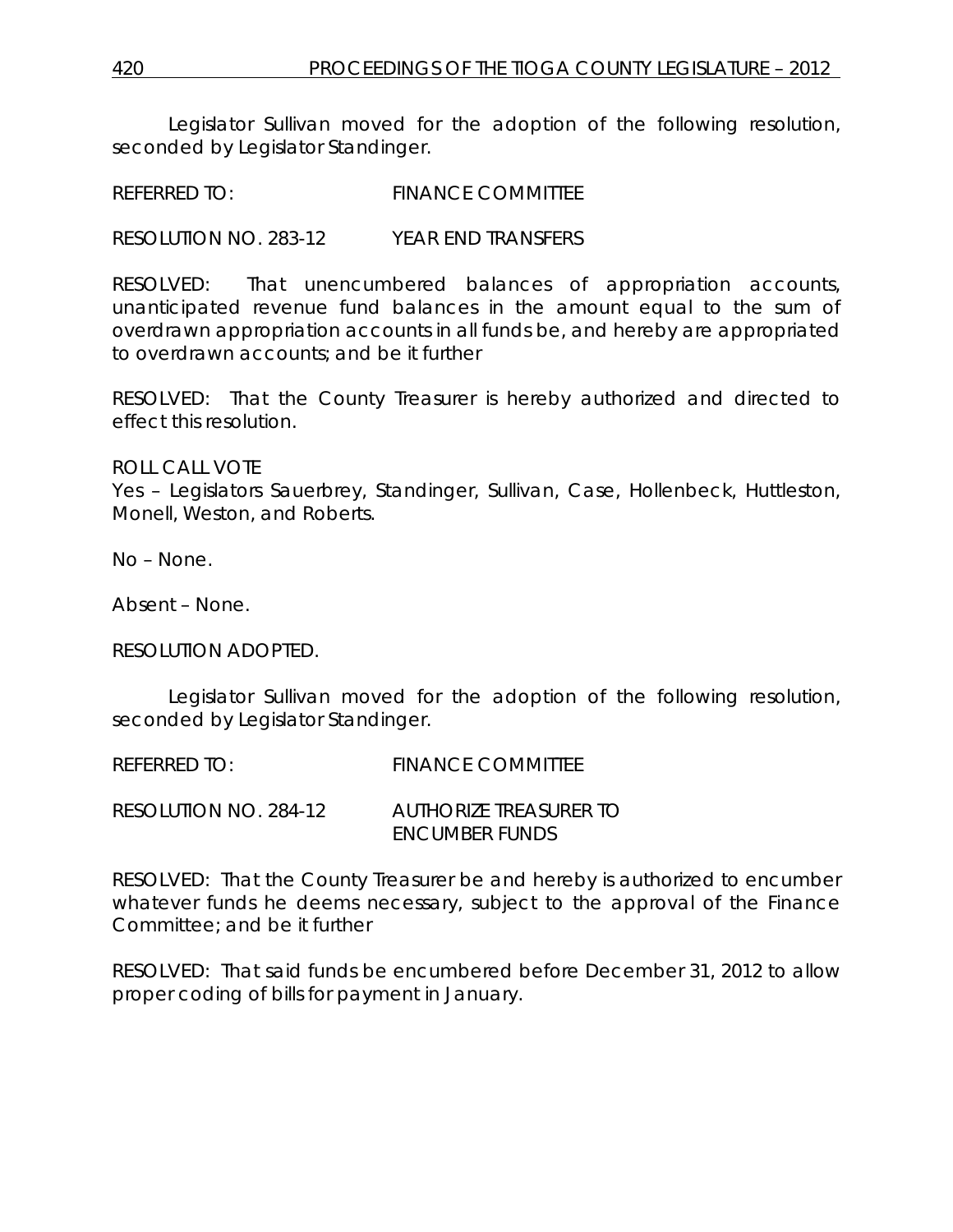ROLL CALL VOTE

Yes – Legislators Sauerbrey, Standinger, Sullivan, Case, Hollenbeck, Huttleston, Monell, Weston, and Roberts.

No – None.

Absent – None.

RESOLUTION ADOPTED.

Legislator Sauerbrey, moved for the adoption of the following resolution, seconded by Legislator Sullivan.

| REFERRED TO:          | <b>FINANCE COMMITTEE</b>                                                      |
|-----------------------|-------------------------------------------------------------------------------|
| RESOLUTION NO. 285-12 | ADOPT COUNTY BUDGET FOR 2013,<br>APPROPRIATIONS AND SALARY<br><i>SCHEDULE</i> |

RESOLVED: That the tentative budget for Tioga County for the year 2013 submitted by the Budget Officer on November 15, 2012 and approved by the Finance Committee be, and the same hereby is adopted as the official Budget for the year 2013; and be it further

RESOLVED: That the several amounts specified in such budget as to the total for the several objects as set forth in Schedule 1 therein be appropriated for such objects, effective January 1, 2013; and be it further

RESOLVED: That the full time Salary Schedule 5 set forth in the budget be adopted effective January 1, 2013.

ROLL CALL VOTE

Yes – Legislators Sauerbrey, Standinger, Sullivan, Case, Hollenbeck, Huttleston, Monell, Weston, and Roberts.

No – None.

Absent – None.

RESOLUTION ADOPTED.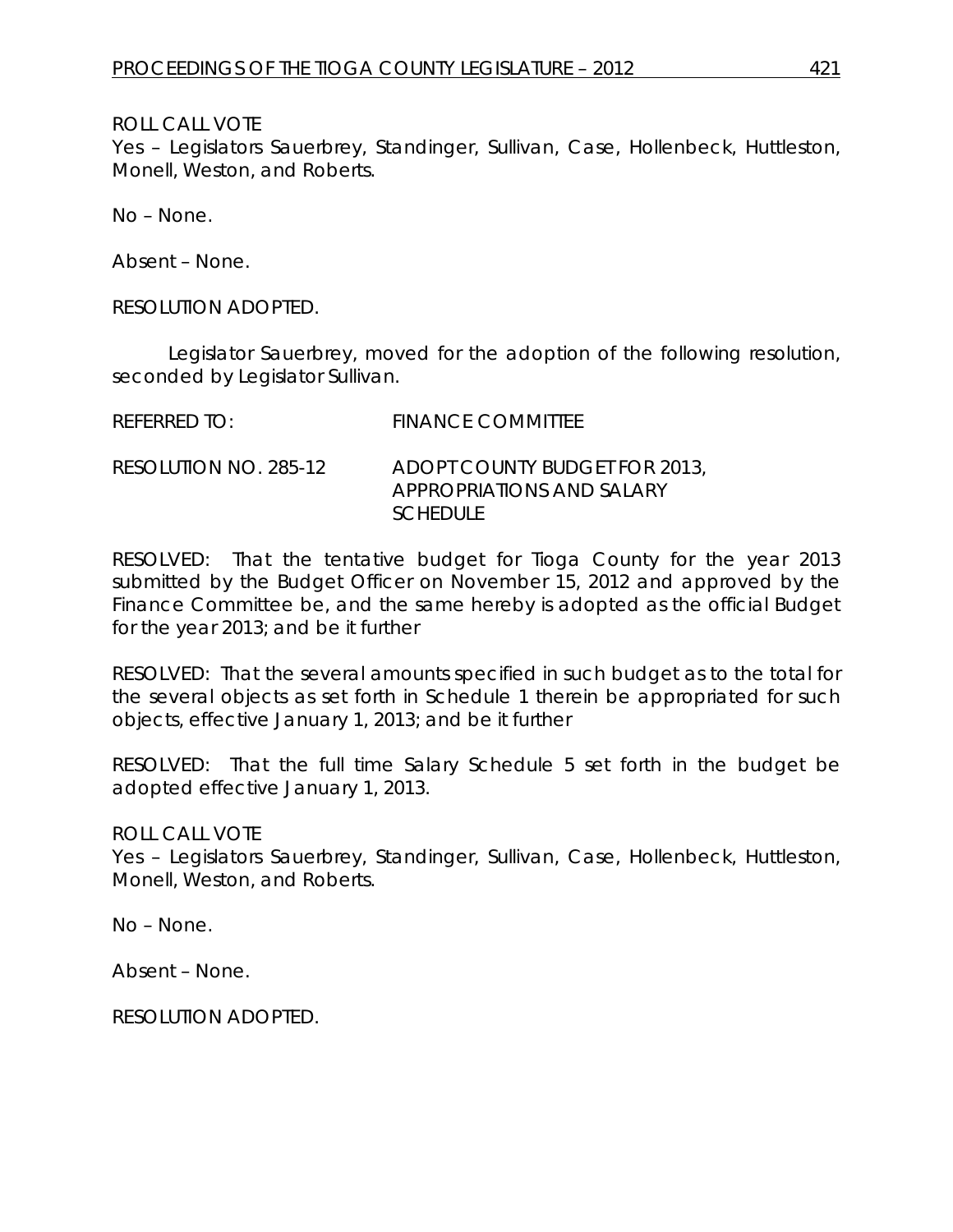Legislator Sullivan moved for the adoption of the following resolution, seconded by Legislator Standinger.

REFERRED TO: FINANCE COMMITTEE

RESOLUTION NO. 286-12 *TOWN TAX LEVY*

WHEREAS: There has been presented to this Legislature a duly certified copy of the annual Budgets of each of the several Towns of the County of Tioga for the fiscal year beginning January 1, 2013; be it

RESOLVED: That there shall be, and there is, assessed against and levied upon and collected from the taxable property situate in the following Towns outside the incorporated Villages or partially located therein, the amounts indicated for Town purposes as specified in the Budgets of the respective Towns as follows:

| Part Town      | <b>General Outside</b> | <b>Highway Outside</b> |
|----------------|------------------------|------------------------|
| Barton         |                        |                        |
| Candor         | 53,460.00              | 217,380.00             |
| Newark Valley  |                        |                        |
| <b>Nichols</b> | 12,009.00              | 38,458.00              |
| Owego          |                        | 1,745,943.00           |
| Spencer        | 26,692.00              | 399,141.00             |

**Further** 

RESOLVED: That there shall be and there hereby is, assessed against and levied upon and collected from the taxable property liable therefore within the respective Fire and Fire protection Districts in the Towns, the following amounts for the purposes of such Districts as specified on their annual Budgets:

| <b>Town of Barton</b>                |            |
|--------------------------------------|------------|
| <b>Halsey Valley Fire Protection</b> | 17,046.00  |
| Lockwood Fire Protection             | 38,000.00  |
| <b>Waverly Joint Fire Protection</b> | 253,348.00 |
|                                      |            |
| <b>Town of Berkshire</b>             |            |
| <b>Berkshire Fire District</b>       | 146,783.00 |
| Town of Candor                       |            |
| <b>Candor Fire District</b>          | 420,203.00 |
|                                      |            |
| <b>Town of Newark Valley</b>         |            |
| <b>Newark Valley Fire District</b>   | 186,297.74 |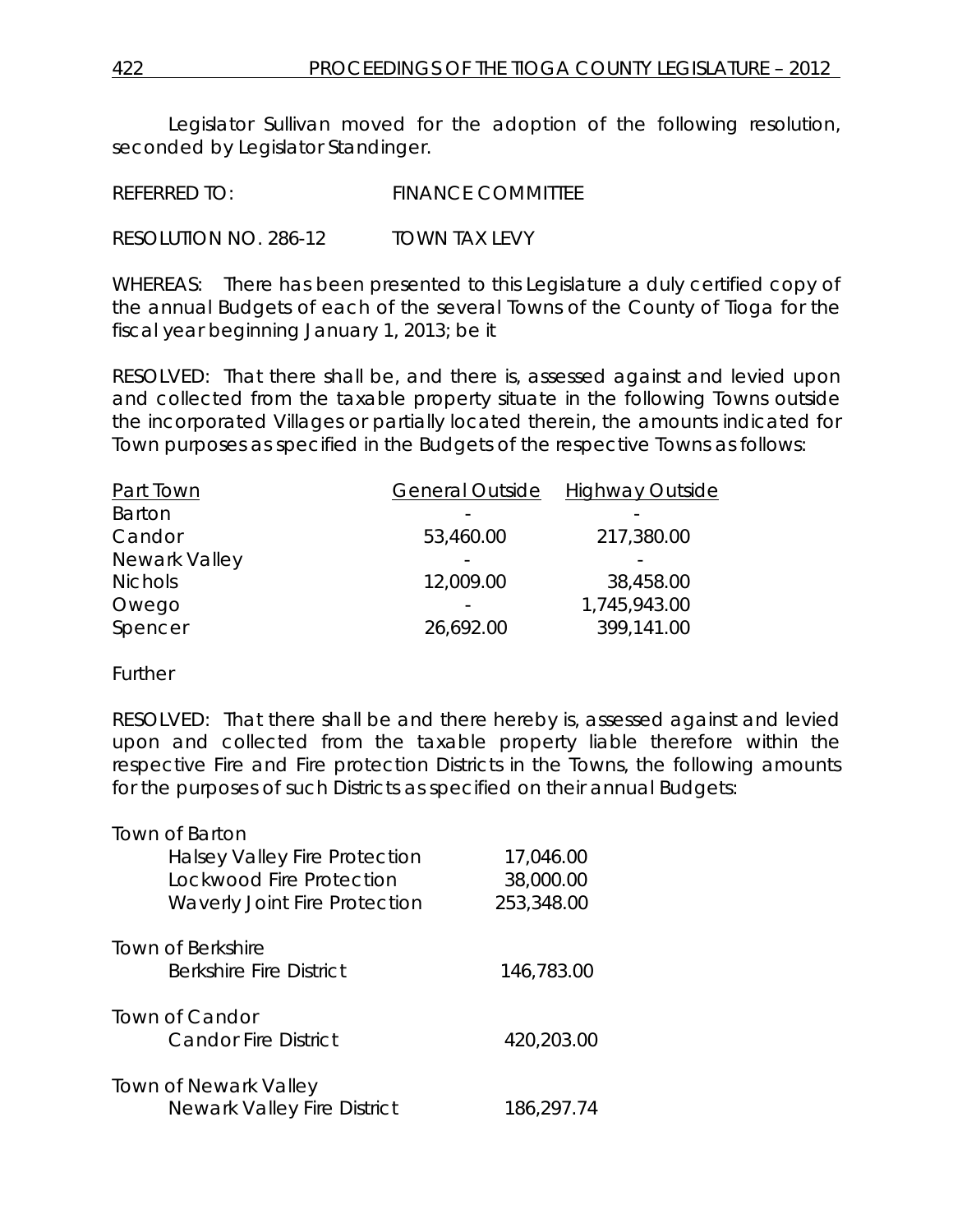| Town of Nichols                         |            |
|-----------------------------------------|------------|
| Lounsberry Fire Protection              | 3,000.00   |
| Nichols Joint Fire Protection           | 137,900.00 |
| Town of Owego                           |            |
| <b>Apalachin Fire District</b>          | 715,481.00 |
| <b>Owego Fire District</b>              | 981,994.00 |
| <b>Newark Valley Fire District</b>      | 27,646.26  |
| Town of Richford                        |            |
| Richford Fire District                  | 76,705.00  |
| Town of Spencer                         |            |
| <b>Spencer Fire Protection District</b> | 75,000.00  |
| Town of Tioga                           |            |
| <b>Tioga Fire District</b>              | 181,039.00 |
| Further                                 |            |

RESOLVED: That there shall be, and there hereby is, assessed against and levied upon and collected from the taxable property liable therefore within certain sewer, water and lighting Districts in the Town of Owego and the amounts specified in their annual budgets as follows:

| Water District No. 4/Ext. 13 | 11,438.00 |
|------------------------------|-----------|
| Water District No. 4/Ext. 15 | 7,228.00  |
| Water District No. 4/Ext. 17 | 20,075.00 |
| Water District No. 4/Ext. 20 | 16,925.00 |
| Sewer District No. 2/Ext. 14 | 12,950.00 |
| Sewer District No. 2/Ext. 15 | 12,280.00 |
| Lighting District No. 1      | 6,344.00  |
| Lighting District No. 2      | 13,374.00 |
| Lighting District No. 3      | 12,400.00 |
| Lighting District No. 4A     | 695.00    |
| Lighting District No. 4B     | 2,197.00  |
| Lighting District No. 5      | 7,486.00  |
| Lighting District No. 6      | 17,243.00 |
| Lighting District No. 7      | 2,287.00  |
| Lighting District No. 8      | 1,476.00  |
| Lighting District No. 9      | 680.00    |
| Lighting District No. 10     | 951.00    |

Further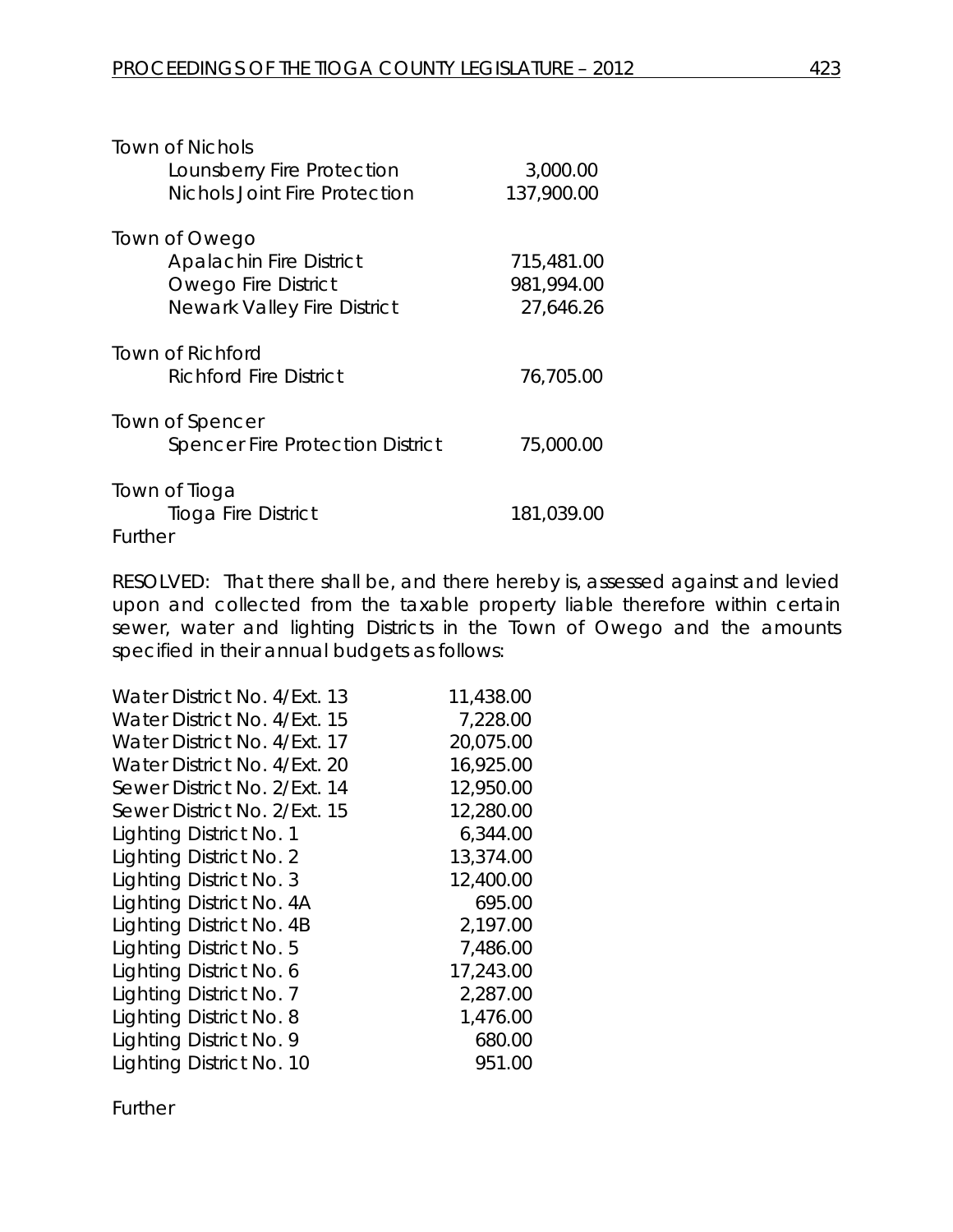RESOLVED: That there shall be and there hereby is, assessed against and levied upon and collected from the taxable property liable therefore in the Town of Owego returned sewer and water rents in the amount of \$221,305.92; be it further

RESOLVED: That there shall be and there hereby is, assessed against and levied upon and collected from the taxable property liable therefore in the Town of Barton returned sewer and water rents in the amount of \$2,311.18; be it further

RESOLVED: That the amounts to be raised by tax for all other purposes as specified in the several annual Budgets shall be, and they hereby are, assessed against and levied upon and collected from the taxable properties in the Towns except as otherwise provided by law as follows:

| Townwide         | General    | Highway    |
|------------------|------------|------------|
| <b>Barton</b>    | 187,880.00 | 476,180.00 |
| <b>Berkshire</b> | 82,455.00  | 333,750.00 |
| Candor           | 407,041.00 | 753,006.00 |
| Newark Valley    | 286,431.00 | 307,200.00 |
| <b>Nichols</b>   | 100,601.00 | 240,192.00 |
| Owego            | 860,766.00 |            |
| Richford         | 150,510.00 | 407,689.00 |
| Spencer          | 291,257.00 | 101,255.00 |
| Tioga            | 221,494.00 | 522,533.00 |
|                  |            |            |

# Further

RESOLVED: That such taxes and assessments, when collected, shall be paid to the Supervisors of the several Towns in the amounts as shown by this resolution for distribution by them in the manner provided by law.

#### ROLL CALL VOTE

Yes – Legislators Sauerbrey, Standinger, Sullivan, Case, Hollenbeck, Huttleston, Monell, Weston, and Roberts.

No – None.

Absent – None.

RESOLUTION ADOPTED.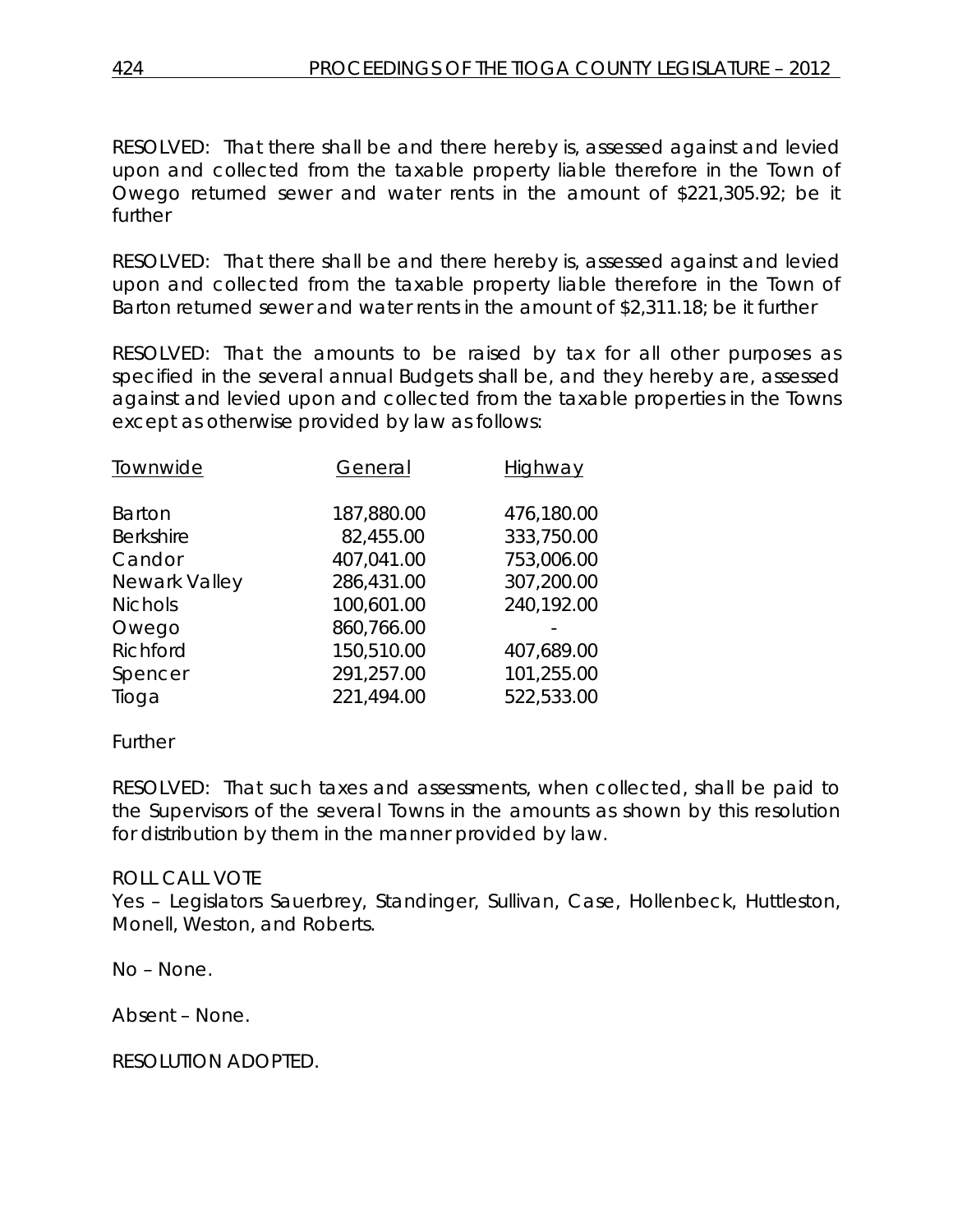Legislator Sullivan moved for the adoption of the following resolution, seconded by Legislator Standinger.

REFERRED TO: FINANCE COMMITTEE

RESOLUTION NO. 287-12 *COUNTY TAX LEVY*

WHEREAS: This Legislature by Resolution No. 285-12 dated December 11, 2012 adopted a Budget for the fiscal year 2013 and by Resolution No. 285-12 dated December 11, 2012 has made appropriations for the conduct of the County Government during said fiscal year and has by resolution No. 286-12 dated December 11, 2012 levied the taxes required for the support of the Government of the several Towns; therefore be it

RESOLVED: That this Legislature hereby levies the following for recycling purposes, upon the taxable real property liable therefore, in the County upon valuation as heretofore equalized by it.

| <b>Barton</b>    | 131,242.72 |
|------------------|------------|
| <b>Berkshire</b> | 22,604.28  |
| Candor           | 93,930.07  |
| Newark Valley    | 65,010.86  |
| <b>Nichols</b>   | 46,239.67  |
| Owego            | 397,228.08 |
| Richford         | 22,355.45  |
| Spencer          | 61,657.85  |
| Tioga            | 77,875.02  |
|                  |            |
| Total            | 918,144.00 |

And be it further

RESOLVED: That pursuant to Section 360 of the County Law and Section 900 of the Real Property Tax Law, this Legislature hereby levied the following for County purposes, excluding Solid Waste set forth above, upon the taxable real property in the County upon valuation as heretofore equalized by it.

Upon all the taxable property liable for the support of County Government, the sum of \$20,900,794.00 and in addition thereto upon the real property liable therefore, and following taxes:

| For Returned Village Taxes                 | 438,383.40   |
|--------------------------------------------|--------------|
| For School Tax Returned                    | 4,351,878.28 |
| For Deficits from prior years' taxes       | 11.00        |
| For Reimbursement of Erroneous taxes, etc. | 2.927.99     |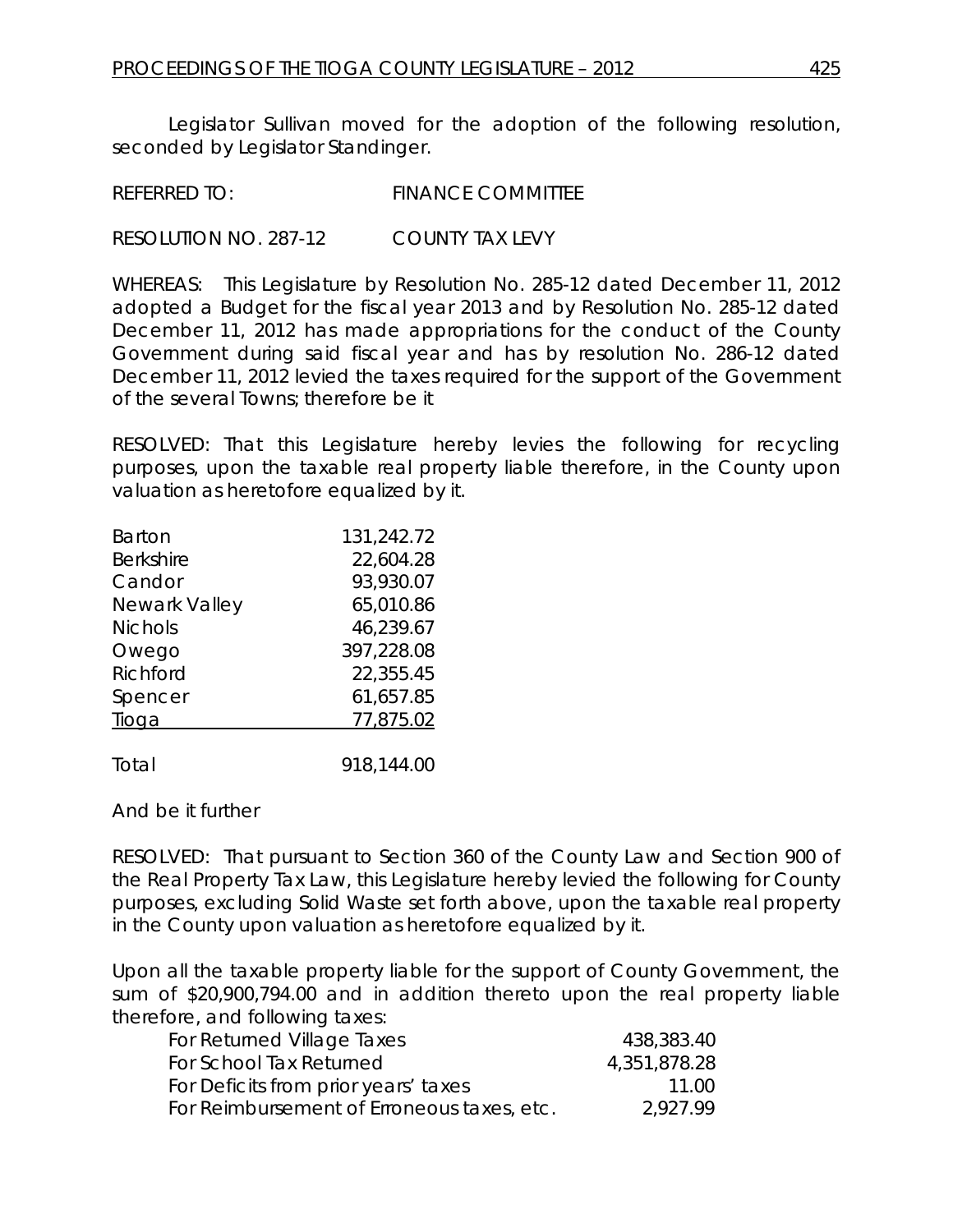All of the forgoing being subject to Credit for excess collection the prior year of 308.49

Further

RESOLVED: That the County Treasurer's Department be directed to extend the taxes as aforesaid and also the taxes for Town purposes set forth in Resolution No. 286-12 on the rolls of the several Towns against each parcel of property set forth in said rolls, and that the Chair and the Clerk of the County Legislature be directed and empowered to execute under the seal of this Legislature the several Tax warrants for the collection of said taxes, and to cause the several tax rolls with said warrants annexed to be delivered to the Collectors of the several Tax Districts of the County on or before December 31, 2012; and be it further

RESOLVED: That the tax rates for each of the Towns, excluding Solid Waste, are as follows:

| <b>Barton</b>  | Out | 9.104   |
|----------------|-----|---------|
|                | In  | 9.104   |
| Berkshire      |     | 8.720   |
| Candor         | Out | 8.635   |
|                | In  | 8.635   |
| Newark Valley  | Out | 12.988  |
|                | In  | 12.988  |
| <b>Nichols</b> | Out | 30.768  |
|                | In  | 30.768  |
| Owego          | Out | 10.791  |
|                | In  | 10.791  |
| Richford       |     | 6.681   |
| Spencer        | Out | 8.560   |
|                | In  | 8.560   |
| Tioga          |     | 115.351 |

# ROLL CALL VOTE

Yes – Legislators Sauerbrey, Standinger, Sullivan, Case, Hollenbeck, Huttleston, Monell, Weston, and Roberts.

No – None.

Absent – None.

RESOLUTION ADOPTED.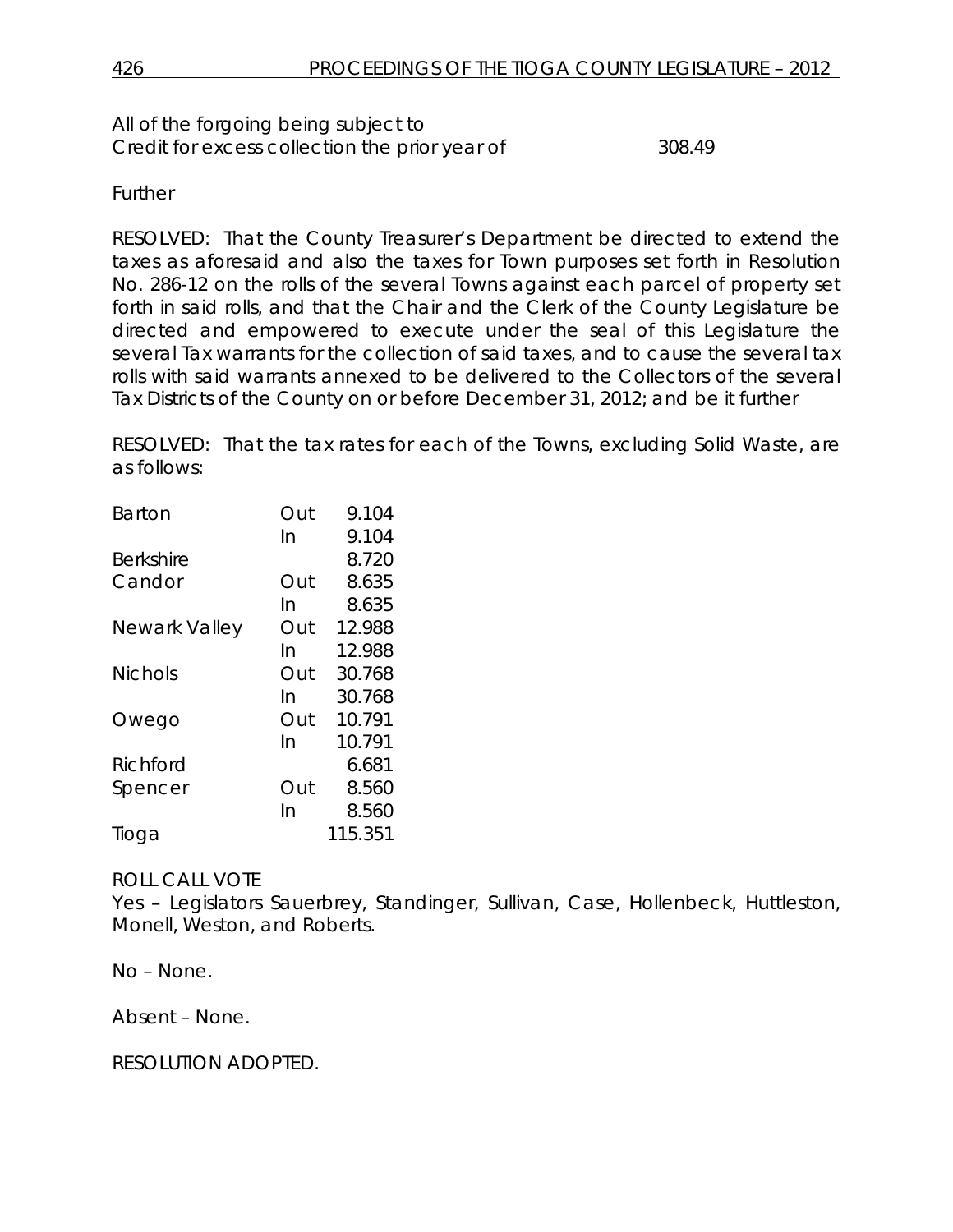Legislator Sauerbrey, moved for the adoption of the following resolution, seconded by Legislator Sullivan.

| REFERRED TO:          | PUBLIC SAFETY AND LEGAL                                                   |  |  |  |
|-----------------------|---------------------------------------------------------------------------|--|--|--|
| RESOLUTION NO. 288-12 | A RESOLUTION OF THE LEGISLATURE OF THE COUNTY<br>OF TIOGA AUTHORIZING THE |  |  |  |
|                       | ADOPTION OF THE TIOGA COUNTY MULTI-                                       |  |  |  |
|                       | JURISDICTIONAL ALL-HAZARD MITIGATION PLAN                                 |  |  |  |

WHEREAS: All of Tioga County has exposure to natural hazards that increase the risk to life, property, environment and the County's economy; and

WHEREAS: Pro-active mitigation of known hazards before a disaster event can reduce or eliminate long-term risk to life and property; and

WHEREAS: The Disaster Mitigation Act of 2000 (Public Law 106-390) established new requirements for pre and post disaster hazard mitigation programs; and

WHEREAS: The Tioga County Plan has been prepared in accordance with the Disaster Mitigation Act of 2000; and

WHEREAS: A coalition of Tioga County municipalities with like planning objectives has been formed to pool resources and create consistent mitigation strategies within Tioga County; and

WHEREAS: The coalition has completed a planning process that engages the public, assesses the risk and vulnerability to the impacts of natural hazards, develops a mitigation strategy consistent with a set of uniform goals and objectives, and creates a plan for implementing, evaluating and revising this strategy; now therefore be it

RESOLVED: That the Tioga County Legislature:

- 1) Adopts in its entirety, the Tioga County Multi-Jurisdictional All-Hazard Mitigation Plan (the "Plan") as the jurisdiction's Natural Hazard Mitigation Plan, and resolves to execute the actions identified in the Plan that pertain to this jurisdiction.
- 2) Will use the adopted and approved portions of the Plan to guide pre- and post-disaster mitigation of the hazards identified.
- 3) Will coordinate the strategies identified in the Plan with other planning programs and mechanisms under its jurisdictional authority.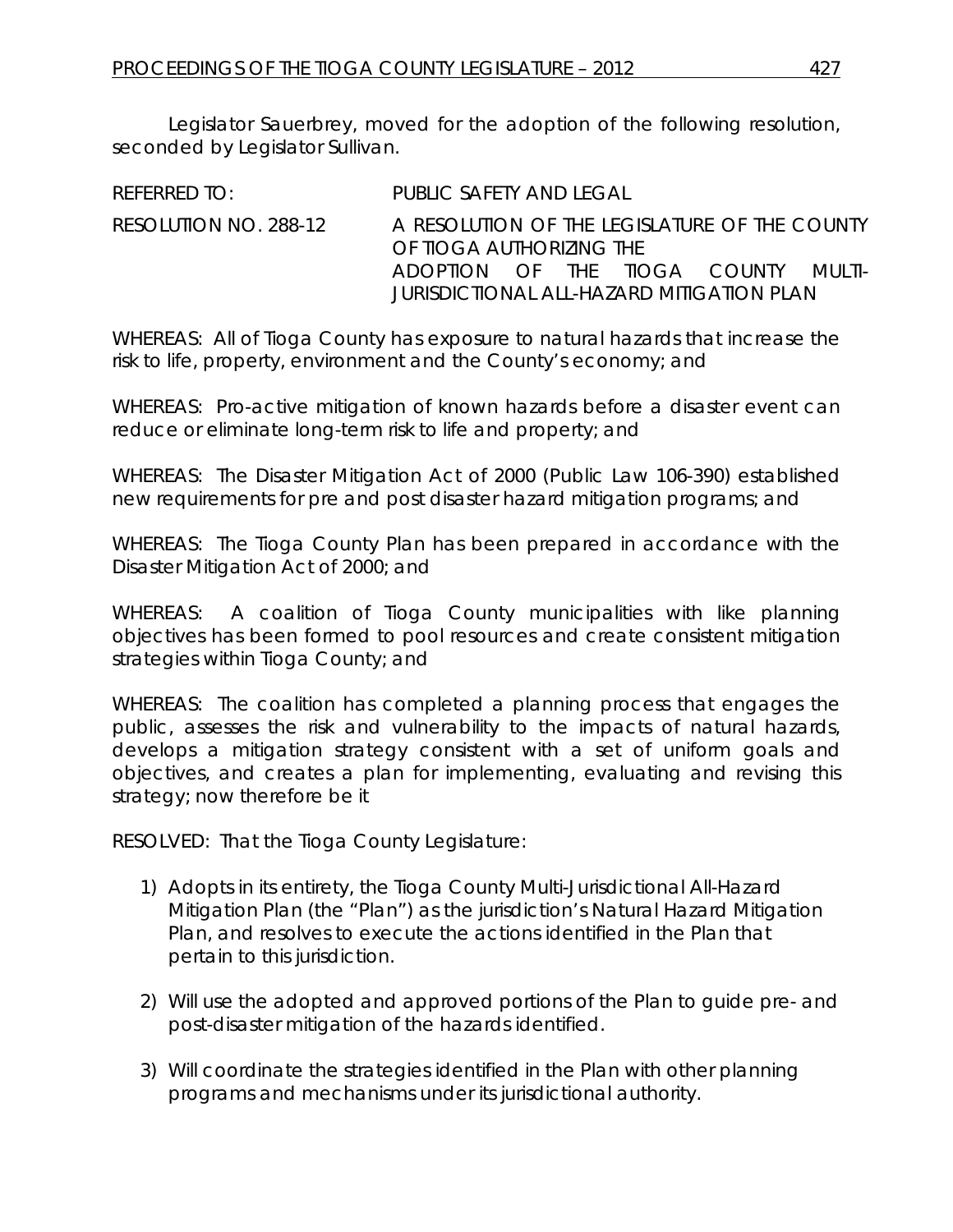- 4) Will continue its support of the Mitigation Planning Committee as described within the Plan.
- 5) Will help to promote and support the mitigation successes of all participants in this Plan.
- 6) Will incorporate mitigation planning as an integral component of government and partner operations.
- 7) Will provide an update of the Plan in conjunction with the County no less than every five years.

# ROLL CALL VOTE

Yes – Legislators Sauerbrey, Standinger, Sullivan, Case, Hollenbeck, Huttleston, Monell, Weston, and Roberts.

No – None.

Absent – None.

### RESOLUTION ADOPTED.

Legislator Sullivan moved for the adoption of the following resolution, seconded by Legislator Sauerbrey.

REFERRED TO: ED&P & AGRICULTURE COMMITTEES

RESOLUTION NO. 289-12 *RESOLUTION TO ADOPT SPENCER AGRICULTURAL DISTRICT (#1) EIGHT-YEAR REVIEW MODIFICATION AND SEQR NEGATIVE DECLARATION AND SUBMIT SAME TO THE NYS DEPARTMENT OF AGRICULTURE AND MARKETS FOR APPROVAL* 

WHEREAS: Pursuant to the New York State Agriculture and Markets Law Article 25AA and upon 300-day notice by the Department of Agriculture and Markets, the Tioga County Legislature has initiated a review of the existing Spencer Agricultural District (#1) to determine if it should be modified or terminated; and

WHEREAS: The Tioga County Planning Department has conducted this review and has created a corresponding modification plan based on public comments, surveys and extensive consultation with area farmers; and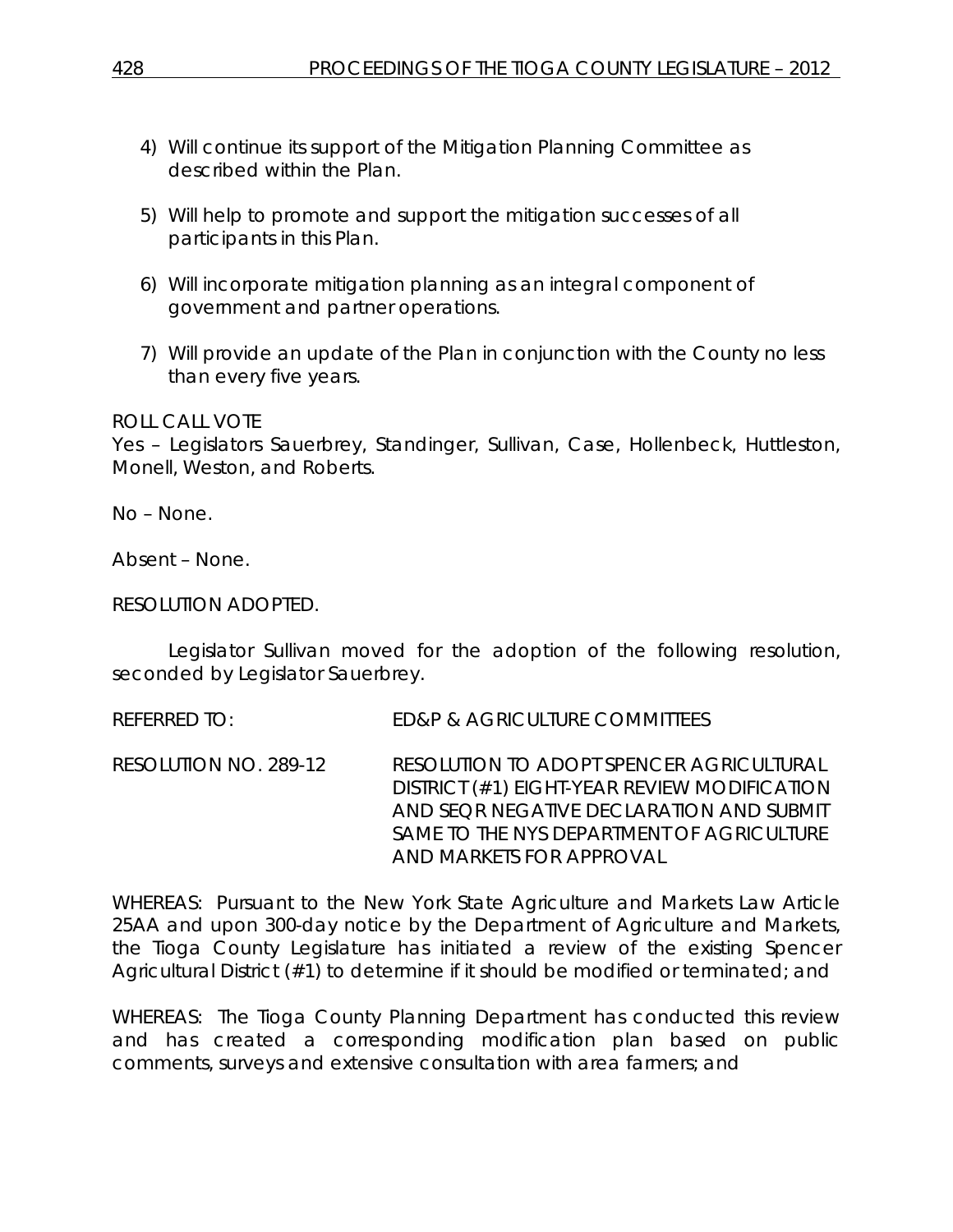WHEREAS: The required public hearing was held on September 13th, 2012 at which time the District map and findings along with the proposed revisions were presented to the public; and

WHEREAS: The Tioga County Agricultural and Farmland Protection Board has reviewed the plan for modification to the Spencer Agricultural District #1 and voted unanimously to recommend approval of the modification plan to the Tioga County Legislature; and

WHEREAS: The modification of a state Agricultural District is subject to SEQR review and the Tioga County Legislature is the lead agency for SEQR (State Environmental Quality Review) requirements; therefore be it

RESOLVED: That based upon SEQR review of the above as outlined on the New York State Department of Agriculture & Markets "Environmental Assessment Form" provided by them for this purpose, the County of Tioga has determined that the proposed modifications of the Spencer Agricultural District would not have a significant adverse impact on the environment and therefore makes a Negative Declaration and shall submit such documentation to NYS Department of Agriculture & Markets; and be it further

RESOLVED: That the Tioga County Legislature does hereby approve the proposed plan as revised to date, and directs the Planning Department to prepare a submission package including the findings report and map as required by the NYS Department of Agriculture and Markets in accordance with NYS Agricultural Districts Law, Article 25AA.

# ROLL CALL VOTE

Yes – Legislators Sauerbrey, Standinger, Sullivan, Case, Hollenbeck, Huttleston, Monell, Weston, and Roberts.

No – None.

Absent – None.

RESOLUTION ADOPTED.

Legislator Hollenbeck moved for the adoption of the following resolution, seconded by Legislator Case.

| REFERRED TO:          | <b>INFORMATION TECHNOLOGY COMMITTEE</b>       |
|-----------------------|-----------------------------------------------|
| RESOLUTION NO. 290-12 | AWARD PRINTING SERVICES<br>CONTRACT EXTENSION |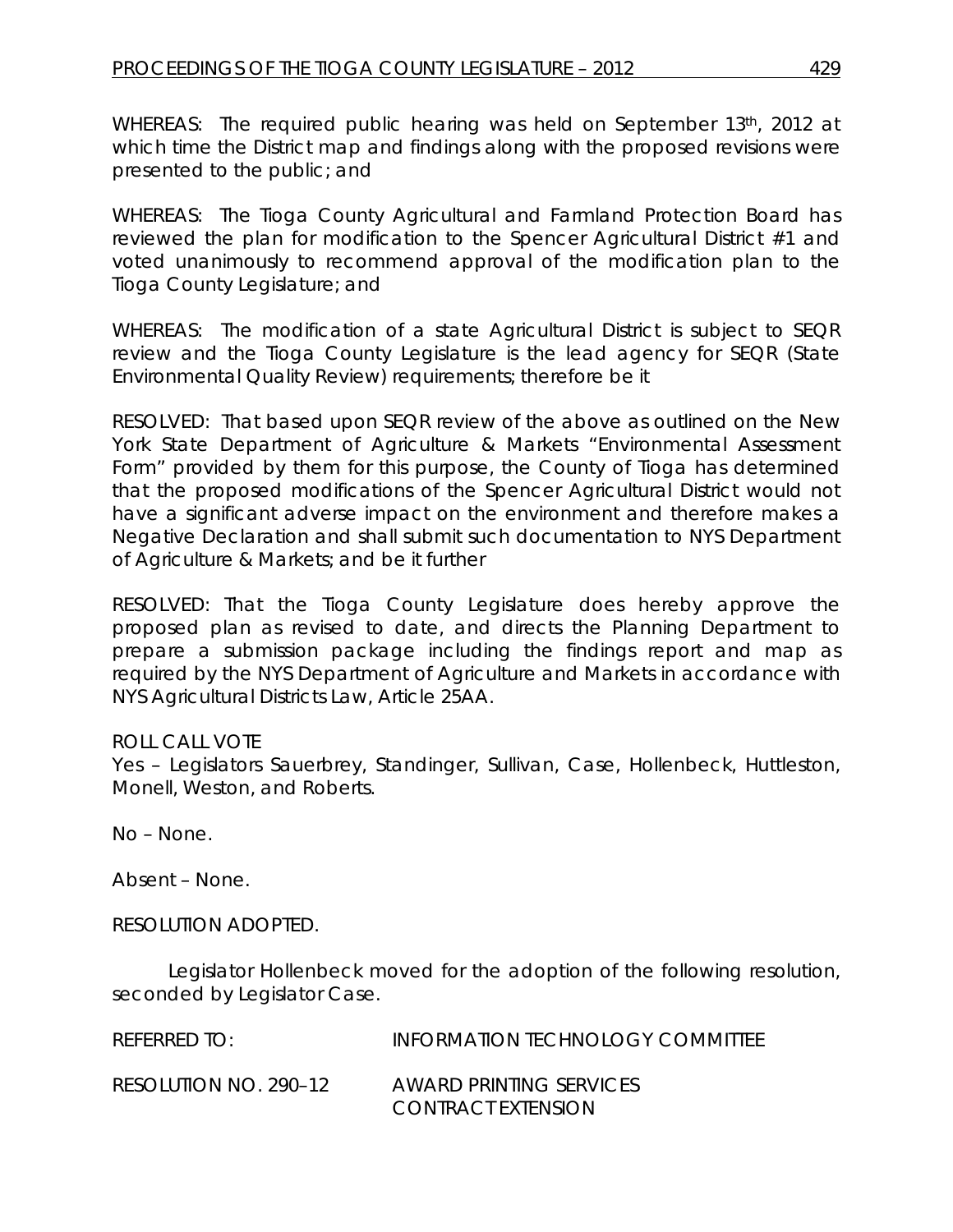WHEREAS: The Tioga County Legislature entered into a contract with Smith-Ingalls-French on December 6, 2011 for the provision of printing services, which commenced on January 1, 2012 and expires on December 31, 2012; and

WHEREAS: Said contract provided for three one-year extensions; and

WHEREAS: The contract will expire on December 31, 2012; and

WHEREAS: Smith-Ingalls-French has requested in writing a one-year extension of the printing services contract and is willing to provide the same service specified in the contract; therefore be it

RESOLVED: That the Tioga County Legislature agrees to the first one-year extension of the Smith-Ingalls-French printing services contract at the same terms and conditions as the December 6, 2011 contract upon approval of the County Attorney, which extension shall commence on January 1, 2013 and expire on December 31, 2013.

ROLL CALL VOTE Yes – Legislators Sauerbrey, Standinger, Sullivan, Case, Hollenbeck, Huttleston, Monell, Weston, and Roberts.

No – None.

Absent – None.

RESOLUTION ADOPTED.

Legislator Roberts moved for the adoption of the following resolution, seconded by Legislator Sullivan.

| <b>REFERRED TO:</b> | <b>PUBLIC WORKS COMMITTEE</b> |
|---------------------|-------------------------------|
|                     |                               |

RESOLUTION NO. 291-12 *AUTHORIZE THE TIOGA COUNTY DEPARTMENT OF PUBLIC WORKS TO USE 2012 FUNDS TO HAVE BLUE SPRING ENERGY CONDUCT A COMPRESSED NATURAL GAS STUDY FOR COUNTY FLEET*

WHEREAS: The Department of Public Works would like to investigate the feasibility of converting the County's fleet to compressed natural gas; and

WHEREAS: Blue Springs Energy has proposed to conduct a comprehensive study at the cost of \$5,000.00 on the feasibility of converting the County's fleet; and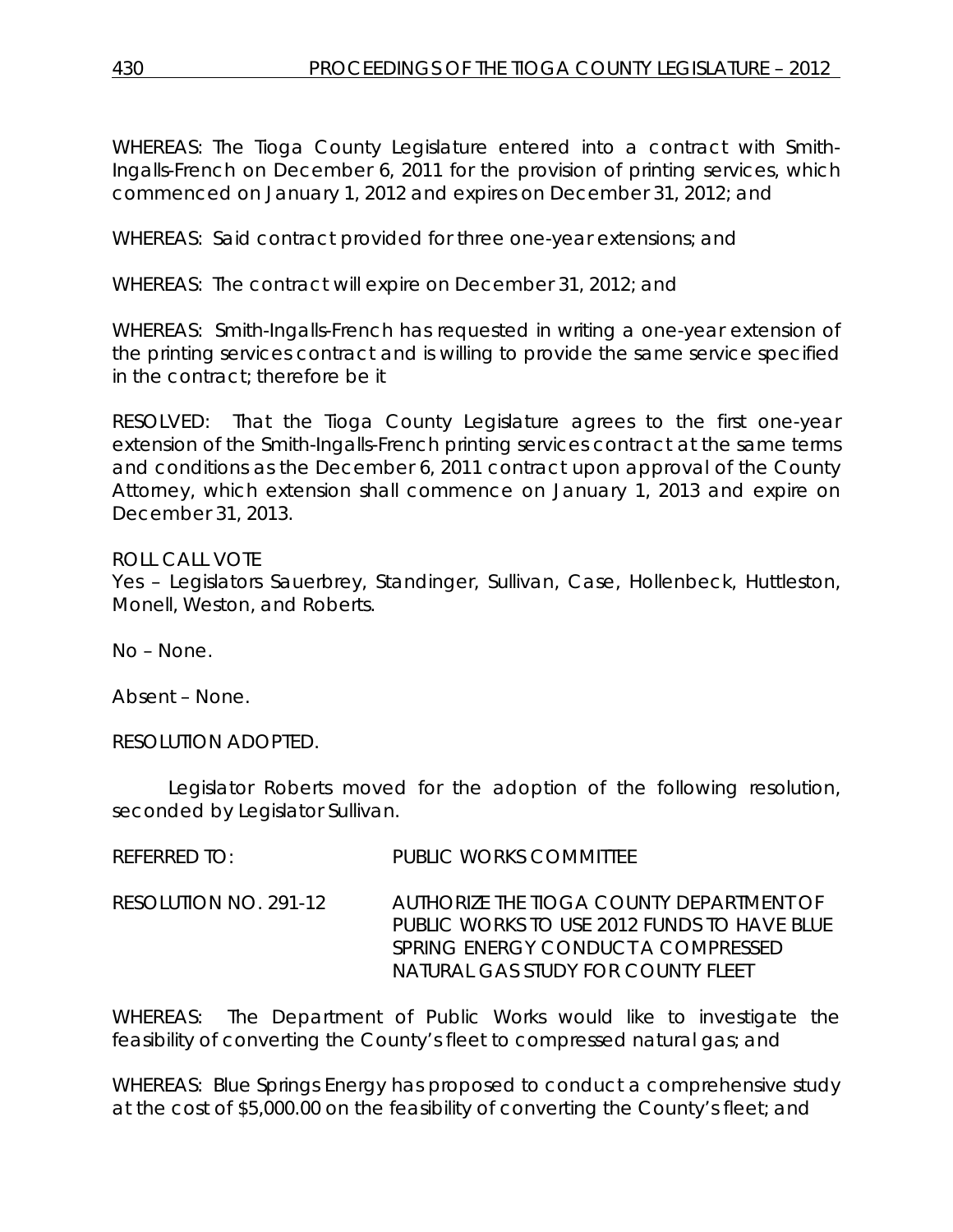WHEREAS: Information obtained from said study would be very helpful in obtaining upcoming grants in 2013; therefore be it

RESOLVED: That the Tioga County Legislature authorize the Department of Public Works to use said funds to have Blue Spring Energy conduct a study on the feasibility and possible benefits of switching the County's fleet to Compressed Natural Gas (CNG).

ROLL CALL VOTE

Yes - Legislators Sauerbrey, Standinger, Sullivan, Case, Hollenbeck, Huttleston, Monell, Weston, and Roberts.

No – None.

Absent – None.

RESOLUTION ADOPTED.

Legislator Roberts moved for the adoption of the following resolution, seconded by Legislator Sullivan.

REFERRED TO: PUBLIC WORKS

RESOLUTION NO. 292-12 *AWARD BID FOR CONSTRUCTION PENN. AVE BRIDGE PROJECT AND TRANSFER OF FUNDS*

WHEREAS: On November 20, 2012 the Department of Public Works received sealed bids for the construction of the Penn. Ave. Bridge: and

WHEREAS: The bids were as follows:

| <b>Company Name</b>                 | <b>Bid</b>   |
|-------------------------------------|--------------|
| <b>Bothar Construction</b>          | \$719,172.00 |
| <b>Dycon Construction Northeast</b> | \$643,236.10 |
| <b>Economy Paving</b>               | \$495,271.91 |
| <b>FAHS Construction</b>            | \$587,000.00 |
| <b>Procon Contracting *</b>         | \$463,999.00 |
| <b>R.DeVincentis Construction</b>   | \$546,000.00 |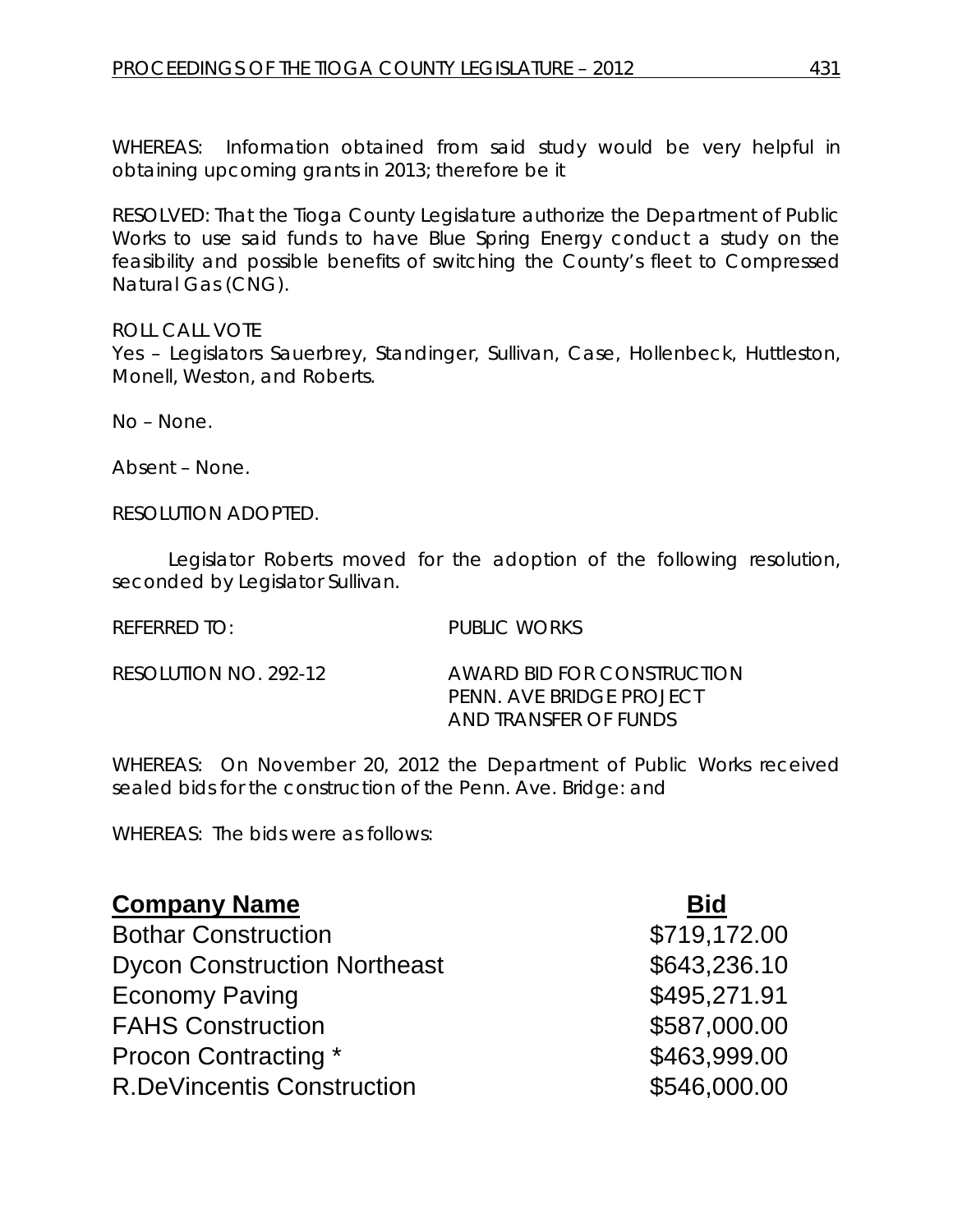# Silverline Construction  $$536,568.00$

And

WHEREAS: McFarland Johnson Engineers have completed the review of the bids and finds the low bidder Procon Contracting, Vestal, NY meets all of the qualifications of the bid specifications; and

WHEREAS: This project is receiving Federal Funding and was authorized in resolution 127-12; therefore be it

RESOLVED: That the Tioga County Legislature authorize awarding the bid subject to approval of their DBE submission to Procon Contracting, Vestal, NY not to exceed \$463,999 to be paid out of the Penn. Ave Bridge Account H2012.05; and be it further

RESOLVED: That the following sums be transferred:

| From: H2011.09-Dean Creek/Sabin Rd Bridges | \$200,000.00 |
|--------------------------------------------|--------------|
|--------------------------------------------|--------------|

To: H2012.05-Penn Ave Bridge \$200,000.00

ROLL CALL VOTE

Yes – Legislators Sauerbrey, Standinger, Sullivan, Case, Hollenbeck, Huttleston, Monell, Weston, and Roberts.

No – None.

Absent – None.

RESOLUTION ADOPTED.

Legislator Roberts moved for the adoption of the following resolution, seconded by Legislator Sullivan.

REFERRED TO: PUBLIC WORKS

RESOLUTION NO. 293-12 *AWARD CONSTRUCTION SERVICES TO MCFARLAND JOHNSON FOR PENN AVE BRIDGE PROJECT*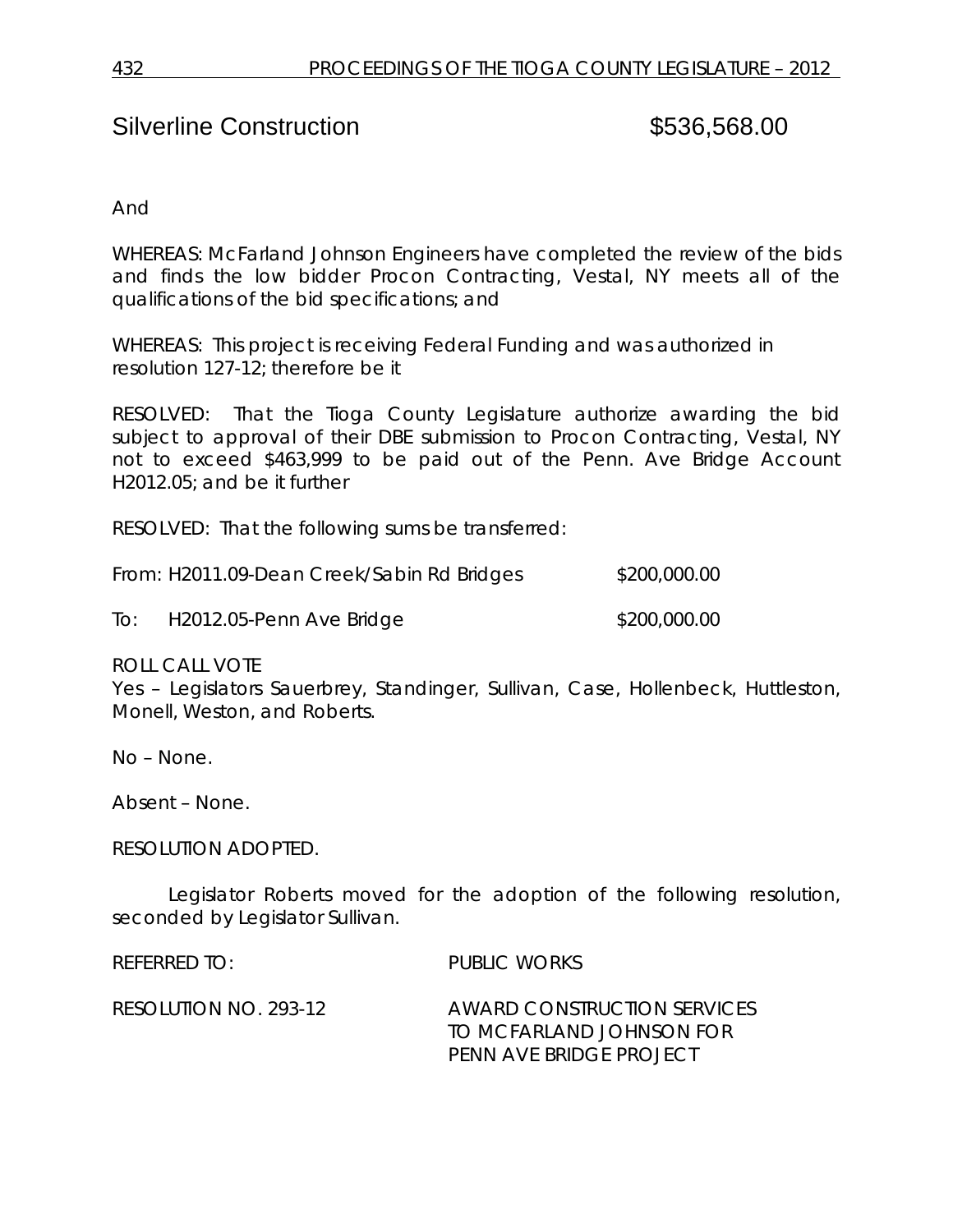WHEREAS: The Tioga County Legislature authorized the Penn Ave Bridge Project on Resolution 127-12; and

WHEREAS: On November 20, 2012 the Dept of Public Works received sealed bids for the construction of this project; and

WHEREAS: This is a federally funded project and inspections services are included; therefore be it

RESOLVED: That the Tioga County Legislature hire McFarland Johnson, Binghamton, NY for inspection services for the Penn Ave Bridge Project not to exceed \$117,359 to be paid out of Penn Ave Bridge Account H2012.05.

ROLL CALL VOTE

Yes – Legislators Sauerbrey, Standinger, Sullivan, Case, Hollenbeck, Huttleston, Monell, Weston, and Roberts.

No – None.

Absent – None.

RESOLUTION ADOPTED.

Legislator Roberts moved for the adoption of the following resolution, seconded by Legislator Sullivan.

REFERRED TO: PUBLIC WORKS

RESOLUTION NO. 294-12 *AWARD INSPECTION SERVICES FOR CONSTRUCTION & ROOF REPAIR OF COURT HOUSE PROJECT TO C & S ENGINEERS*

WHEREAS: The Tioga County Legislature has authorized a three phase Court House Project; and

WHEREAS: In 2013 we will be entering the third and final phase of this project; and

WHEREAS: The Commissioner of Public Works received a proposal from C & S Engineers, Syracuse, NY for the Inspection services and to include design of roof replacement in the amount of \$19,000; therefore be it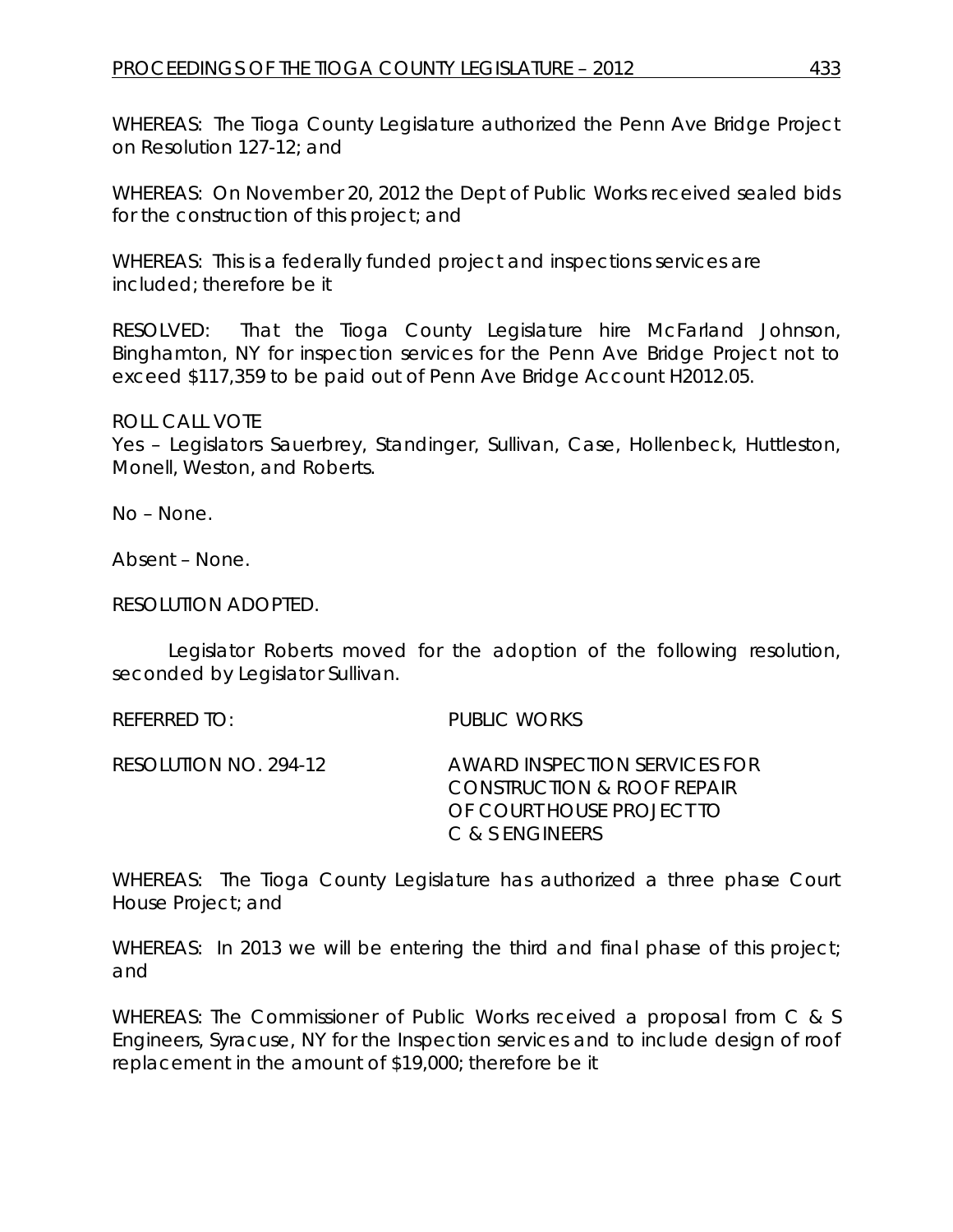RESOLVED: That the Tioga County Legislature award the contract for Inspection Services to C & S Engineers, Syracuse, NY not to exceed \$19,000 to be paid out of Court House Renovation account H1620.20 use code 927.

ROLL CALL VOTE

Yes – Legislators Sauerbrey, Standinger, Sullivan, Case, Hollenbeck, Huttleston, Monell, Weston, and Roberts.

No – None.

Absent – None.

RESOLUTION ADOPTED.

Legislator Roberts moved for the adoption of the following resolution, seconded by Legislator Sullivan.

REFERRED TO: PUBLIC WORKS

RESOLUTION NO. 295-12 *AWARD CABLING INSTALLATION FOR COURTS TO MATRIX COMMUNICATIONS*

WHEREAS: Tioga County leases space to the NYS Unified Courts System at the Court House and Court Annex; and

WHEREAS: The Court House basement and Court Annex received water damage during the 2011 Tropical Storm Lee including damage to the OCA's server and cabling system; and

WHEREAS: The Commissioner of Public Works requested proposals from firms approved by the Office of Court Administration and received one proposal from Matrix Communications, Syracuse, NY for the cable installation at the basement of the Court House and the Court Annex; and

WHEREAS: The proposal was as follows:

| Court House | \$24,596.00 |
|-------------|-------------|
| Court Annex | \$28,018.00 |
| Total       | \$52,614.00 |

And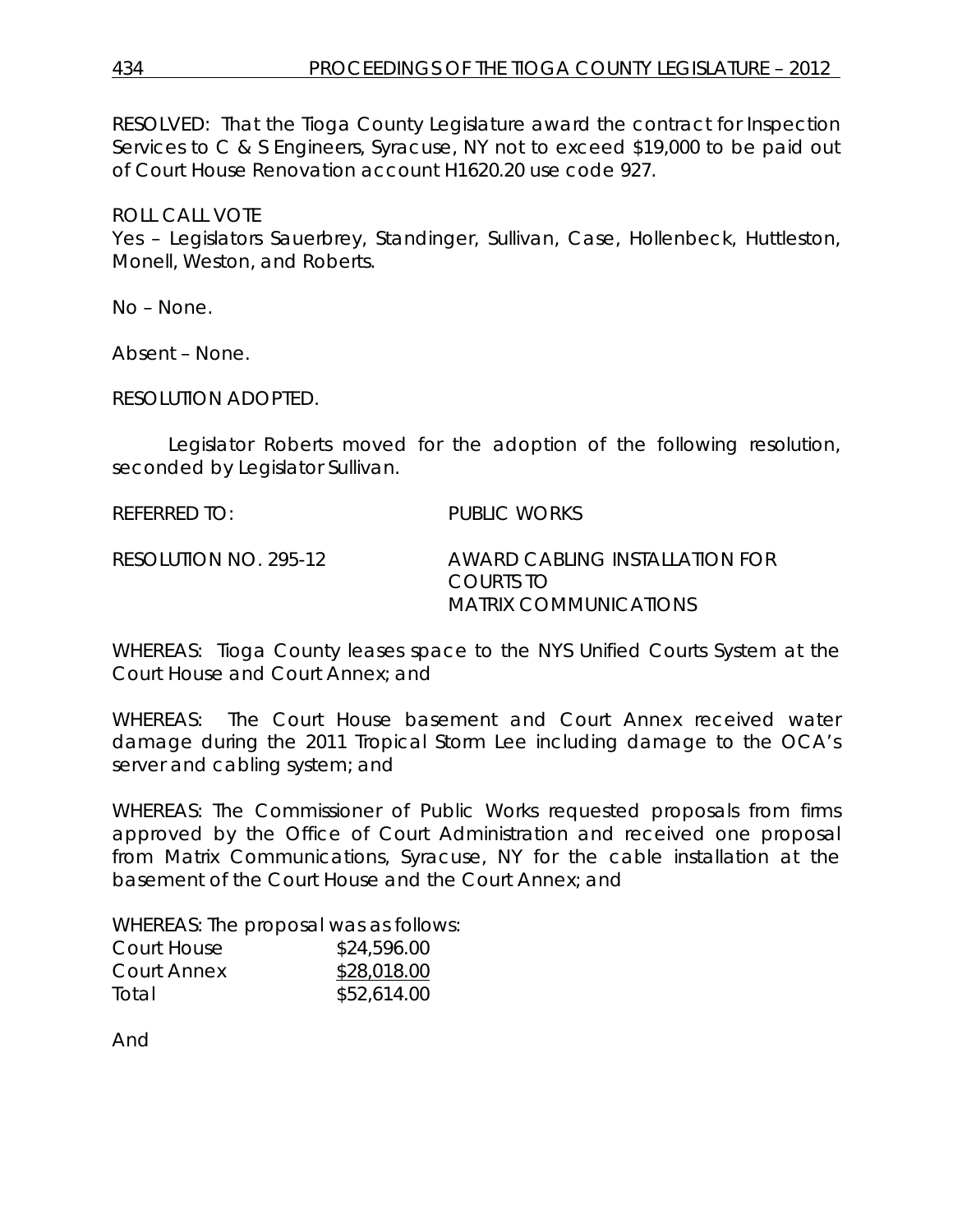WHEREAS: Tioga County will be receiving reimbursements from FEMA & the Unified Court System to assist in funding for this project as follows:

| Court House                 | \$24,596.00     |
|-----------------------------|-----------------|
| Reimb. From FEMA            | $-$ \$ 5,631.23 |
| Reimb. From Courts          | $-$18,000.00$   |
| <b>Total cost to County</b> | 964.77          |
|                             |                 |
| <b>Court Annex</b>          | \$28,018.00     |
| Reimb From FEMA             | $-$ \$ 9,554.52 |
| Reimb. From Courts          | $-$17,000.00$   |
| <b>Total cost to County</b> | \$1,463.48      |

#### And

WHEREAS: The Commissioner of Public Works has funds in the Court House Renovations Account H1620.21 use code 988; therefore be it

RESOLVED: That the Tioga County Legislature award the cabling installation for the Court House & Court Annex to Matrix Communications, Syracuse, NY for the total amount of \$52,614.00 to be paid out of the Court House Renovations Account H1620.21 use code 988.

#### ROLL CALL VOTE

Yes – Legislators Sauerbrey, Standinger, Sullivan, Case, Hollenbeck, Huttleston, Monell, Weston, and Roberts.

No – None.

Absent – None.

RESOLUTION ADOPTED.

Legislator Roberts moved for the adoption of the following resolution, seconded by Legislator Sullivan.

REFERRED TO: PUBLIC WORKS RESOLUTION NO. 296-12 *AUTHORIZE FUNDS TO BE USED FOR MANDATORY COMPUTER UPGRADES*

WHEREAS: The Tioga County Department of Public Works is required to replace six (6) computers by the end of the year; and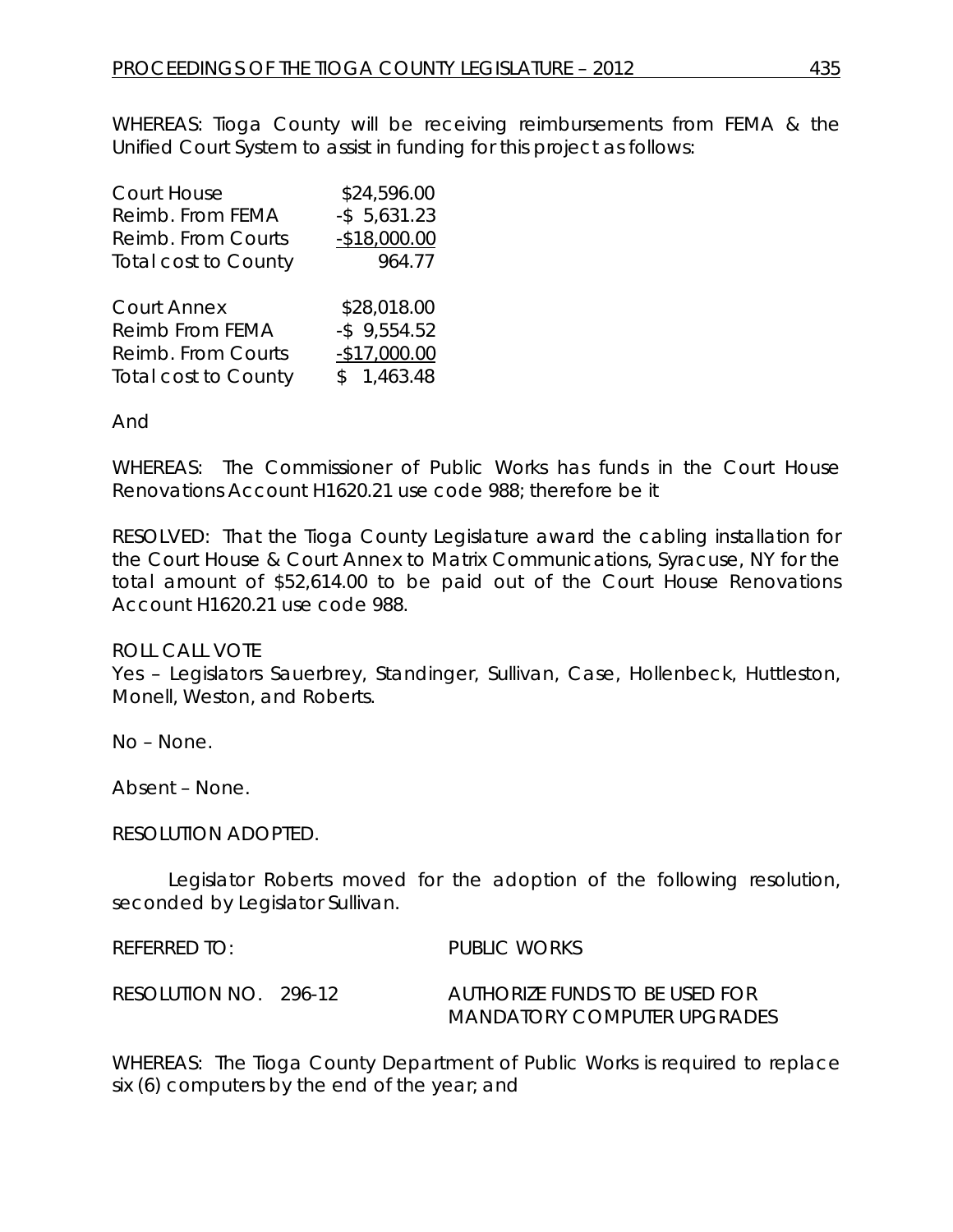WHEREAS: Tioga County Department of Public Works has received scrap steel beams from the Gridleyville Bridge Project valued at \$7,000; and

WHEREAS: This amount from the sale of the scrap will pay for the computer upgrades; therefore be it resolved

RESOLVED: That the Tioga County Legislature authorize the sale of this scrap with the sales amount being applied to revenue account A1293 and that revenue be applied to Public Works Office Equipment Account A1490.20 use code 90 to be used to purchase the required computers.

# ROLL CALL VOTE

Yes – Legislators Sauerbrey, Standinger, Sullivan, Case, Hollenbeck, Huttleston, Monell, Weston, and Roberts.

No – None.

Absent – None.

RESOLUTION ADOPTED.

Legislator Roberts moved for the adoption of the following resolution, seconded by Legislator Sullivan.

REFERRED TO: PUBLIC WORKS

RESOLUTION NO. 297-12 *APPROVE CHANGE ORDER FOR PSB BOILER PROJECT*

WHEREAS: The Tioga County Legislature authorized the PSB Boiler Project in the 2012 Budget; and

WHEREAS: The construction bid for this project came in under budget: and

WHEREAS: The engineer overseeing the project, Delta Engineers, has recommended some changes to the control sequencer and associated work with a cost of \$17,418; therefore be it

RESOLVED: That the Tioga County Legislature authorize approval of the change order in the amount of \$17,418 to be paid out of the boiler account H1620.21 use code 929.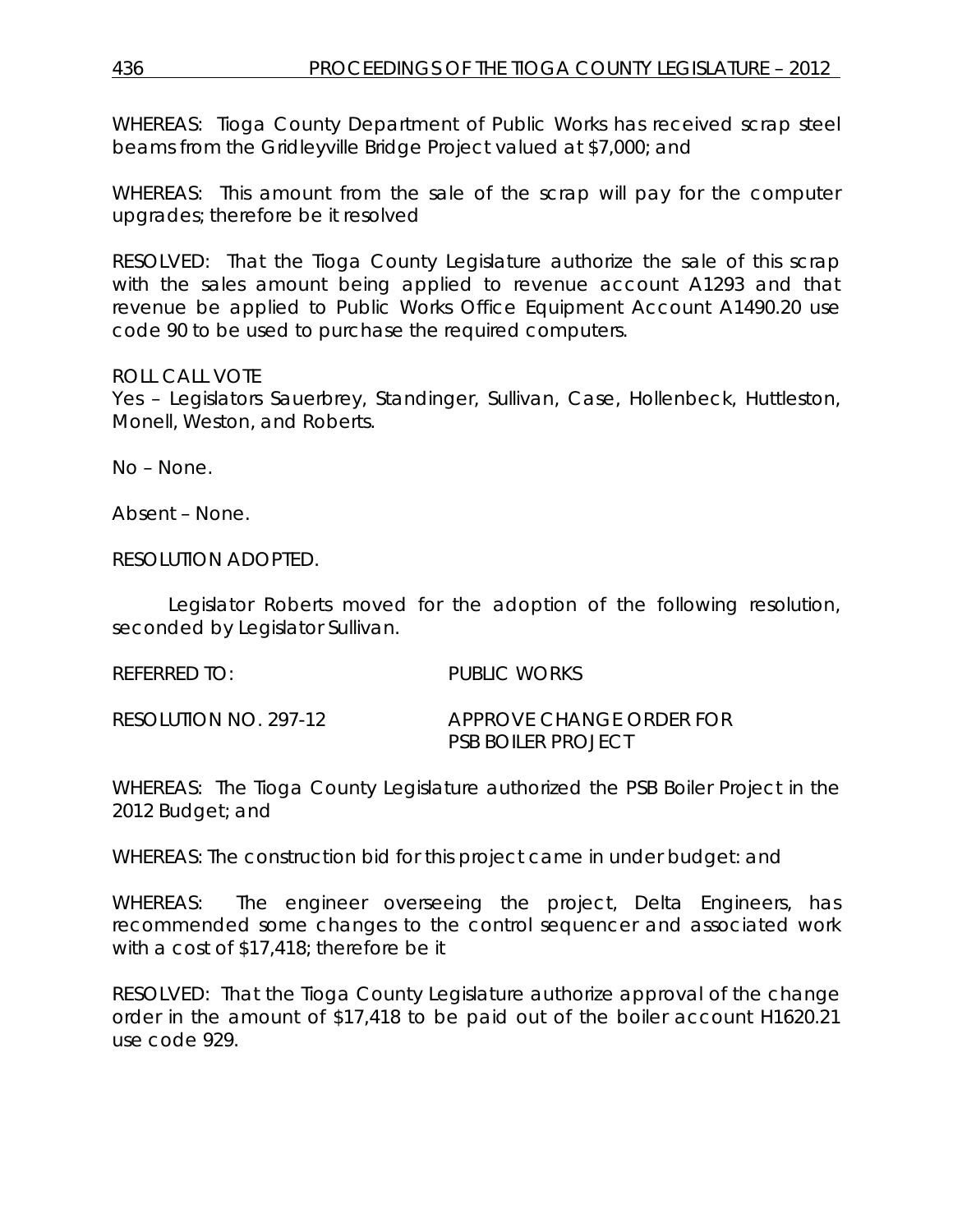ROLL CALL VOTE

Yes – Legislators Sauerbrey, Standinger, Sullivan, Case, Hollenbeck, Huttleston, Monell, Weston, and Roberts.

No – None.

Absent – None.

RESOLUTION ADOPTED.

Legislator Sullivan moved for the adoption of the following resolution, seconded by Legislator Standinger.

| $R$ FFFRRFD TO:       | LEGAL/SAFETY COMMITTEE                                                                   |
|-----------------------|------------------------------------------------------------------------------------------|
| RESOLUTION NO. 298-12 | <b>RENEW CONTRACT</b><br><b>PARTNERS IN SAFETY, INC.</b><br>(CDL DRUG & ALCOHOL TESTING) |

WHEREAS: Federal Law requires random drug and alcohol testing of CDL drivers performing "safety sensitive" tasks; and

WHEREAS: The Safety Department has coordinated with several of the Towns and Villages within Tioga County to have this testing done by an outside agency since 1995; and

WHEREAS: All the municipalities involved, including the County are in agreement that the contract should be renewed; therefore be it

RESOLVED: That the Tioga County Legislature authorizes the Chair of the Legislature, pending approval by the County Attorney, to renew the contract with Partners in Safety, Inc. for random drug and alcohol testing in accordance with Federal regulations at the following rates indicated:

Complete DOT Random Testing Program \$43.00 Per Employee Per Year To Include:

- Random Selection of Employees (50% for drug, 10% for alcohol)
- All Random Drug & Alcohol Tests
- Record Management
- DOT Audit Assistance
- Regulatory Updates
- Blind Specimen Submissions
- MIS Reports
- Supervisor Training for Reasonable Cause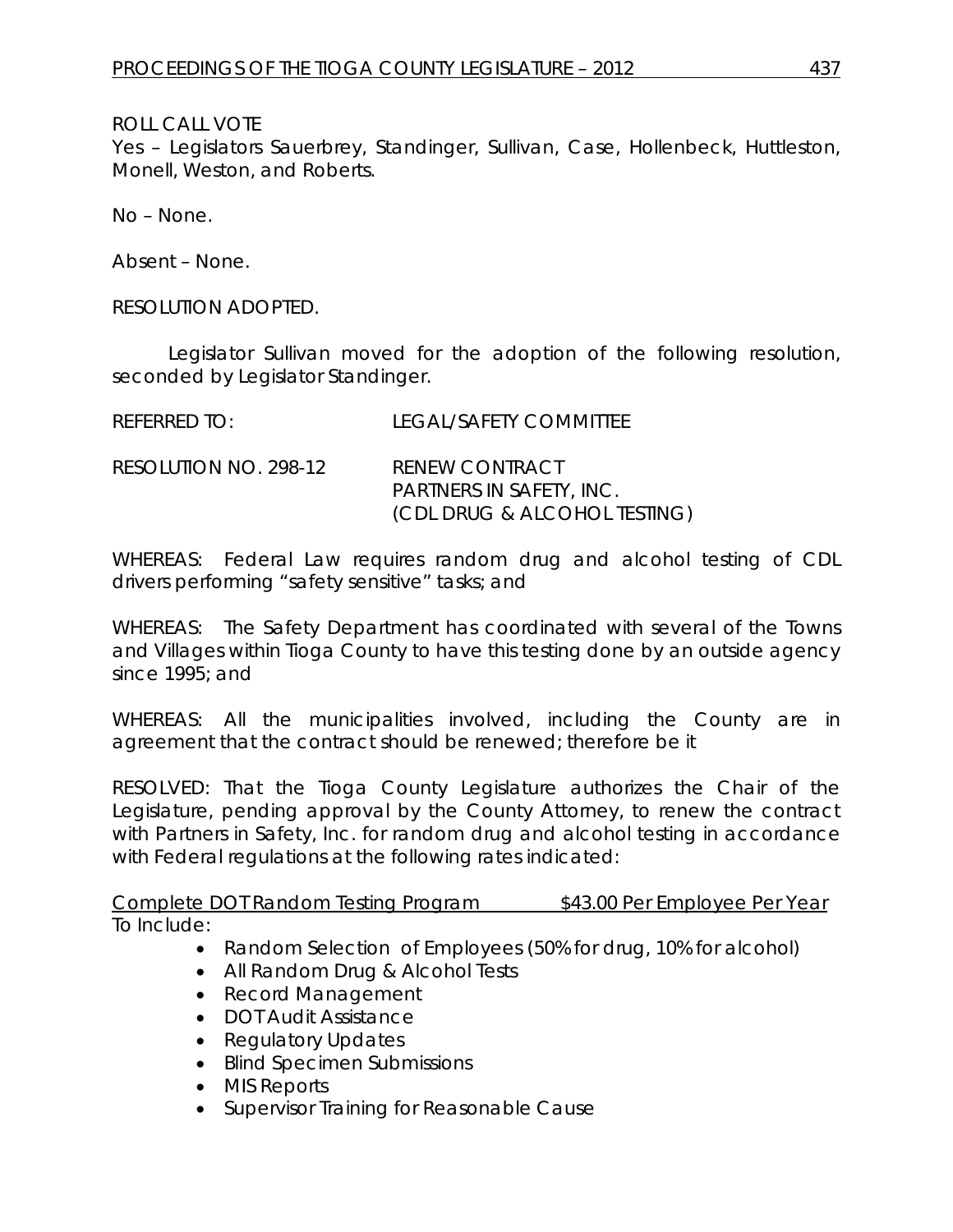• Collection Site Management

ADDITIONAL CHARGES: For pre-employment, post-accident, reasonable cause or follow-up tests performed during business hours:

| Drug Test (at lab or office of Partners in Safety):                                                                                                                                                                                               | \$46.00 per test                                               |
|---------------------------------------------------------------------------------------------------------------------------------------------------------------------------------------------------------------------------------------------------|----------------------------------------------------------------|
| Drug Test (at Walk-In Medical Facilities, Hospitals, etc.): \$76.00 per test<br>Return to Duty/Follow-Up drug test including<br>observed Specimen collection performed at:<br>Offices of Partners in Safety: Approved walk-in<br>Medical facility | \$76.00                                                        |
| <b>Breath Alcohol Test:</b><br>DOT/19A Physicals (at the office of Partners in Safety):                                                                                                                                                           | \$40.00 per test<br>\$50.00 per person                         |
| <b>Emergency Service</b>                                                                                                                                                                                                                          | \$125 per hour<br>Minimum 2 hours<br>plus the cost of the test |
| Split Specimen Testing (re-test of positive specimen by other SAMHSA certified<br>lab, including shipping and maintenance of chain of custody; only when                                                                                          |                                                                |
| requested by employee within 72 hours of MRO's notification):                                                                                                                                                                                     | \$250.00                                                       |
| On-site 19A/DOT physicals available upon request (minimum volume required).                                                                                                                                                                       |                                                                |

Additional services are billed monthly. Payment is due prior to the 30th of the month following the month in which services were provided.

and be it further

RESOLVED: That this contract shall be effective January 1, 2013 - December 31, 2013.

# ROLL CALL VOTE

Yes - Legislators Sauerbrey, Standinger, Sullivan, Case, Hollenbeck, Huttleston, Monell, Weston, and Roberts.

No – None.

Absent – None.

RESOLUTION ADOPTED.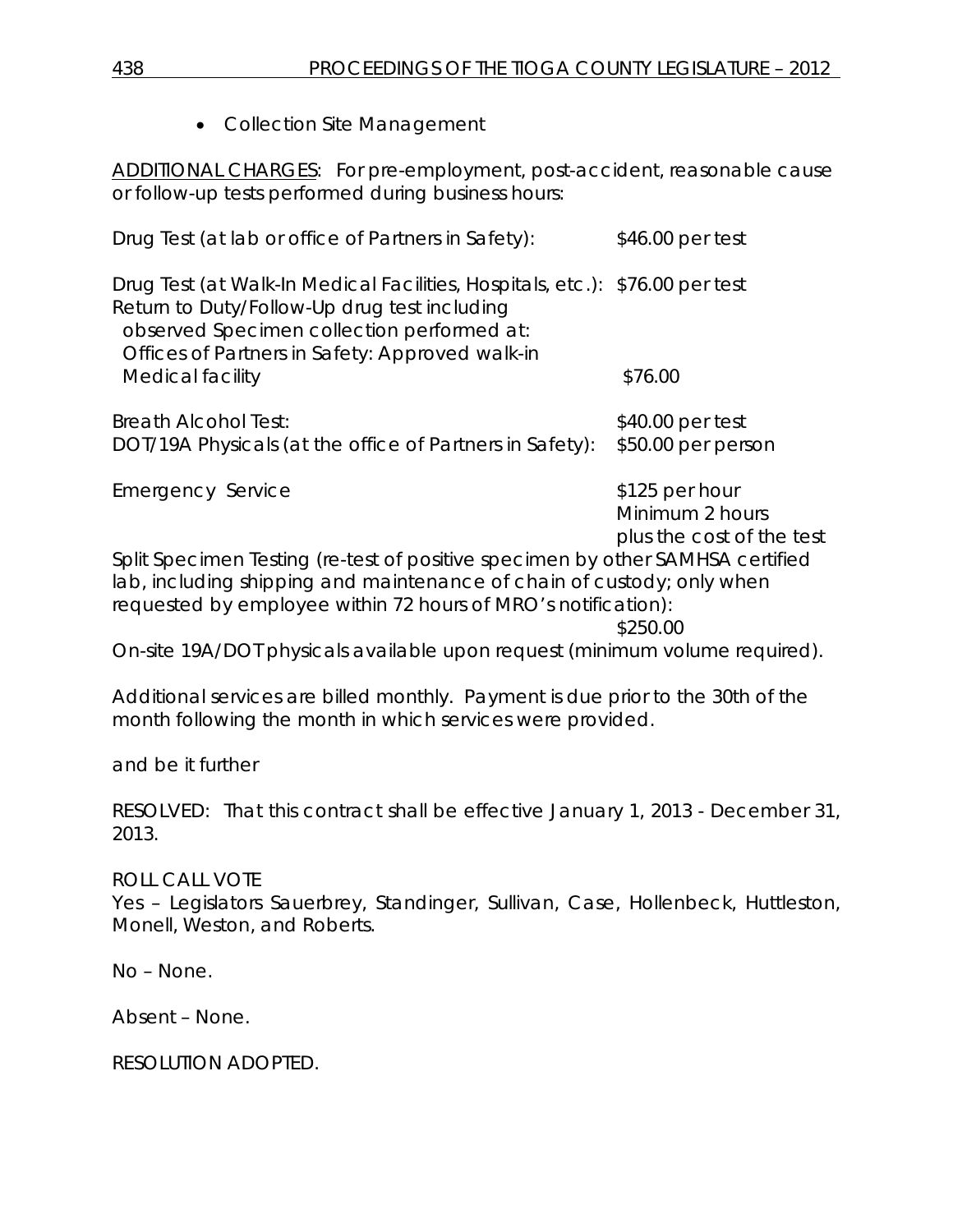Legislator Standinger moved for the adoption of the following resolution, seconded by Legislator Sullivan.

| REFERRED TO:          | ADMINISTRATIVE SERVICES COMMITTEE<br><b>FINANCE COMMITTEE</b> |
|-----------------------|---------------------------------------------------------------|
| RESOLUTION NO. 299–12 | TRANSFER OF FUNDS<br>BOARD OF ELECTIONS                       |

WHEREAS: The Tioga County Board of Elections has advised their committee during the year that there would be a budget shortfall as a result of the Federal Primary held on June 26, 2012 within New York State; and

WHEREAS: The Tioga County Board of Elections has identified \$2133.82 within current appropriation accounts that could be transferred to the Part Time/Temporay to cover the salary for the Voting Machine Technicians through the remainder of 2012; therefore be it

RESOLVED: That the following monies be transferred as follows:

| FROM: | Account A1450.40.420 – Office Supplies     | \$1,500.00 |
|-------|--------------------------------------------|------------|
|       | Account A1450.40.520 - Recording/Microfilm | \$450.00   |
|       | Account A1450.40.560 - Repairs             | 42.00      |
|       | Account A1450.40.733 - Training/All Other  | \$141.82   |
| TO:   | Account 1450.10.20 - Part Time/Temporary   | \$2,133.82 |

#### ROLL CALL VOTE

Yes – Legislators Sauerbrey, Standinger, Sullivan, Case, Hollenbeck, Huttleston, Monell, Weston, and Roberts.

No – None.

Absent – None.

#### RESOLUTION ADOPTED.

Legislator Sullivan moved for the adoption of the following resolution, seconded by Legislator Standinger.

| REFERRED TO:          | <b>FINANCE/LEGAL COMMITTEE</b> |
|-----------------------|--------------------------------|
| RESOLUTION NO. 300-12 | TRANSFER OF FUNDS              |
|                       | TROPICAL STORM LEE DISASTER    |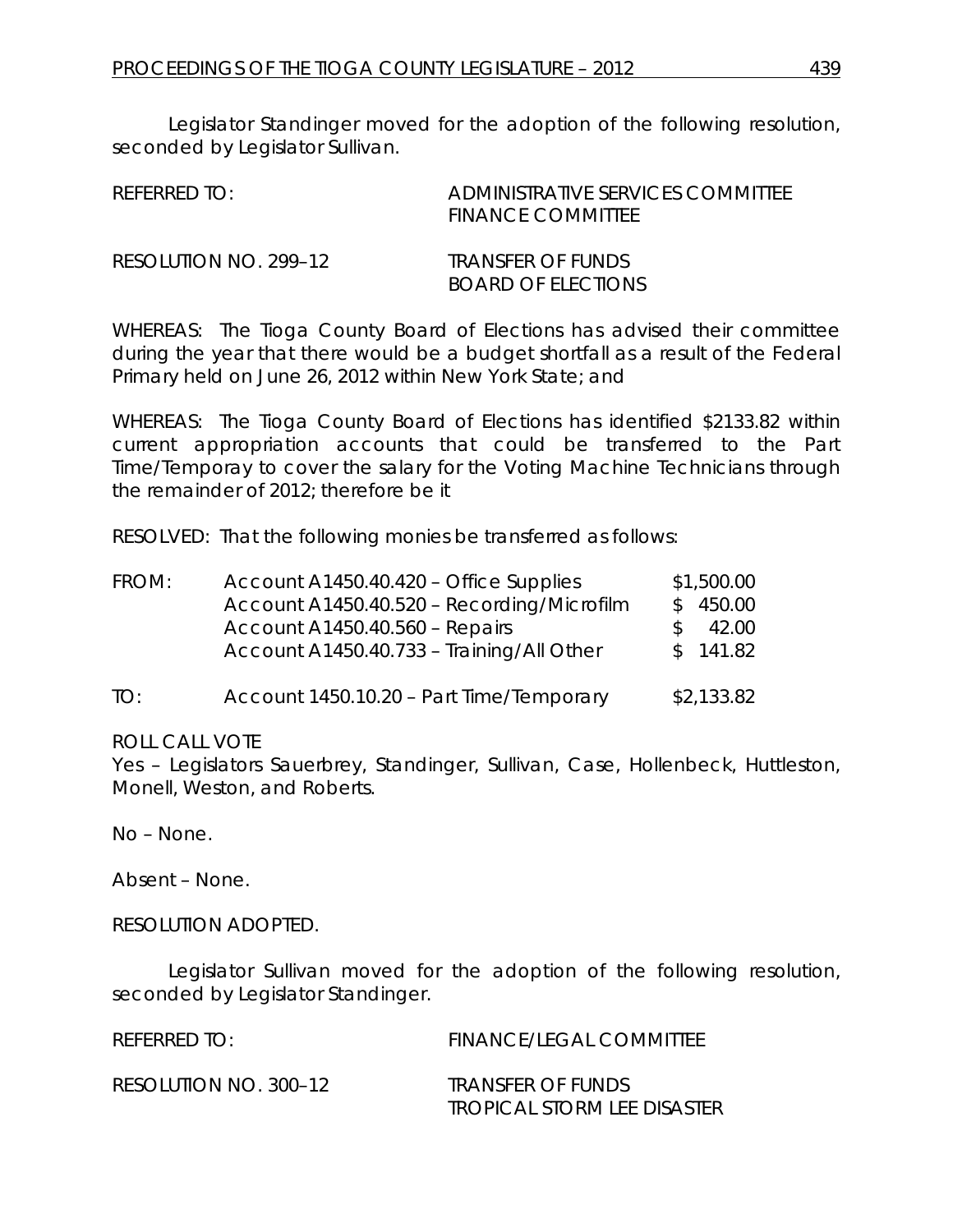WHEREAS: There are repairs and related work that still needs to be done from the Tropical Storm Lee Disaster; and

Whereas: Funds need to be spent before we can get reimbursed from FEMA and/or the State; and

WHEREAS: Some examples are local Fire Departments need to be reimbursed for items we submitted on their behalf, repairs and mitigation plans for County owned property; and

WHEREAS: Funds need to be transferred from Contingency to the Tropical Storm Lee Disaster Account by the end of 2012 to cover these expenses; therefore be it

RESOLVED: That the following sums be transferred:

| From: | A1990.40-715 Contingency Account                  | \$300,000 |
|-------|---------------------------------------------------|-----------|
| To:   | A9950.93-715 Transfer to Capital                  | \$300,000 |
| From: | H5031.30 Interfund Transfers                      | \$300,000 |
| To:   | H <sub>1624</sub> .20 Tropical Storm Lee Disaster | \$300,000 |

ROLL CALL VOTE

Yes – Legislators Sauerbrey, Standinger, Sullivan, Case, Hollenbeck, Huttleston, Monell, Weston, and Roberts.

No – None.

Absent – None.

RESOLUTION ADOPTED.

Legislator Case moved for the adoption of the following resolution, seconded by Legislator Sullivan.

| REFERRED TO:          | <b>FCONOMIC</b><br><b>COMMITTEE</b> | development              | $\mathcal{R}_{\mathcal{L}}$ | PLANNING. |
|-----------------------|-------------------------------------|--------------------------|-----------------------------|-----------|
| RESOLUTION NO. 301-12 | APPOINT<br>ADMINISTRATIVE BOARD     | TIOGA COUNTY FMPIRE ZONE |                             |           |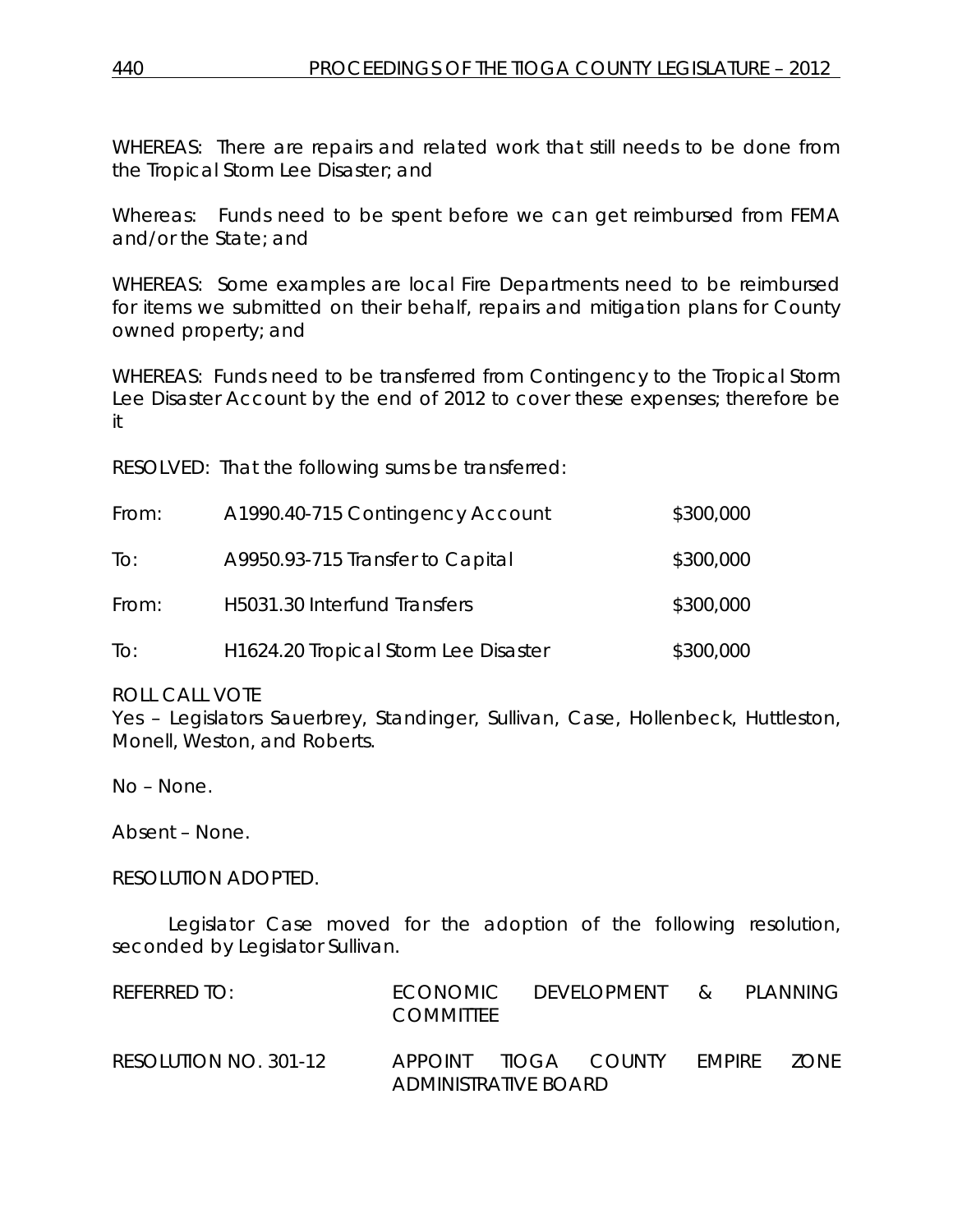RESOLVED: That the following members be appointed to the Tioga County Empire Zone Administrative Board for a term of two (2) years from January 1, 2013 until December 31, 2014:

| Appointee:                           | Representing:           | Affiliation:                     |
|--------------------------------------|-------------------------|----------------------------------|
|                                      |                         |                                  |
| LDC President                        | Community Organization  | Tioga Co Local Development Corp. |
| Wendy Solomon                        | Financial Institution   | Tioga State Bank                 |
| Stephen M. Lounsberry Local Business |                         | Applied Technology Mfg Corp.     |
| Dr. Wm. C. Russell                   | Educational Institution | Owego-Apalachin CSD              |
| Laura St George                      | Organized Labor         | <b>Broome Community College</b>  |
| <b>Christine Baust</b>               | Resident                | ΝA                               |

ROLL CALL VOTE

Yes – Legislators Sauerbrey, Standinger, Sullivan, Case, Hollenbeck, Huttleston, Monell, Weston, and Roberts.

No – None.

Absent – None.

RESOLUTION ADOPTED.

Legislator Case moved for the adoption of the following resolution, seconded by Legislator Sullivan.

REFERRED TO: ED&P COMMITTEE RESOLUTION NO. 302-12 *APPOINT MEMBER TO THE TIOGA COUNTY PLANNING BOARD*

WHEREAS: The Tioga County Planning Board position from the Town of Barton has been vacated due to the resignation of David Mumbulo; and

WHEREAS: The Barton Town Board has found Arrah Richards willing to serve and nominated her to this position; therefore be it

RESOLVED: That the Tioga County Legislature appoints Arrah Richards to serve as the Town of Barton representative on the Tioga County Planning Board replacing David Mumbulo, to serve a term of 12/11/2012 - 12/31/2013.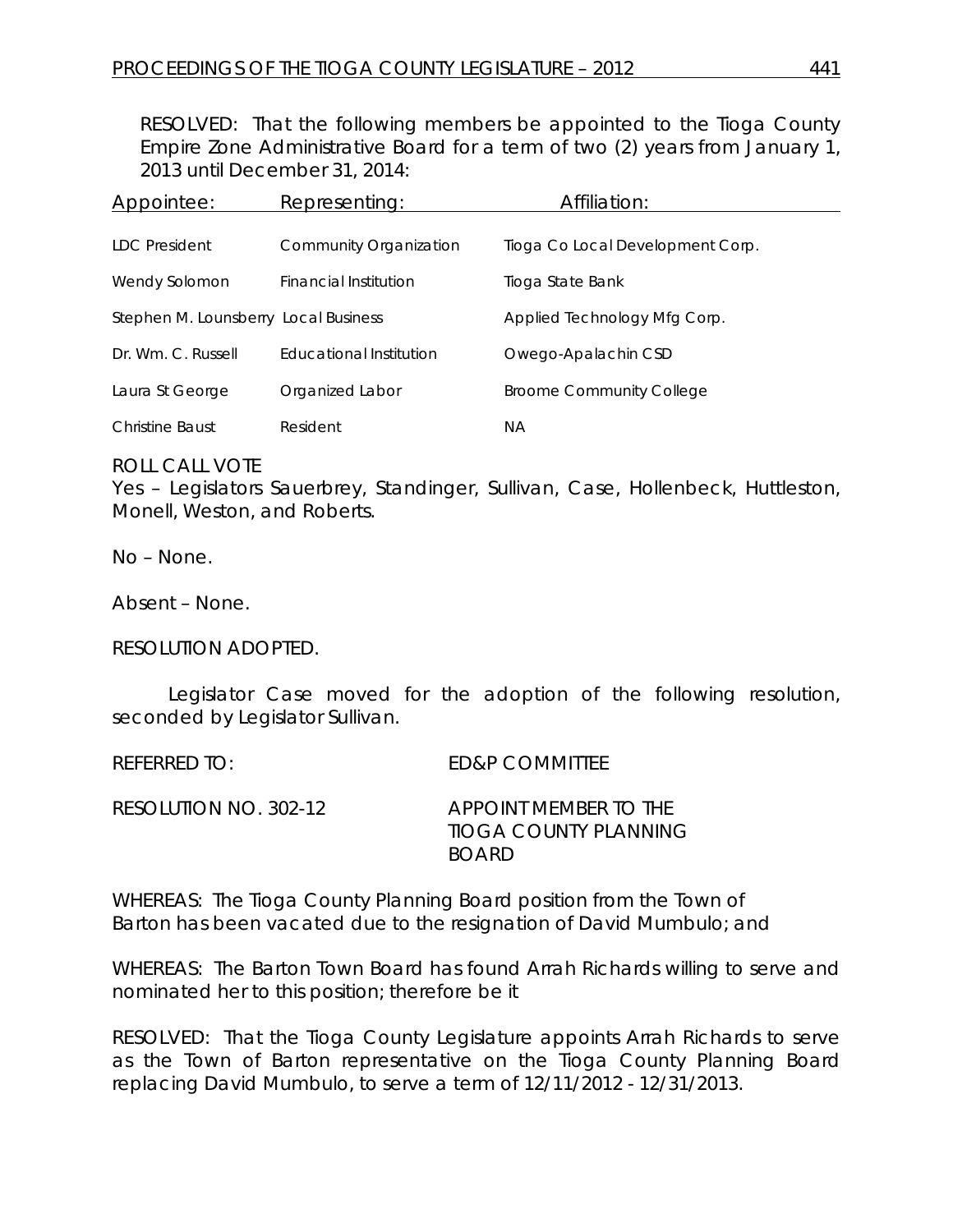ROLL CALL VOTE

Yes – Legislators Sauerbrey, Standinger, Sullivan, Case, Hollenbeck, Huttleston, Monell, Weston, and Roberts.

No – None.

Absent – None.

RESOLUTION ADOPTED.

Legislator Sauerbrey moved for the adoption of the following resolution, seconded by Legislator Standinger.

| <b>REFERRED TO:</b> | <b>PUBLIC SAFETY COMMITTEE</b> |
|---------------------|--------------------------------|
|                     |                                |

RESOLUTION NO. 303–12 *ADOPT LOCAL LAW NO. 3 OF 2012*

WHEREAS: A public hearing was held on December 6, 2012, following due notice thereof to consider the adoption of Local Law Introductory No. C of the Year 2012 A Local Law prohibiting the sale and possession of psychoactive bath salts, psychoactive herbal incense and synthetic hallucinogens within the County of Tioga; and

WHEREAS: It is in the best interests of the residents of Tioga County to adopt such Local Law which will be Local Law No. 3 of 2012; therefore be it

RESOLVED: That the following Local Law be and hereby is adopted;

County of Tioga

Local Law No. 3 of the Year 2012.

A LOCAL LAW PROHIBITING THE SALE AND POSSESSION OF PSYCHOACTIVE BATH SALTS, PSYCHOACTIVE HERBAL INCENSE AND SYNTHETIC HALLUCINOGENS WITHIN THE COUNTY OF TIOGA

Be It Enacted by the Legislature of the County of Tioga as follows:

#### Article 1. Purpose and Intent

The Legislature of the County of Tioga finds that psychoactive bath salts, psychoactive herbal incense also known as synthetic marihuana, synthetic hallucinogens and other synthetic drugs are dangerous substances, public nuisances, pose an immediate threat to the public health and safety within the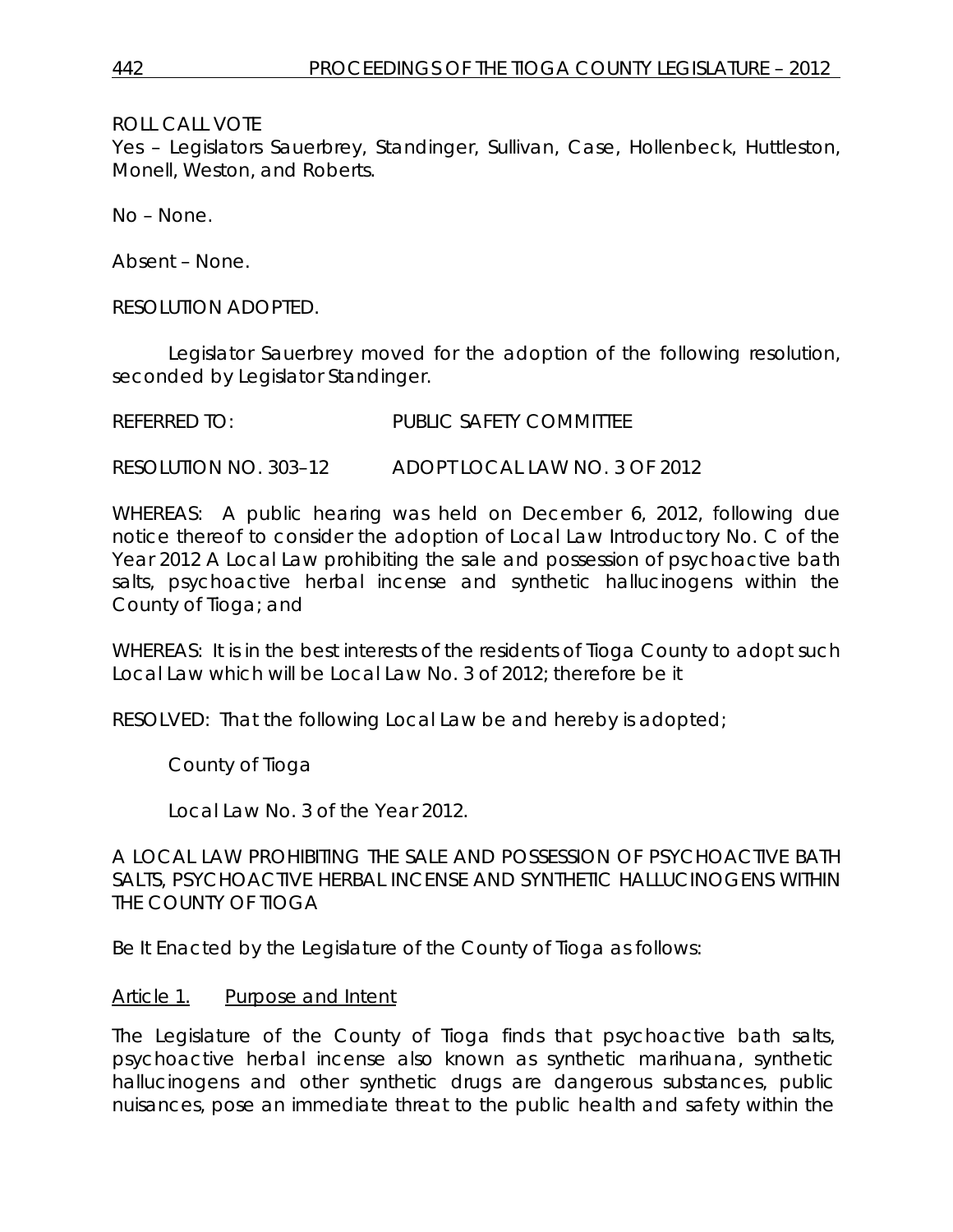County of Tioga, all of which substantially and seriously interfere with the interest of the public in the quality of life, the total community environment, commerce in the county, property values, the common good and are detrimental to the public health, safety and welfare.

The Tioga County Legislature further finds that the sale and/or possession of said substances are unlawful, detrimental to the health, safety and welfare of the residents of the County of Tioga and visitors thereto. It is the purpose of this local law to criminalize the sale and/or possession of psychoactive bath salts, psychoactive herbal incense also known as synthetic marihuana, synthetic drugs and synthetic hallucinogens and to deter or eradicate same and such powers may be exercised either in conjunction with, or apart from, the powers contained in other laws without prejudice to the use of procedures and remedies available under such other laws. The Tioga County Legislature further finds that the sanctions and penalties imposed by this local law constitute an additional and appropriate response to the proliferation of the above described dangerous substances. The sanctions and penalties are reasonable and necessary in order to protect the health and safety of the people of the County of Tioga and to promote the general welfare and safety pursuant to the county's police powers and municipal home rule authority.

# Article 2. Definitions

For the purposes of this local law, the following terms shall have the meanings indicated, unless the context clearly requires otherwise:

- 1. "Sale" shall mean and cover the following activities: to offer for sale, to sell, to distribute, to furnish, to gift, to transfer, to barter, exchange or give, to any person or minor and each and every transaction of the same or similar nature made by any person, whether as principal, proprietor, agent, servant, or employee, with or without actual consideration.
- 2. "Person" shall mean any individual, minor, corporation, business trust, estate, trust, partnership or association, or any other entity or business organization of any kind.
- 3. "Possession" shall mean to possess on one's own person or possession by a person exercising dominion or control over the immediate area where contraband is found whether in a vehicle, vessel, container, snowmobile, dwelling, building or structure or whether upon public or private property.
- 4. "Psychoactive Bath Salts" shall be defined herein as follows: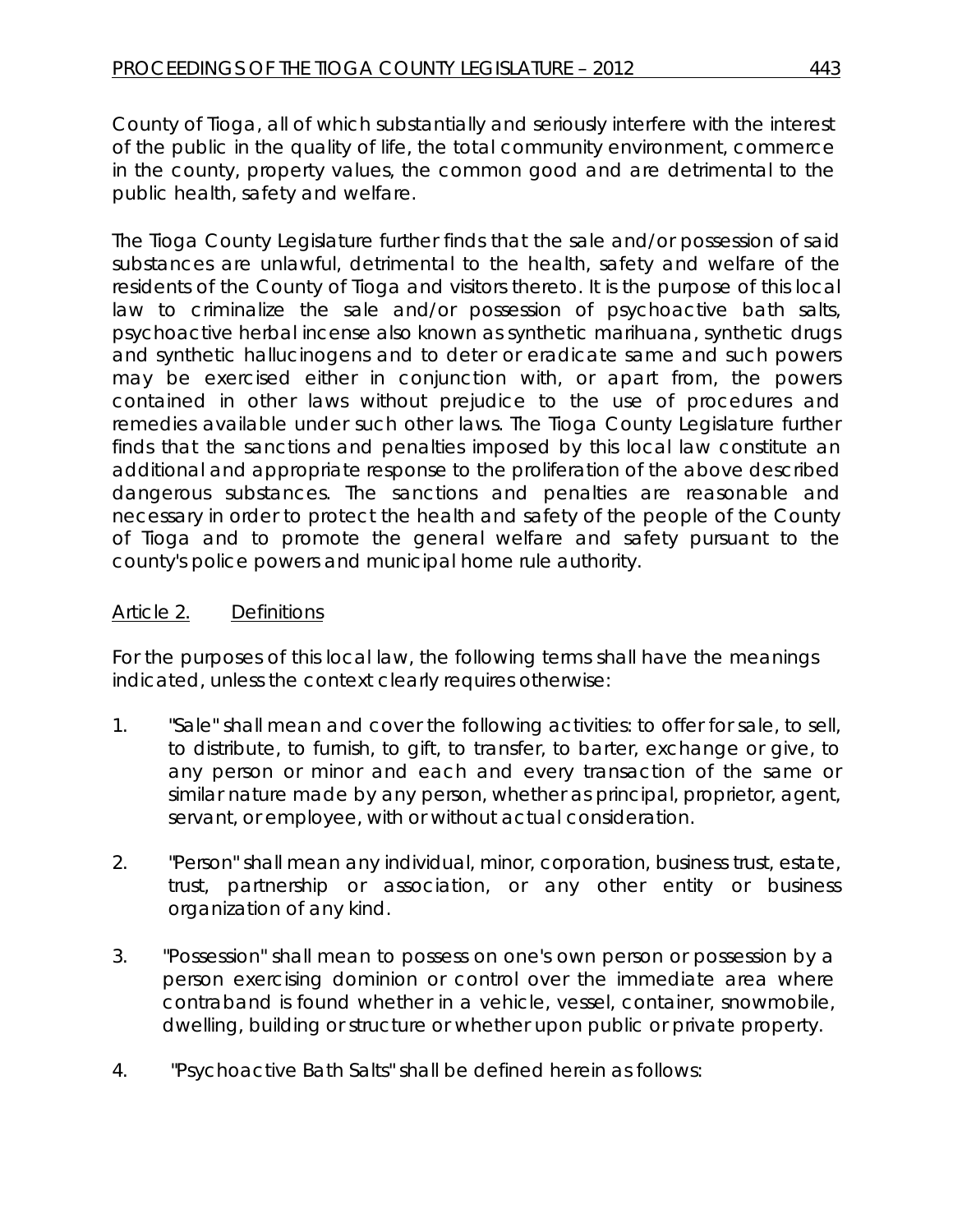(A).Any crystalline or powder product that contains a synthetic chemical compound that elicits psychoactive or psychotropic stimulant effects including but not limited to the following substances: 3,4- Methylenedioxymethcathinone (Methylone);3,4- Methyenedioxypyrovalerone (MDPV); 4-Methylmethcathinone (Mephedrone);4-Methoxymethcathinone(Methedrone); 4- Fluoromethcathinone (Flephedrone); 3-Fluoromcthcathinone (3-FMC); naphthylpyrovalerone; 2-amino-l-phenyl-1-propanone (cathinone); or any derivatives, analogues, synthetic substances and their isomers with similar chemical structure or any chemical alteration of these compounds which exhibit the *same* effects and/or any other substantially similar chemical structure or compound.

(B). "Psychoactive bath salts" are commonly marketed under the following trade names: Bliss, Blizzard, Blue Silk, Bonzai Grow, Charge Plus, Charlie, Cloud Nine, Euphoria, Glass Cleaner, Hurricane, Ivory Snow, Ivory Wave, Legal Phunk, Tranquility, Zoom, Lunar Wave, Ocean, Ocean Burst, Pixie Dust, Plant Food, Posh, Pure Ivory, Purple Wave, Red Dove, Scarface, Snow Leopard, Stardust, Vanilla Sky, White Dove, White Night and White Lightning, but may be marketed under other trade names and contain a common disclaimer that these products are "not safe for human consumption" or similar disclaimer.

(C). "Psychoactive bath salts" as defined herein shall exclude normal, typical bath salts which do not contain synthetic chemical compounds listed above that elicit psychoactive or psychotropic stimulant effects. Standard bath salts primarily contain magnesium sulfate (Epsom salts), sodium chloride (table salt), sodium bicarbonate (baking soda), sodium hexametaphosphate (Calgon, amorphous/glassy sodium metaphosphate), sodium sesquicarbonate and borax.

5. "Psychoactive herbal incense" shall be defined herein as follows:

(A). Any organic product consisting of plant material that contains a synthetic chemical compound that elicits *psychoactive or* psychotropic euphoric effects including, but not limited to the following: any synthetic cannabinoid compound that contains 1-pentyl-3-(1-naphthoyl) indole (JWH-018), 1-butyl-3-(I-naphthoyl)indole)indole(JWH-073), 1-2-(4 morpholinyl)ethyl]-3-(1-naphthoyl)indole (JWH-200), 5-(1,1dimethylheptyl)-2-(1R,3S)-3-hydroxycyclohexyl]-phenol, (CP-47,497), 5- (1,1-dimethyloctyl)-2-(1R,3S)-3-hydroxycyclohexyl]-phenol, (cannabicyclohexanol;CP-47,497C8homologue); 2-(3 hydroxycyclohexyl)phenol with substitution at the 5-position of the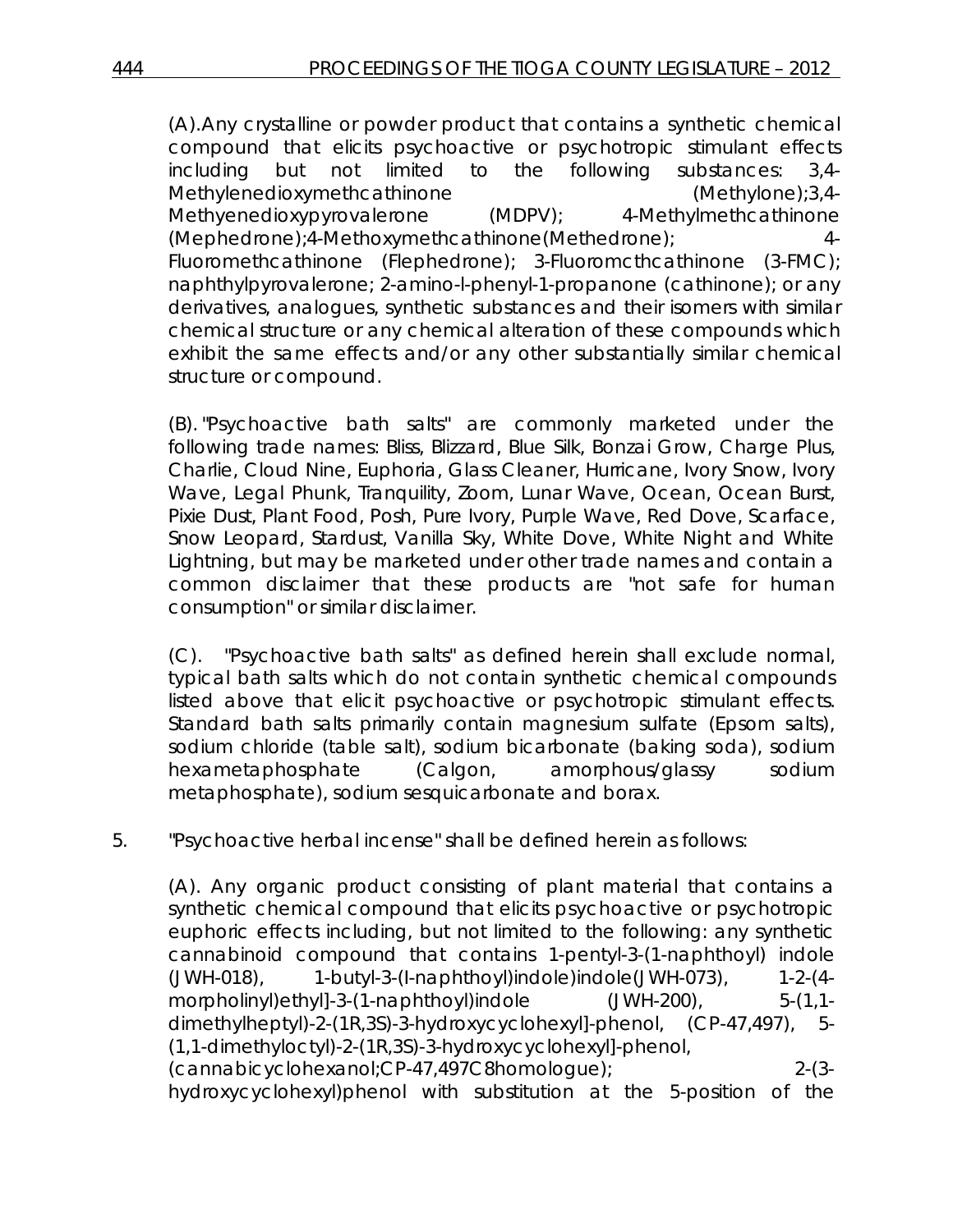phenolic ring by alkyl or alkenyl, whether or not substituted on the cyclohexyl ring to any extent; 3-(1-naphthoyl)indole or 3-(1 naphthylmethane)indole by substitution at the nitrogen atom of the indole ring, whether or not further substituted on the indole ring to any extent, whether or not substituted on the naphthoyl or naphthyl ring to any extent; 3-(1-naphthoyl) pyrrole by substitution at the nitrogen atom of the pyrrole ring, whether or not further substituted in the pyrrole ring to any extent, whether or not substituted on the naphthoyl ring to any extent; 1- (1-naphthylmethylene)indene by substitution of the 3-position of the indene ring, whether or not further substituted in the indene ring to any extent, whether or not substituted on the naphthyl ring to any extent; 3 phenylacetylindole or 3-benzoylindole by substitution at the nitrogen atom of the indole ring, whether or not further substituted in the indole ring to any extent, whether or not substituted on the phenyl ring to any extent; 5-(1,1-dimethylheptyl)-2-[(1R,3S)-3-hydroxycyclohexyl]-phenol (CP-47,497); 5-(1,1-dimethyloctyl)-2-[(1R,3S)-3-hydroxycyclohexyl]-phenol (cannabicyclohexanol or CP-47,497 C8-homolog);1-pentyl-3-(1 naphthoyl)indole (JWH-018 and AM678); 1-butyl-3-(1-naphthoyl)indole (JWH-073); 1-hexyl-3-(1-naphthoyl)indole (JWH-019); 1-[2-(4 morpholinyl)ethyl]-3-(1-naphthoyl)indole (JWH-200); 1-pentyl-3-(2 methoxyphenylacetyl)indole (JWH-250); 1-pentyl-3-[1-(4methoxynaphthoyl)]indole (JWH-081); 1-pentyl-3-(4-methyl-lnaphthoyl)indole (JWH-122); 1-pentyl-3-(4-chloro-l-naphthoyl)indole (JWH-398); 1-(5-fluoropentyl)-3-(1-naphthoyl)indole (AM2201); 1-(5-fluoropentyl)- 3-(2-iodobenzoyl)indole (AM694); 1-pentyl-3-[(4-methoxy)-benzoyl]indole (SR-19 and RCS-4); 1-cyclohexylethyl-3-(2-methoxyphenylacetyl)indole (SR-18 and RCS-8); and 1-pentyl-3-(2-chlorophenylacetyl)indole (JWH-203) or any derivatives, synthetic substances and their isomers with similar chemical structure or any chemical alteration of these compounds which exhibit the same effects and/or any other substantially similar chemical structure or compound.

(B). "Psychoactive herbal incense" products are commonly marketed under the following names: K2, K3, Spice, Genie, Smoke, Pot-Pourri, Buzz, Spice 99, Voodoo, Pulse, Hush, Mystery, Earthquake, Black Mamba, Stinger, Ocean Blue, Serenity, Fake Weed, but may be marketed under other trade names and contain a common disclaimer that these products are "not safe for human consumption" or similar disclaimer.

(C). "Psychoactive herbal incense" shall exclude typical, standard incense that is sold as incense sticks, oils or cones that is commonly used for their aromatic qualities that do not contain any synthetic chemical compounds listed above which elicit psychoactive or psychotropic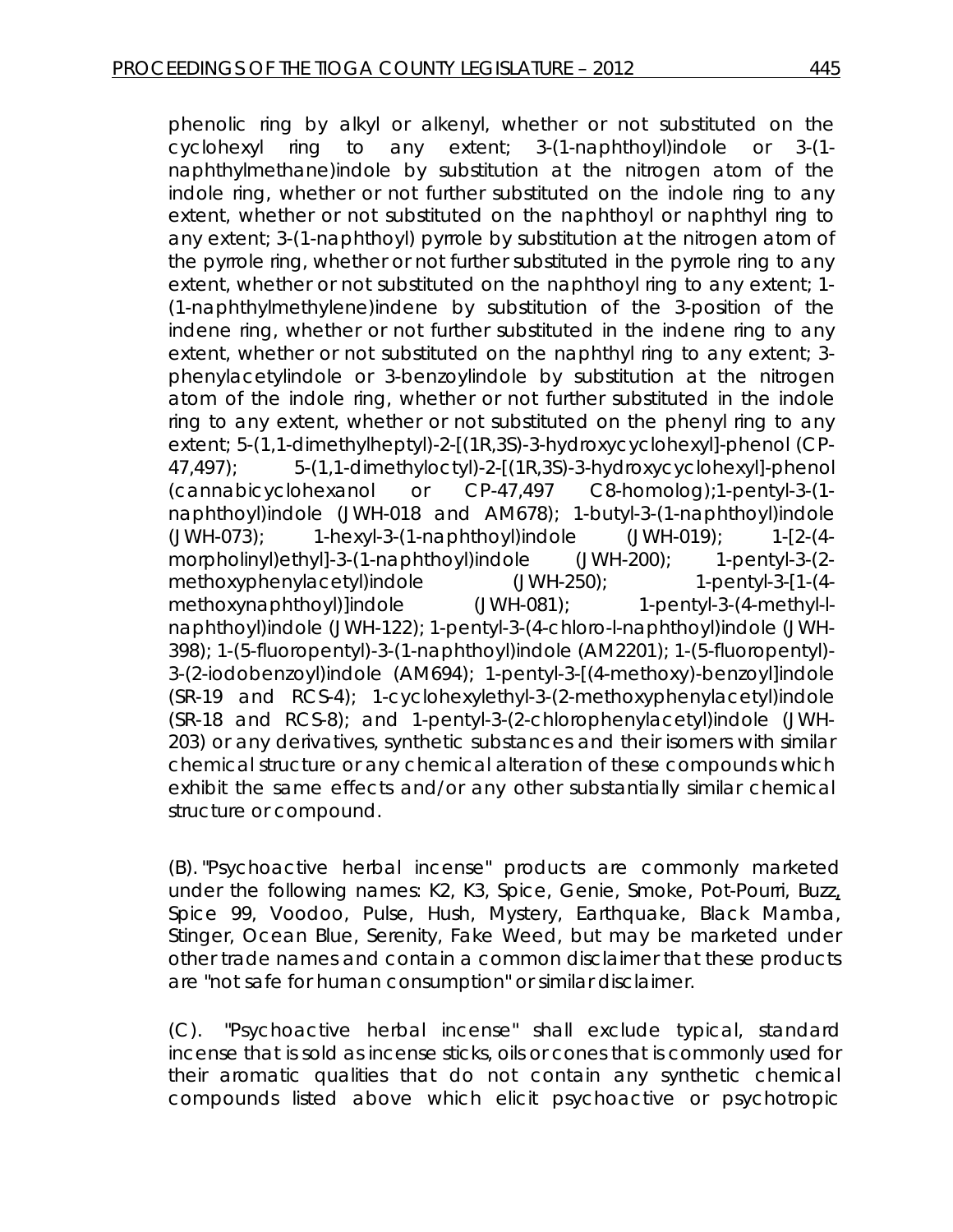euphoric effects.

6. "Synthetic Hallucinogens" shall be defined as *any* crystalline or powder product or any organic plant material that is laced with or contains a synthetic chemical compound that elicits psychoactive or psychotropic stimulant effects including, but not limited to the following substances:

2-(2,5-Dimethoxy-4-ethylphenyl)ethanamine (2C-E); 2-(2,5-Dimethoxy-4 methylphenyl)ethanamine (2C-D); 2-(4-Chloro-2,5 dcthoxyphenyl)ethanamine (2C-C); 2-(4-Iodo-2,5 dimethoxyphenyl)ethanamine (2C-I); 2-[4-(Ethylthio)-2,5 dimethoxyphenyl]ethanamine (2C-T-2); 2-[4-(Isopropylthio)-2,5 dimethoxyphenyl]ethanamine (2C-T-4); 2-(2,5- Dimethoxyphenyl)ethanamine (2C-H); 2-(2,5-Dimethoxy-4-nitrophenyl)ethanamine (2C-N); and, 2-(2,5-Dimethoxy-4-(n) propylphenyl)ethanamine (2C-P) or any derivatives, synthetic substances and their isomers with similar chemical structure or any chemical alteration of these compounds which exhibit the same effects and/or any other substantially similar chemical structure or compound.

- (7) "Synthetic Marihuana" or "Synthetic Cannabinoids" shall include the definition of psychoactive herbal incense herein.
- (8) "Synthetic Drug" shall include the definitions contained in paragraphs 4 through 7 of this section and shall additionally be defined as:

(a) Any substance prohibited in the federal "Synthetic Drug Abuse Prevention Act of 2012," (S. 3187); and

(b) Any synthetic drug *analog which* shall include a substance prohibited by 21 U.S.C. 813, the Federal Analog Act, or any synthetic drug prohibited hereunder where:

1. The chemical structure of which is substantially similar to the chemical structure of a Synthetic Drug as described above; or

2. Which has a stimulant, depressant, or hallucinogenic effect on the central nervous system that is substantially similar to or greater than the stimulant, depressant, or hallucinogenic effect on the central nervous system of a Synthetic Drug as described above; or

3. Which such person represents or intends to have a stimulant, depressant, or hallucinogenic effect on the central nervous system that is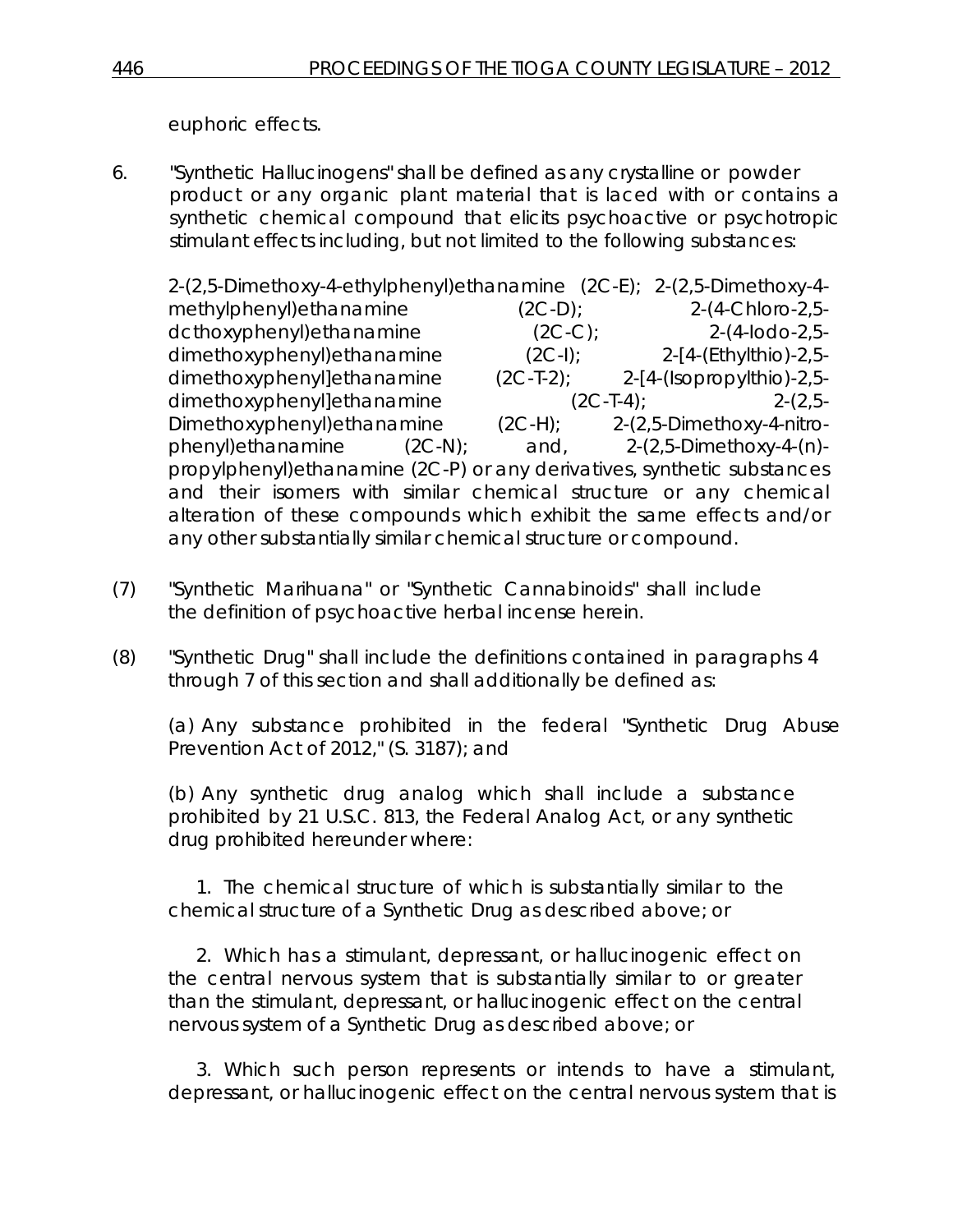substantially similar to or greater than the stimulant, depressant, or hallucinogenic effect on the central nervous system of a Synthetic Drug as described above.

### Article 3. Enforcement

This local law may be enforced by any police officer, as that term is defined by New York State Criminal Procedure Law § 1.20(34), within the County of Tioga

### Article 4. Sale or Possession of Synthetic Drugs Prohibited

- 1. Unlawful Possession of a Synthetic Drug A person is guilty of unlawful possession of a synthetic drug when said person knowingly and unlawfully possesses a substance containing psychoactive bath salts, psychoactive herbal incense and/or a synthetic hallucinogen unless otherwise prescribed by a licensed physician.
- 2. Criminal Sale of a Synthetic Drug A person is guilty of criminal sale of a Synthetic Drug when said person knowingly and unlawfully sells a substance containing psychoactive bath salts, psychoactive herbal incense and/or a synthetic hallucinogen unless otherwise licensed by the U.S. Drug Enforcement Agency, the Food and Drug Administration or NYS Department of Health.

#### Article 5. Penalties for offenses

Any person who knowingly and unlawfully violates the provisions of Article 5 of this local law shall be guilty of an unclassified misdemeanor as defined by this local law and NYS Penal Law§55.10.(2)(c) and, upon conviction, shall be punishable by a fine of up to \$1,000 or up to one year's imprisonment, or both.

# Article 6. Applicability

This local law shall apply to all actions occurring on or after the effective date of this local law.

#### Article 7. Severability

If any clause, sentence, paragraph, subdivision, section or part of this law or the application thereof to any person, individual, corporation, firm, partnership, entity or circumstance shall be adjudged by any court of competent jurisdiction to be invalid or unconstitutional, such order or judgment shall not affect, impair, or invalidate the remainder thereof but shall be confined in its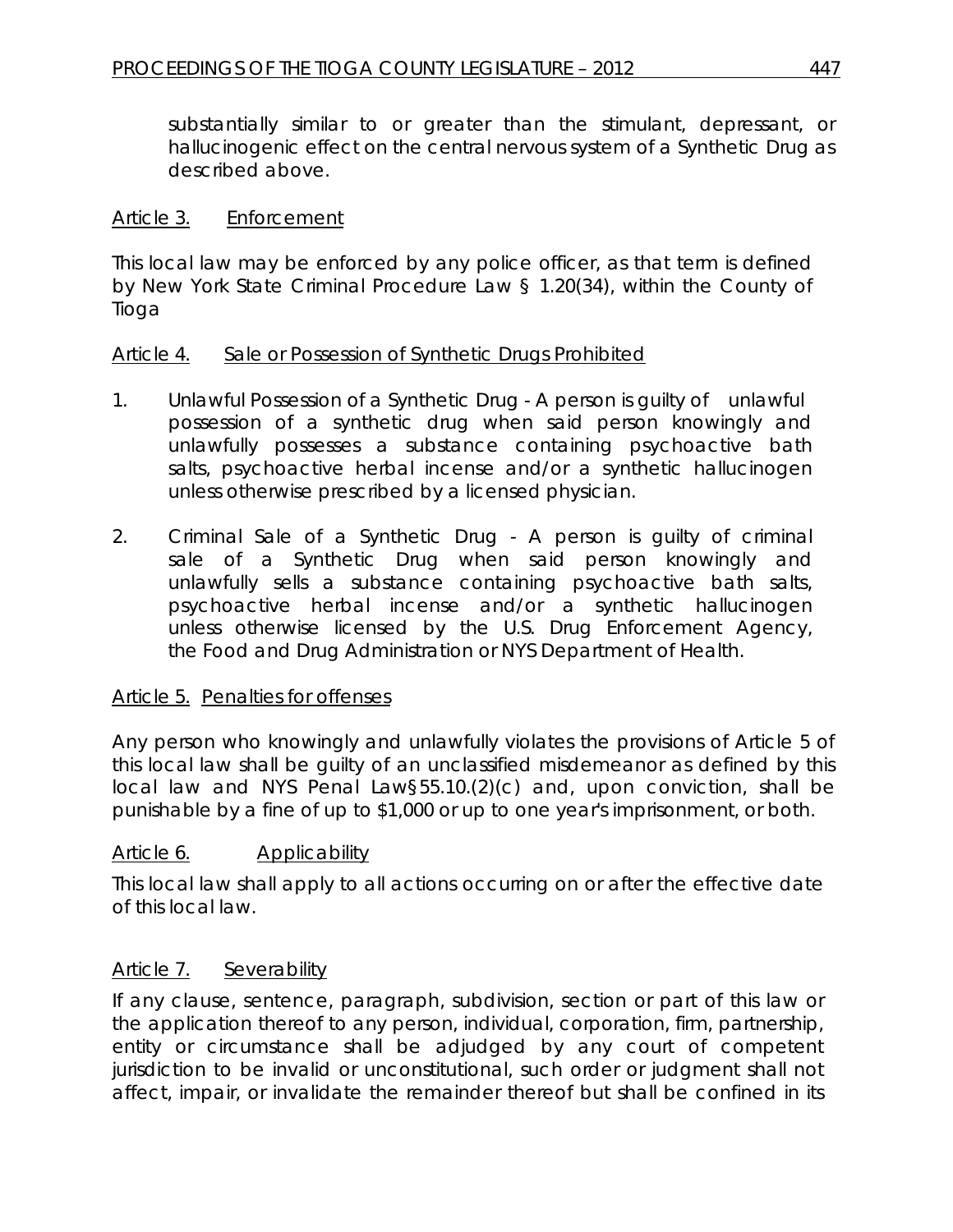operation to the clause, sentence, paragraph, subdivision, section or part of this law, or in its application to the person, individual, corporation, firm, partnership, entity, or circumstance directly involved in the controversy in which such order or judgment shall be rendered.

# Article 8. Reverse Preemption

This local law shall be null and void on the date that statewide legislation goes into effect, incorporating either the same or substantially similar provisions under the New York State Penal Law and/or New York State Public Health Law as are contained in this local law, or in the event that a pertinent state or federal administrative agency issues and promulgates regulations preempting such action by the County of Tioga. The County Legislature may determine via mere resolution whether or not identical or substantially similar statewide or federal legislation has been enacted for the purposes of triggering the provisions of this section.

# Article 9. Administrative liability

Neither the County of Tioga, nor any officer, agent, or employee thereof, shall be personally liable for any damage resulting from any official determination, order or action required or permitted by or under this local law.

# Article 10. SEQRA Determination

This Legislature, being the State Environmental Quality Review Act (SEQRA) lead agency, hereby finds and determines that this law constitutes a Type II action pursuant to Section  $617.5(c)(20)$ ,  $(21)$  and/or  $(27)$  of Title 6 of the New York Code of Rules and Regulations (6 NYCRR) and within the meaning of Section 8-0109(2) of the New York State Environmental Conservation Law as a promulgation of regulations, rules, policies, procedures, and legislative decisions in connection with continuing agency administration, management and information collection. The Clerk of the Legislature is hereby directed to circulate any appropriate SEQRA notices of determination of non-applicability or non-significance as may be necessary in accordance with this local law.

# Article 11. Effective Date

This Local Law shall take effect immediately upon filing in the Office of the Secretary of State.

# And be it further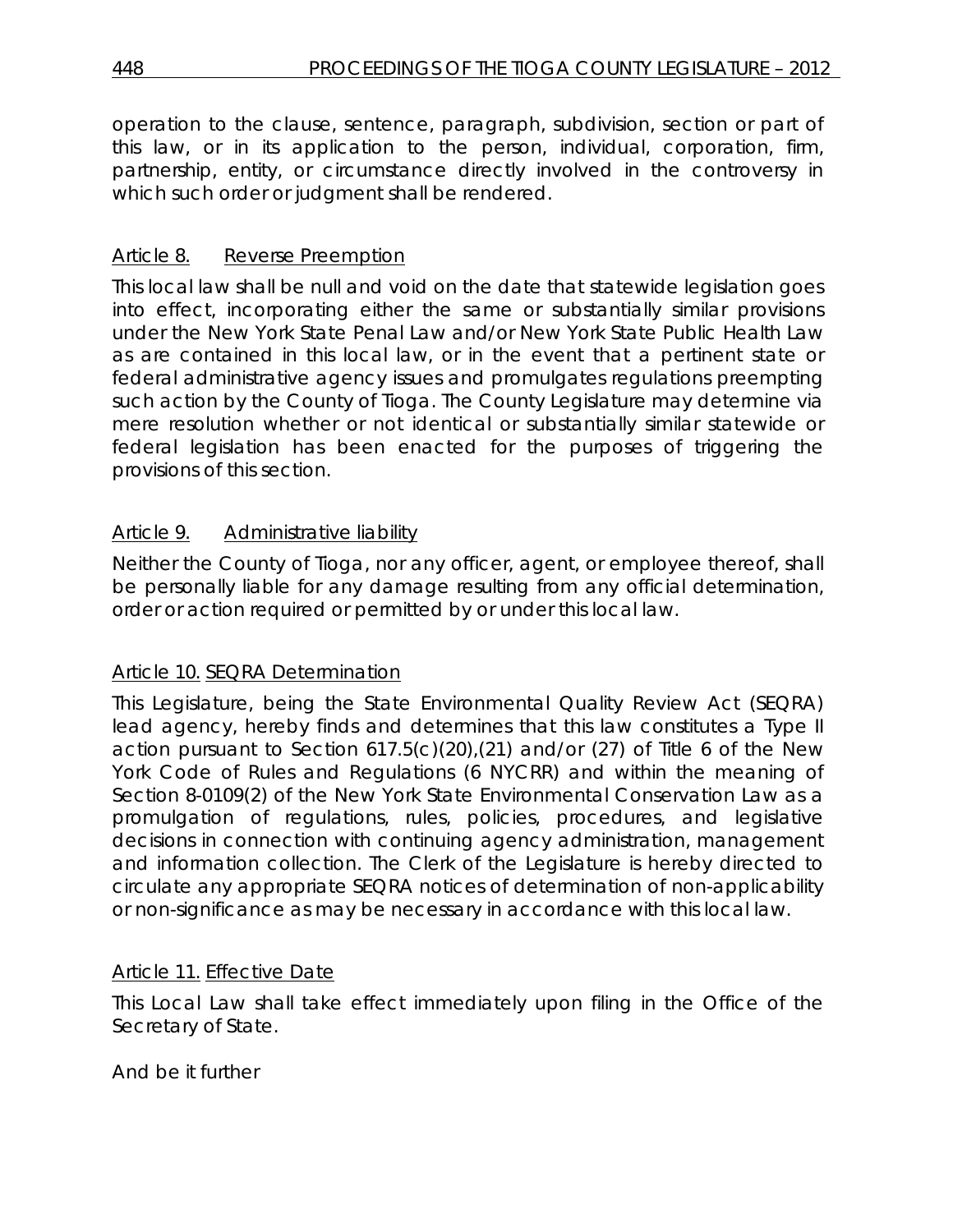RESOLVED: That the Clerk of the Legislature be and hereby is directed, pursuant to Local Law No. 4 of 1992, to cause to be published in the official newspapers of the County of Tioga a synopsis of such Local Law, such synopsis to be within ten days after adoption of the Local Law; and be it further

RESOLVED: That the Clerk of the Legislature be and hereby is directed within five days after adoption of such Local Law to cause the Local Law to be filed as required by the Municipal Home Rule Law Section 27.

### ROLL CALL VOTE

Yes – Legislators Sauerbrey, Standinger, Sullivan, Case, Hollenbeck, Huttleston, Monell, Weston, and Roberts.

No – None.

Absent – None.

RESOLUTION ADOPTED.

Legislator Sullivan moved for the adoption of the following resolution, seconded by Legislator Hollenbeck.

RESOLUTION NO. 304-12 *AMEND RESOLUTION 90-12 RETIREE CONTRIBUTIONS FOR HIGH DEDUCTIBLE HEALTH PLAN*

WHEREAS: Resolution 90-12 established a 2012 retiree contribution toward the High Deductible Health Plan for retirees covered by County Policy 3, Section 1V.A; and

WHEREAS: Resolution 90-12 established that Tioga County would continue to fund the Deductible for employees who retired during 2012 and who were eligible to carry the High Deductible health insurance into retirement in accordance with County Policy 3, Section IV.A; and

WHEREAS: The Legislature wants to allow retirees and employees who are currently on the High Deductible Health Plan to be able to continue this coverage into retirement until such time that a more cost effective health insurance option for retirees is identified and implemented; and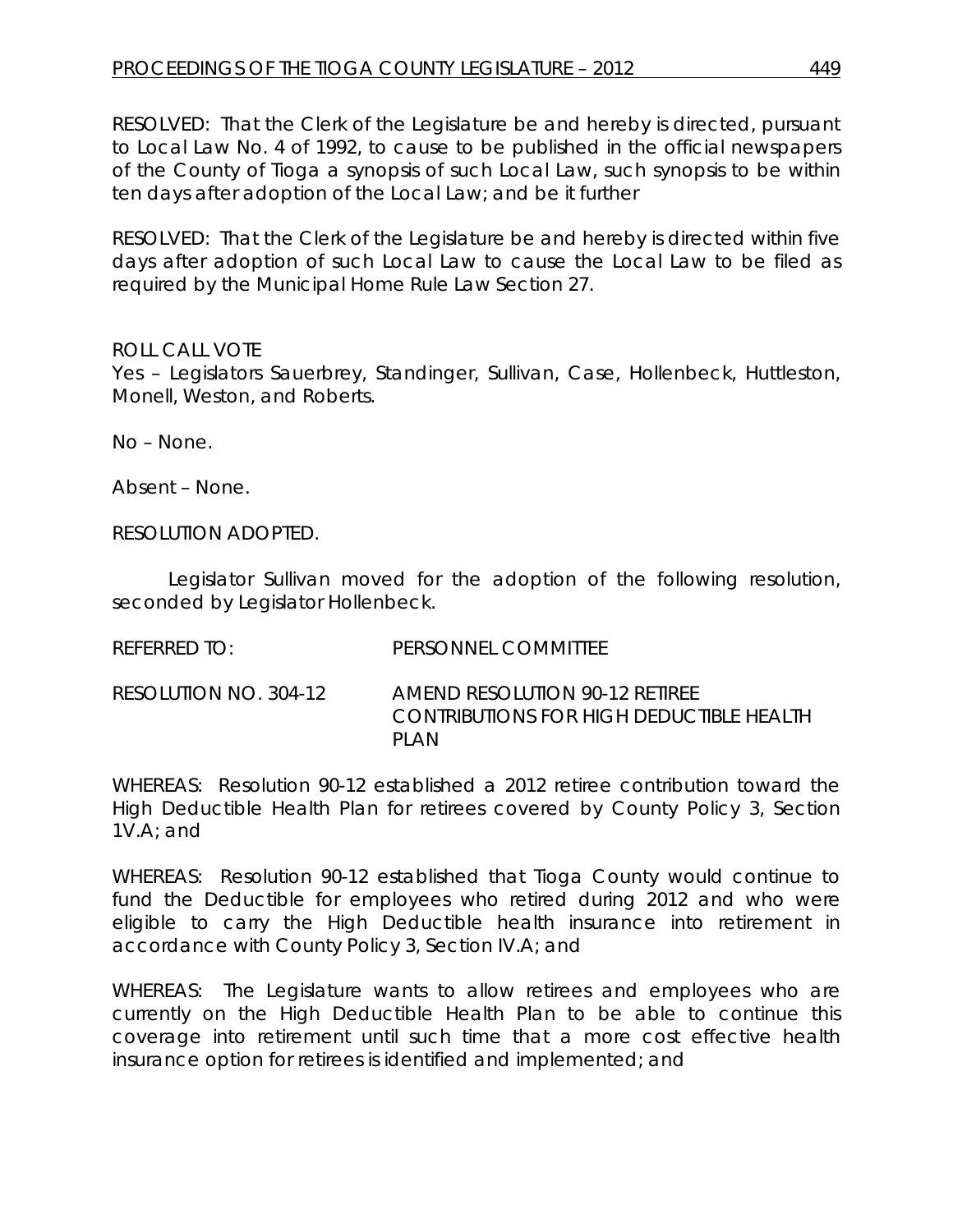WHEREAS: Retiree contributions toward the cost of the High Deductible Health Plan in 2013 need to be established; therefore be it

RESOLVED: That Resolution 90-12 shall be amended as follows: That effective January 1, 2013, any retiree who is covered by County Policy 3, Section IV.A and enrolled in the High Deductible Health Plan shall be required to pay 4½ % of the Individual 2013 Premium or 2½ % of the 2013 Family Premium through December 31, 2013; and be it further

RESOLVED: That for the 2013 calendar year Tioga County shall fund the deductible via a Health Reimbursement Account for retirees who enrolled in the High Deductible plan as of 2012; and be it further

RESOLVED: That an employee enrolled in the High Deductible Health Plan with a retirement date during 2013 who keeps the High Deductible Health Plan for 2013 shall have the remaining balance of his/her Health Reimbursement Account available through December 31, 2013; and be it further

RESOLVED: That if, as of January 1, 2014, the High Deductible Health Plan or Health Reimbursement Account is changed in any way or no longer available either due to Excellus Blue Cross Blue Shield changes or due to the Legislature no longer offering the High Deductible Health Plan to retirees, those retirees enrolled in the High Deductible Health Plan and Health Reimbursement Accounts during 2013 shall be allowed to enroll as of January 1, 2014 in whatever plan(s) are available to retirees as of January 1, 2014.

# ROLL CALL VOTE

Yes – Legislators Sauerbrey, Standinger, Sullivan, Case, Hollenbeck, Huttleston, Monell, Weston, and Roberts.

No – None.

Absent – None.

RESOLUTION ADOPTED.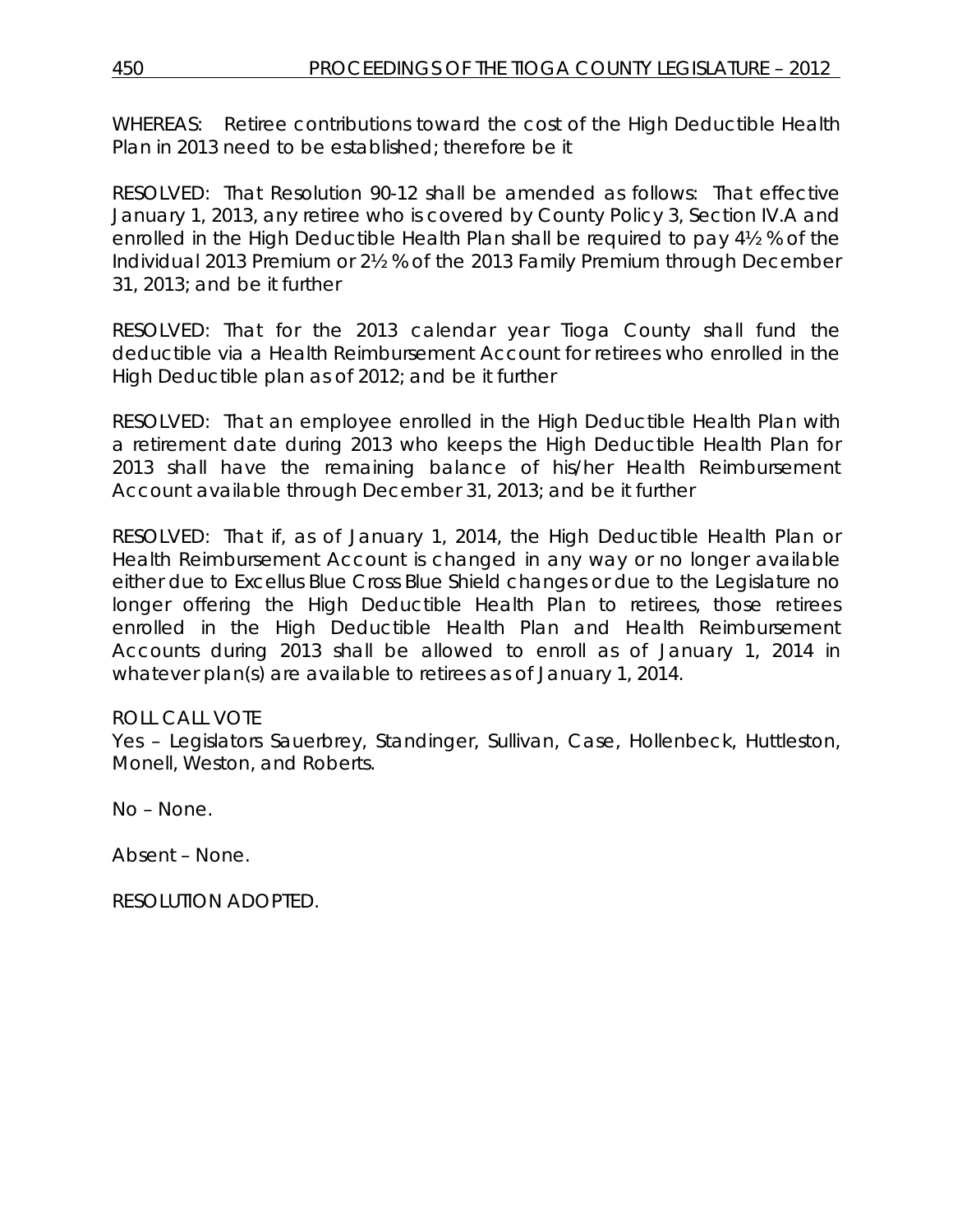Legislator Huttleston moved for the adoption of the following resolution, seconded by Legislator Case.

| REFERRED TO:          | HEALTH & HUMAN SERVICES COMMITTEE<br>PERSONNEL COMMITTEE                                |
|-----------------------|-----------------------------------------------------------------------------------------|
| RESOLUTION NO. 305-12 | AUTHORIZE THE REAPPOINTMENT OF<br>SHAWN L. YETTER AS COMMISSIONER<br>OF SOCIAL SERVICES |

WHEREAS**:** Commissioner Shawn L. Yetter's current appointment, effective January 21, 2008, will expire on January 20, 2013; and

WHEREAS: Pursuant to the Social Services Law of the State of New York, Article Three, Section 116, Paragraph 1 which states: "Any inconsistent provision of the law, notwithstanding, the position of the chief executive officer of the county or city social services department, whether referred to as commissioner or by other title, shall be in the non-competitive class of civil service, except any which is or may hereafter be in the competitive class. Appointments to such positions in the non-competitive class shall be for terms of five years and shall be made by the appropriate county or city body or officer."; and

WHEREAS**:** The Legislature is well pleased with Commissioner Shawn L. Yetter's performance, experience and qualifications and desires to reappoint him as the Tioga County Commissioner of Social Services; now therefore be it

RESOLVED:That Shawn L. Yetter be and hereby is reappointed as Tioga County Commissioner of Social Services for a third five-year term effective January 21, 2013 through January 20, 2018.

ROLL CALL VOTE

Yes – Legislators Sauerbrey, Standinger, Sullivan, Case, Hollenbeck, Huttleston, Monell, Weston, and Roberts.

No – None.

Absent – None.

RESOLUTION ADOPTED.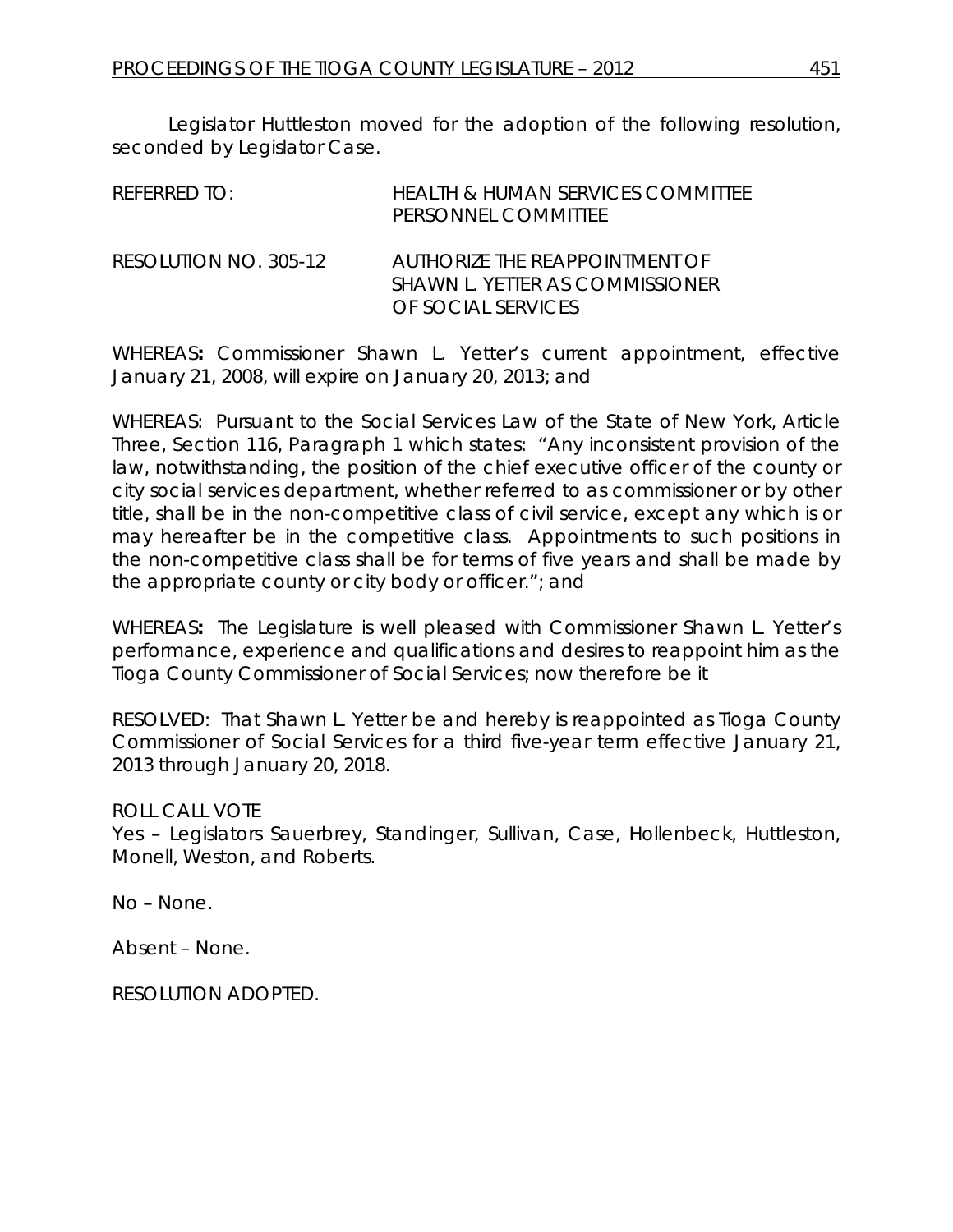Legislator Standinger moved for the adoption of the following resolution, seconded by Legislator Monell.

| REFERRED TO:          | ADMINISTRATIVE SERVICES COMMITTEE<br>PERSONNEL COMMITTEE  |
|-----------------------|-----------------------------------------------------------|
| RESOLUTION NO. 306–12 | <b>APPOINTMENT OF REPUBLICAN</b><br>ELECTION COMMISSIONER |

WHEREAS: The Chairman of the Republican Party has submitted their recommendation to the Clerk of the Legislature; therefore be it

RESOLVED: That Bernadette M. Toombs be and hereby is appointed Republican Election Commissioner for Tioga County Board of Elections from January 1, 2013 through December 31, 2014; and be it further

RESOLVED: That Ms. Toombs' annual salary for 2013 is established at \$37,283.00, in accordance with Resolution 274-12.

ROLL CALL VOTE Yes – Legislators Sauerbrey, Standinger, Sullivan, Case, Hollenbeck, Huttleston, Monell, Weston, and Roberts.

No – None.

Absent – None.

RESOLUTION ADOPTED.

Legislator Standinger moved for the adoption of the following resolution, seconded by Legislator Monell.

| REFERRED TO:          | ADMINISTRATIVE SERVICES COMMITTEE<br>PERSONNEL COMMITTEE |
|-----------------------|----------------------------------------------------------|
| RESOLUTION NO. 307-12 | APPOINTMENT OF DEMOCRATIC<br>ELECTION COMMISSIONER       |

WHEREAS: The Chairman of the Democratic Party has submitted their recommendation to the Clerk of the Legislature; therefore be it

RESOLVED: That John J. Langan be and hereby is appointed Democratic Election Commissioner for Tioga County Board of Elections from January 1, 2013 through December 31, 2014; and be it further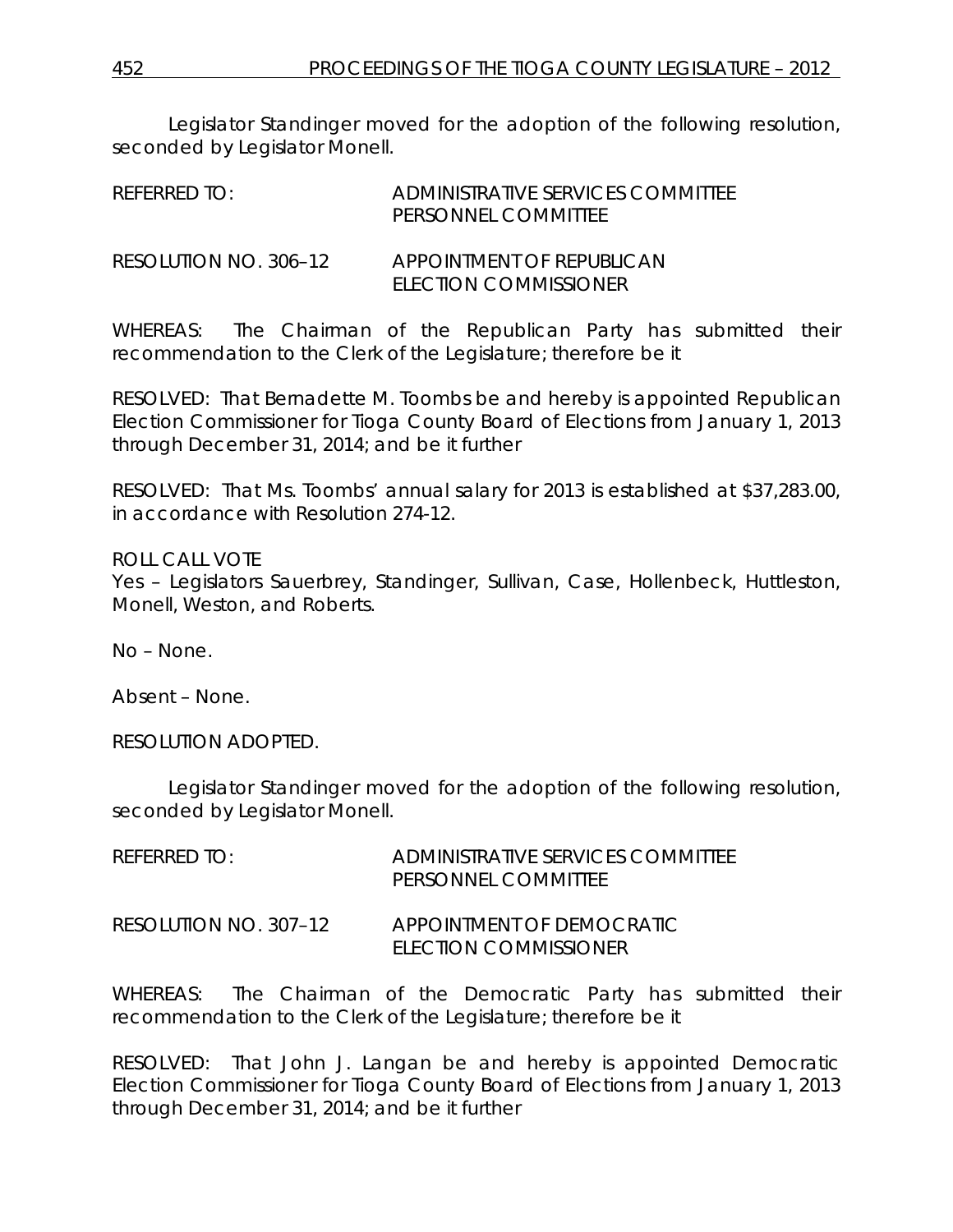RESOLVED: That Mr. Langan's annual salary for 2013 is established at \$37,283.00, in accordance with Resolution 274-12.

ROLL CALL VOTE Yes – Legislators Sauerbrey, Standinger, Sullivan, Case, Hollenbeck, Huttleston, Monell, Weston, and Roberts.

No – None.

Absent – None.

RESOLUTION ADOPTED.

Legislator Huttleston moved for the adoption of the following resolution, seconded by Legislator Hollenbeck.

REFERRED TO: HEALTH & HUMAN SERVICES COMMITTEE PERSONNEL COMMITTEE

RESOLUTION NO. 308-12 *REQUEST WAIVER OF 90-DAY HOLD DEPARTMENT OF SOCIAL SERVICES*

WHEREAS**:** Resolution 277-11 extended the 90-day hiring delay through December 31, 2012; and

WHEREAS: Effective October 2, 2012, Jessica Hobart resigned as Social Welfare Examiner in the Employment and Transitional Supports Division; and

WHEREAS: The 90-day hold would not allow backfilling the vacancy until January 2, 2013; and

WHEREAS**:** Authorizing the backfill of this vacancy effective January 1, 2013, will prevent laying off an employee with longevity of 24 years; and

WHEREAS: Geraldine Hammond is willing and able to fill this vacancy after being advised of her displacement rights from Salary Grade IX; now therefore be it

RESOLVED:That the Commissioner of Social Services is hereby granted a waiver of the 90-day hiring delay and is authorized to fill the Social Welfare Examiner position at an annual salary of \$37,425 (2013 CSEA Salary Grade VI), effective January 1, 2013.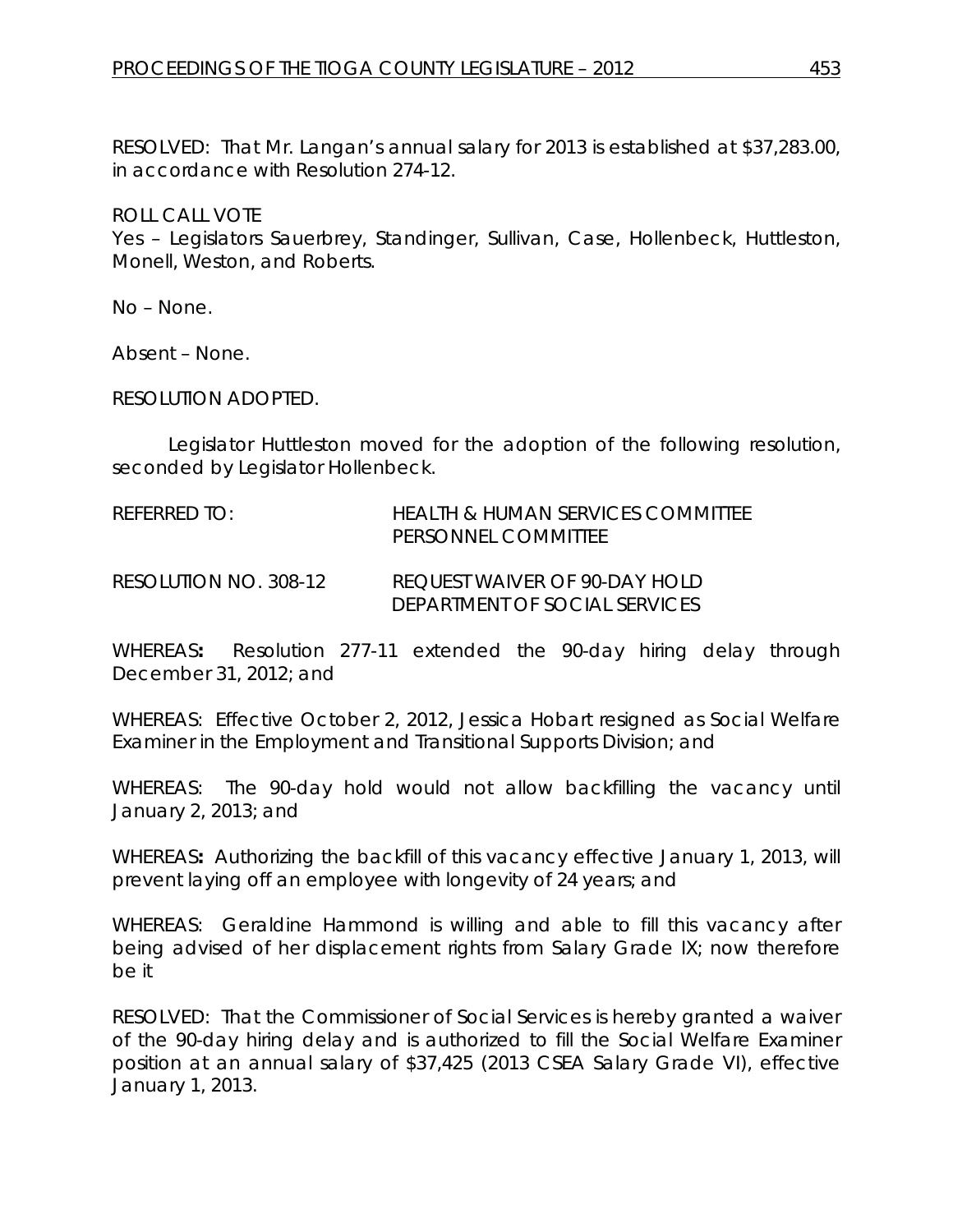ROLL CALL VOTE

Yes – Legislators Sauerbrey, Standinger, Sullivan, Case, Hollenbeck, Huttleston, Monell, Weston, and Roberts.

No – None.

Absent – None.

RESOLUTION ADOPTED.

Legislator Monell moved for the adoption of the following resolution, seconded by Legislator Hollenbeck.

| REFERRED TO:          | PERSONNEL COMMITTEE                             |
|-----------------------|-------------------------------------------------|
| RESOLUTION NO. 309-12 | STAFF CHANGES FOR 2013<br>(VARIOUS DEPARTMENTS) |

WHEREAS: The Tioga County Legislature reviewed requests from various departments regarding staff changes for 2013; and

WHEREAS: These requests were considered during the 2013 Budget preparation process; and

WHEREAS: Departments were directed by the County Legislature to reduce their budgets, which necessitated staff changes in some departments; therefore be it

RESOLVED: That the following position changes are effective January 1, 2013 unless noted otherwise:

| Name:  | Current Title/<br>Salary Grade:           | New Title/<br>Salary Grade: | <b>Budget</b><br>Impact: |
|--------|-------------------------------------------|-----------------------------|--------------------------|
|        | DEPARTMENT OF SOCIAL SERVICES             |                             |                          |
| Vacant | <b>Typist</b><br>(Grade III)              | Abolished                   | $-22,869$                |
| Vacant | <b>Account Clerk-Typist</b><br>(Grade IV) | Abolished                   | $-24,212$                |
| Vacant | Data Base Clerk<br>(Grade IV)             | Unfunded                    | $-24,212$                |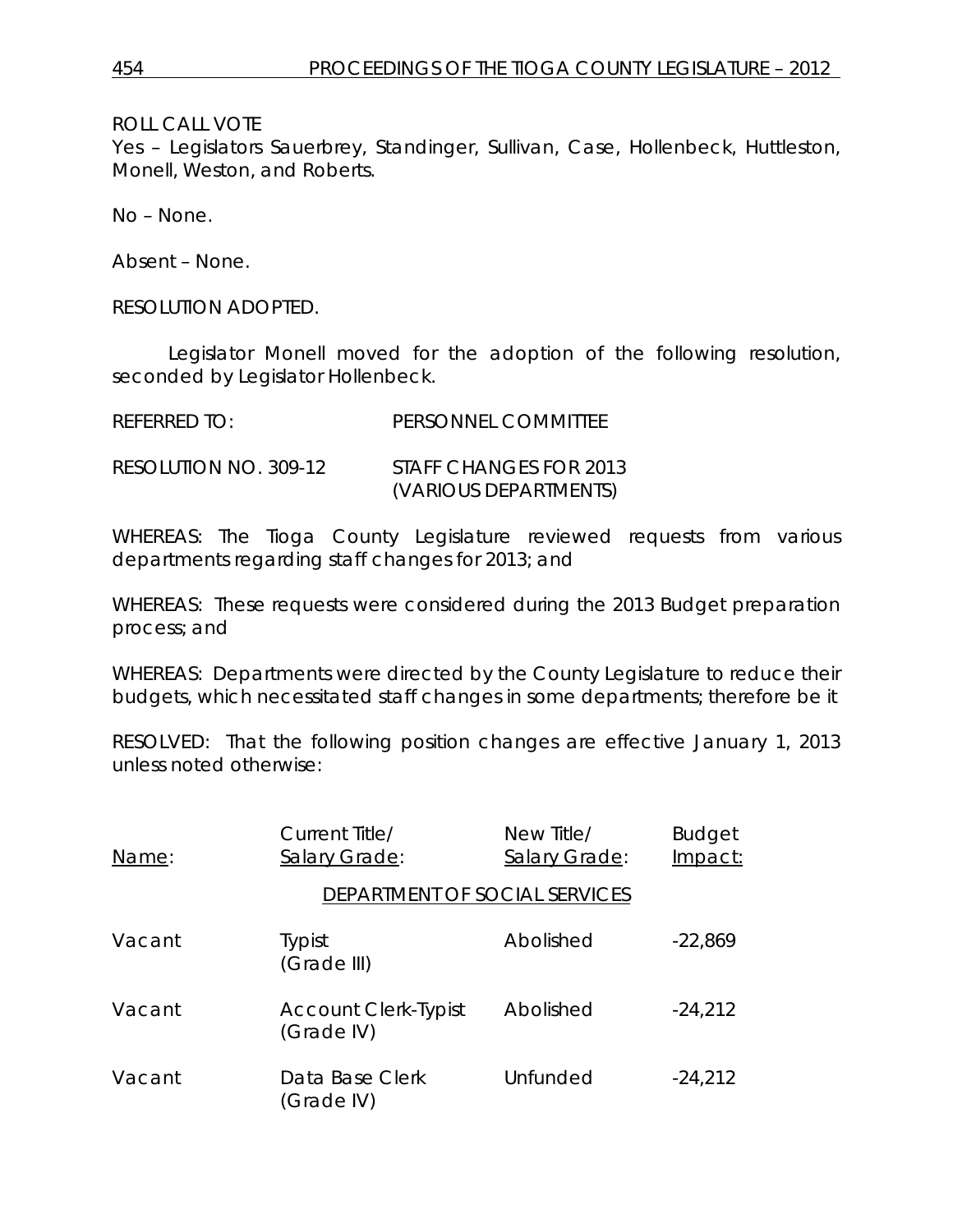| Name:       | Current Title/<br>Salary Grade:                       | New Title/<br>Salary Grade: | <b>Budget</b><br>Impact: |
|-------------|-------------------------------------------------------|-----------------------------|--------------------------|
| Vacant      | Support Investigator<br>(Grade VII)                   | Unfunded                    | $-31,274$                |
| Vacant      | <b>Records Clerk</b><br>(Grade IV)                    | Abolish                     | $-24,212$                |
| A. Howe     | Managed Care Coord. Abolish<br>(Grade VII)            |                             | $-33,569$                |
| N. Bostwick | Senior SWE<br>(Grade IX)                              | Abolish                     | $-35,158$                |
| G. Hammond  | <b>Quality Control Inspect. Abolish</b><br>(Grade IX) |                             | $-43,687$                |
| C. Olmstead | Principal SWE<br>(Grade X)                            | Abolish                     | $-38,674$                |
|             | <b>MENTAL HYGIENE</b>                                 |                             |                          |
| Vacant      | <b>Account Clerk-Typist</b><br>(Grade IV)             | Unfunded                    | $-24,212$                |
| Vacant      | Senior CSW<br>(Grade XVII)                            | Unfunded                    | $-52,014$                |
| Vacant      | <b>Supervising CSW</b><br>(Grade XVIII)               | Unfunded                    | $-54,146$                |
|             | <b>PROBATION</b>                                      |                             |                          |
| Vacant      | Probation Officer (PT)                                | Abolish                     | $-18.84/hr.$             |
| Vacant      | <b>Probation Officer</b><br>(Grade XI)                | Unfunded                    | $-38,063$                |
| L. Baker    | <b>Probation Assistant</b><br>(Grade VI)              | Reallocation<br>(Grade VII) | 3,702                    |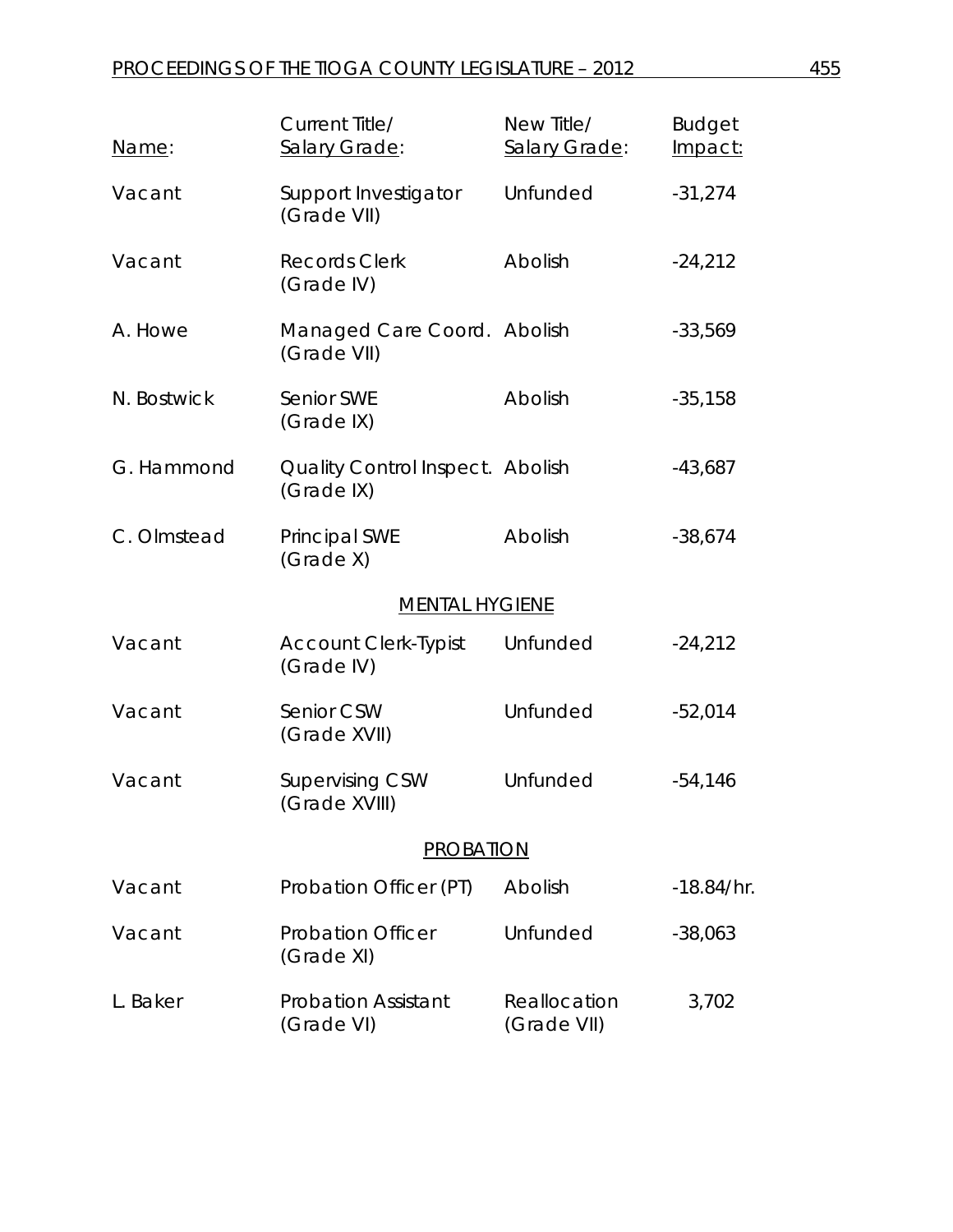| Name:                                                                                                 | Current Title/<br>Salary Grade:           | New Title/<br>Salary Grade: | <b>Budget</b><br>Impact: |  |
|-------------------------------------------------------------------------------------------------------|-------------------------------------------|-----------------------------|--------------------------|--|
| PUBLIC HEALTH                                                                                         |                                           |                             |                          |  |
| Vacant                                                                                                | <b>Account Clerk-Typist</b><br>(Grade IV) | Unfunded                    | $-24,212$                |  |
| Vacant (2)                                                                                            | Home Health Aide<br>(Grade V)             | Unfunded                    | $-51,100$                |  |
| Vacant                                                                                                | Public Health Nurse (PT) Unfunded         |                             | $-23.64/hr.$             |  |
| Vacant                                                                                                | Comm. Health Nurse<br>(Grade XV)          | Unfunded                    | $-47,751$                |  |
| <b>REAL PROPERTY</b>                                                                                  |                                           |                             |                          |  |
| S. Griffin                                                                                            | Real Property Tax<br>Service Tech. (PT)   | Change to FT<br>(Grade VII) | 17,590                   |  |
| <b>SHERIFF'S OFFICE</b>                                                                               |                                           |                             |                          |  |
| Vacant                                                                                                | Deputy Sheriff (PT)                       | Unfunded                    | $-18.67/hr.$             |  |
| Legislator Standinger moved to amend the above resolution, seconded<br>by Legislator Case as follows: |                                           |                             |                          |  |
| Remove:                                                                                               | <b>"REAL PROPERTY</b>                     |                             |                          |  |

| S. Griffin | Real Property Tax  | Change to FT | 17,590 |
|------------|--------------------|--------------|--------|
|            | Service Tech. (PT) | (Grade VII)" |        |

ROLL CALL VOTE ON AMENDMENT

Yes - Legislators Standinger, Sullivan, Case, Hollenbeck, Huttleston, Monell, Weston, and Roberts.

No – Legislator Sauerbrey.

Absent – None.

AMENDMENT ADOPTED.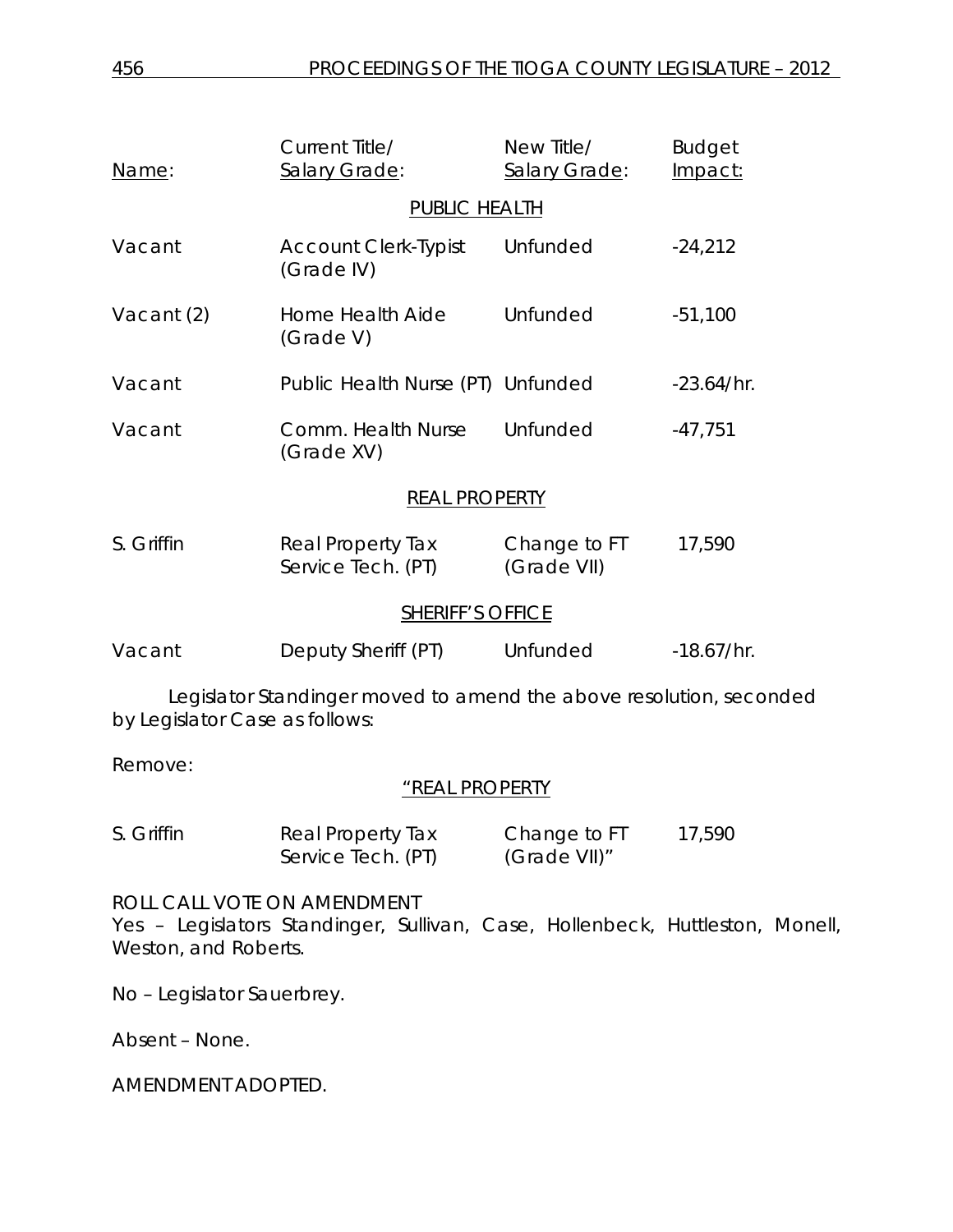#### ROLL CALL VOTE ON RESOLUTION AS AMENDED

Yes – Legislators Sauerbrey, Standinger, Sullivan, Case, Hollenbeck, Huttleston, Monell, Weston, and Roberts.

No – None.

Absent – None.

RESOLUTION ADOPTED.

Legislator Monell made a motion to have the following late-filed resolutions considered, seconded by Legislator Hollenbeck and carried.

Legislator Sullivan moved for the adoption of the following resolution, seconded by Legislator Standinger.

REFERRED TO: PERSONNEL COMMITTEE

RESOLUTION NO. 310–12 *AUTHORIZE WAIVER OF 90-DAY DELAY; AUTHORIZE BACKFILL AND APPOINTMENT (DISTRICT ATTORNEY'S OFFICE)*

WHEREAS: The position of Secretary to the District Attorney will become vacant upon the retirement of the current incumbent December 26, 2012; and

WHEREAS: The incoming Acting District Attorney would like to backfill the position effective December 27, 2012 due to the limited number of support staff within the office; and

WHEREAS: The Acting District Attorney has found a qualified candidate to accept the appointment; therefore be it

RESOLVED: That a waiver of the 90-day delay is granted so the position may be backfilled as of December 27, 2012; and be it further

RESOLVED: That Stephanie Carrigg is appointed by the Acting District Attorney effective December 27, 2012 with an annual salary of \$41,620; and be it further

RESOLVED: That Ms. Carrigg's salary as Secretary to the District Attorney will remain at \$41,620 through December 31, 2013.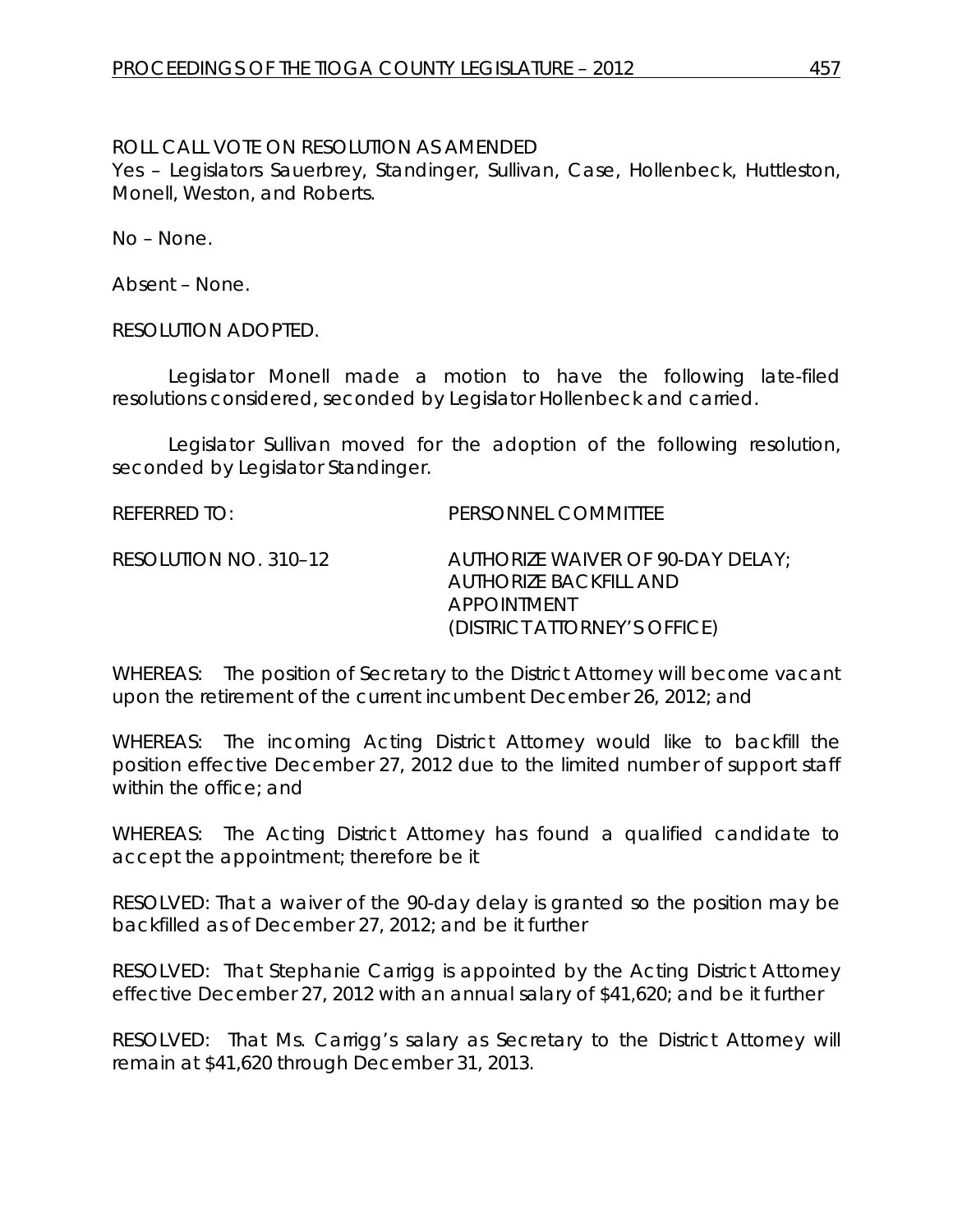ROLL CALL VOTE

Yes – Legislators Sauerbrey, Standinger, Sullivan, Case, Hollenbeck, Huttleston, Monell, Weston, and Roberts.

No – None.

Absent – None.

RESOLUTION ADOPTED.

Legislator Sullivan moved for the adoption of the following resolution, seconded by Legislator Standinger.

| REFERRED TO:          | PERSONNEL COMMITTEE                                                          |
|-----------------------|------------------------------------------------------------------------------|
| RESOLUTION NO. 311–12 | WAIVE HIRING DELAY:<br>AUTHORIZE APPOINTMENT<br>(DISTRICT ATTORNEY'S OFFICE) |

WHEREAS: District Attorney Gerald Keene was elected County Judge and will take office on January 1, 2013, thereby vacating the office of District Attorney; and

WHEREAS: County Law § 702.4 and 702.5 dictate that, in the absence of a District Attorney and until such time a successor is appointed by the Governor, the Assistant District Attorney designated by the District Attorney shall serve in the capacity of District Attorney; and

WHEREAS: 1st Assistant District Attorney, Irene Graven, has been so designated by Mr. Keene; and

WHEREAS: While serving as Acting District Attorney, Ms. Graven will acquire a considerable amount of additional work which is expected to require full-time hours; and

WHEREAS: In accordance with 1962 Opp Atty Gen Feb 13, when serving on a full-time basis, an Acting District Attorney is entitled to the salary of the District Attorney; and

WHEREAS: Additional staffing changes will result from the absence of the District Attorney; and

WHEREAS: The authorized staffing in the District Attorney's Office does not allow for lengthy vacancies if the demands of the workload are to be met; and